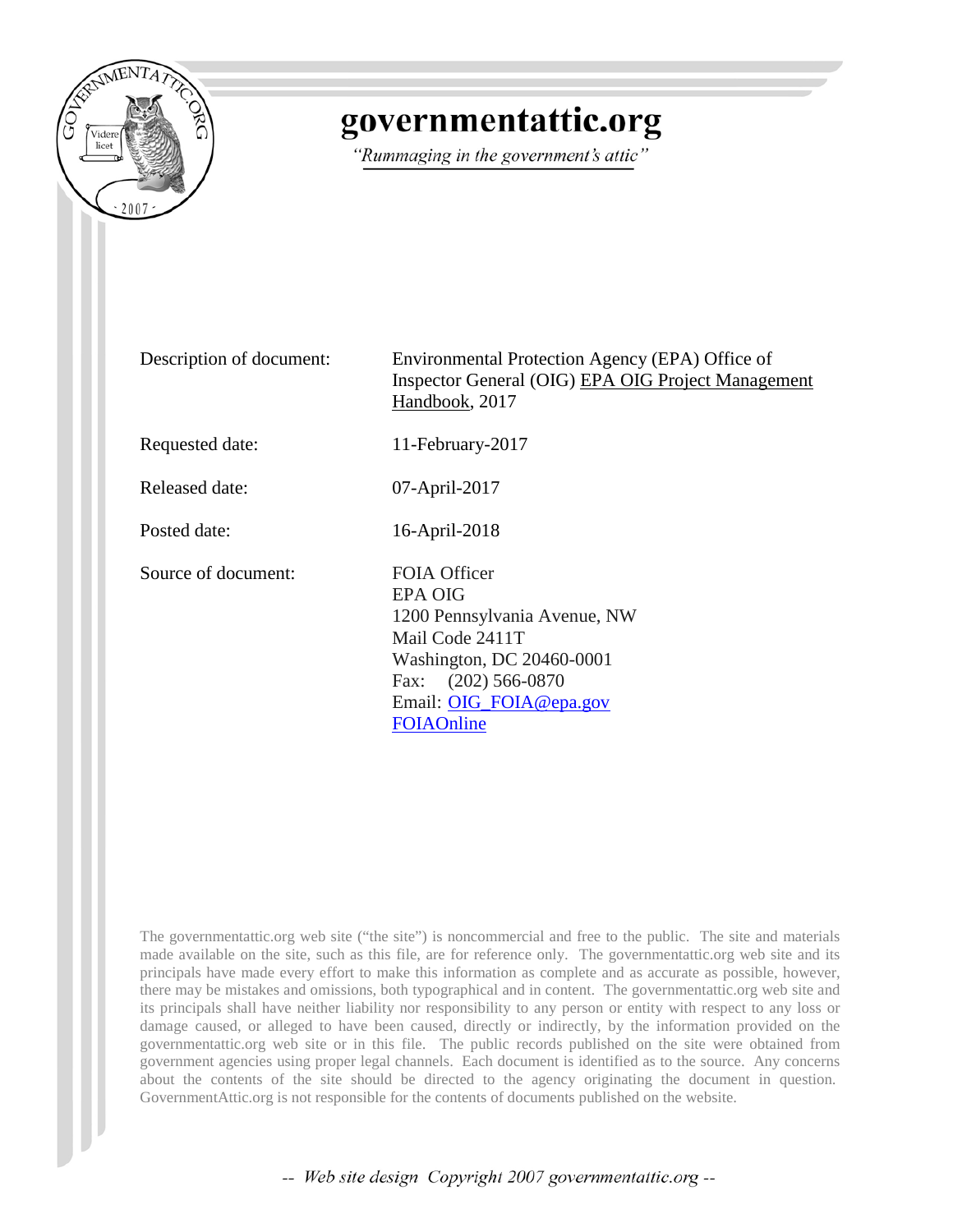

**UNITED STATES ENVIRONMENTAL PROTECTION AGENCY** 

WASHINGTON, D.C. 20460

APR O 7 <sup>2017</sup>

OFFICE OF INSPECTOR GENERAL

Re: Freedom of Information Act Request (EPA-HQ-2017-004475) - Final Disposition Letter

This letter responds to your Freedom of Information Act request to the Environmental Protection Agency Office of Inspector General dated February 11, 2017, seeking disclosure "of the EPA OIG Project Management Handbook." The record responsive to your request is enclosed.

For your information, Congress excluded three discrete categories of law enforcement and national security records from the requirements of the FOIA. See 5 U.S.C. § 552(c) (2006 & Supp. IV 2010). This response is limited to those records that are subject to the requirements of the FOIA. This is a standard notification that is given to all our requesters and should not be taken as an indication that excluded records do, or do not, exist.

You may appeal this decision to the Counsel to the Inspector General, Office of Counsel, Office of Inspector General, 1200 Pennsylvania Avenue NW, Mail Code (2411T), Washington, D.C. 20460 or via email at oig foia@epa.gov. The appeal must be made in writing and must be submitted no later than 90 calendar days from the date of this letter. The appeal letter and envelope should include the FOIA tracking number listed above and be marked "Freedom of Information Act Appeal."

Additionally, you make seek dispute resolution services from either the EPA FOIA Public Liaison (hq.foia@epa.gov; 202-566-1667) or the Office of Government Information Services (OGIS). OGIS serves as a bridge between FOIA requesters and agencies and can be reached by email at ogis@nara.gov, by phone at 1-877-684-6448, or by fax at (202) 741-5769.

If you have any questions concerning this matter, you may contact Scott Levine, EPA OIG FOIA Officer, at (202) 566-1512 or oig foia@epa.gov.

Sincerely,

~~ Susan Barvenik

Associate Counsel

Enclosure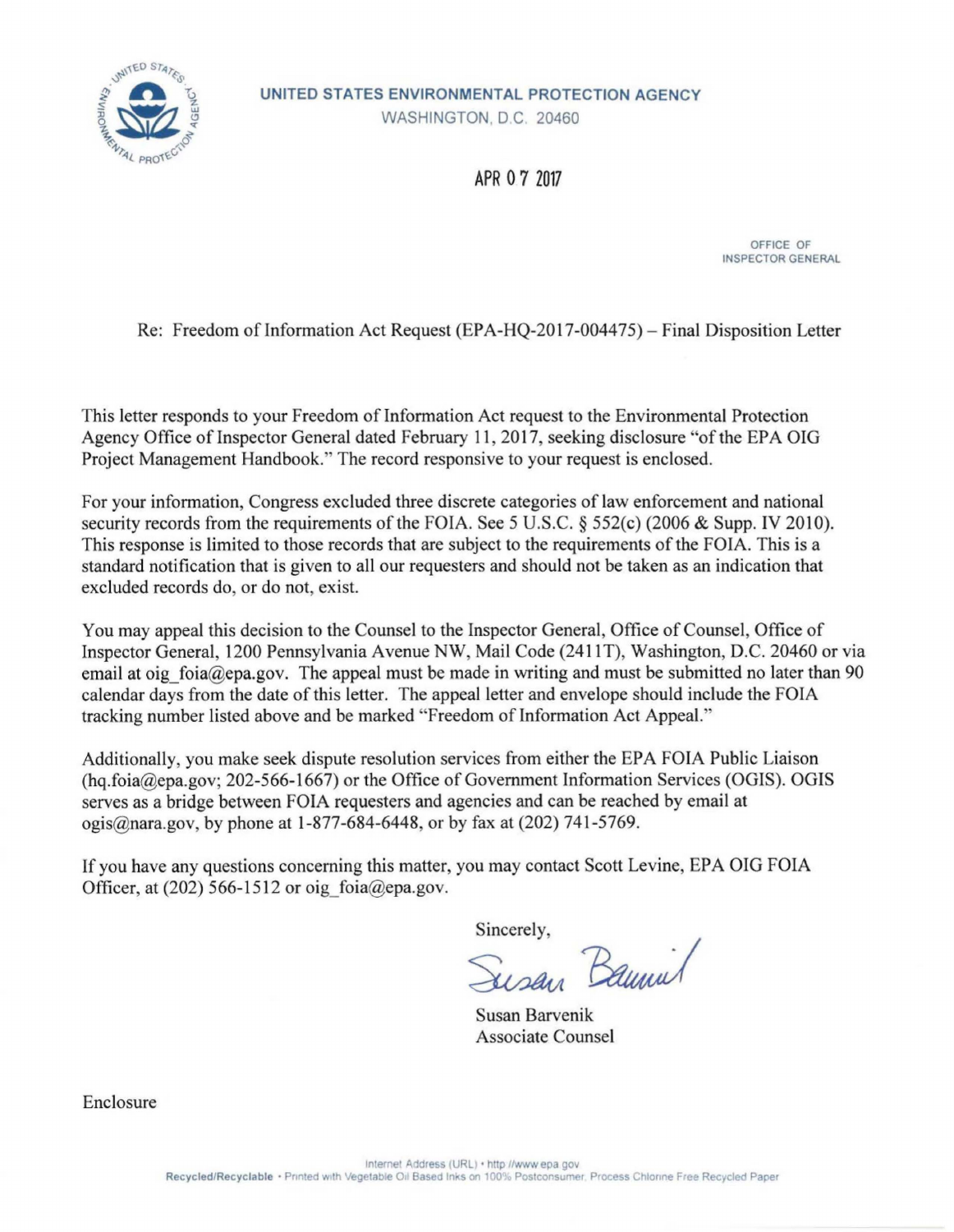

U.S. ENVIRONMENTAL PROTECTION AGENCY

**OFFICE OF INSPECTOR GENERAL**

# **Project Management Handbook**

**OIG Policy No. 101 as of January 11, 2017 Includes amendment 101-2**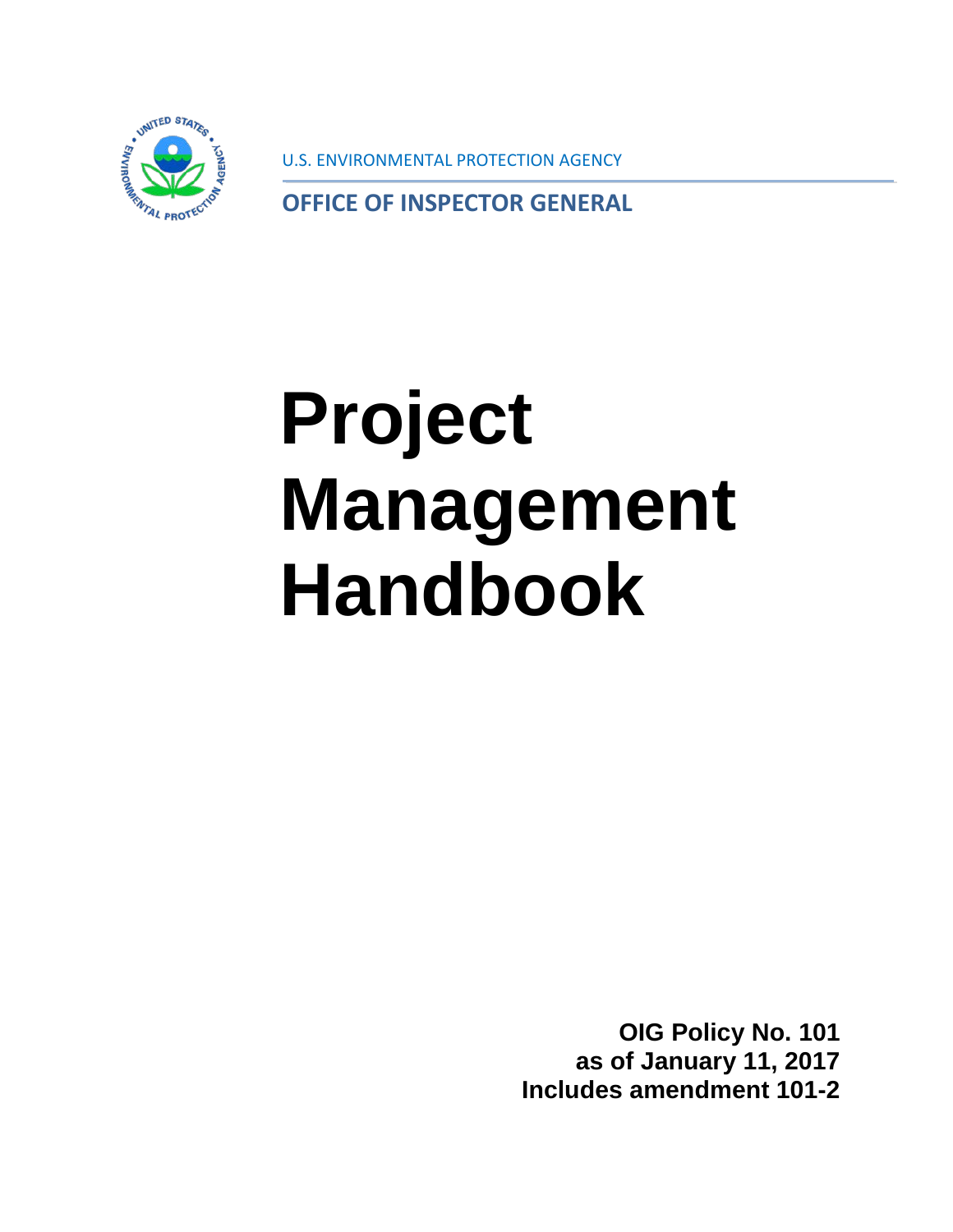#### **Abbreviations**

| <b>Audit Follow-Up Coordinator</b>                      |
|---------------------------------------------------------|
| American Institute of Certified Public Accountants      |
| <b>Assistant Inspector General</b>                      |
| <b>Compliance Monitoring Review</b>                     |
| U.S. Chemical Safety and Hazard Investigation Board     |
| Deputy Assistant Inspector General                      |
| <b>Deputy Inspector General</b>                         |
| U.S. Environmental Protection Agency                    |
| <b>Generally Accepted Government Auditing Standards</b> |
| U.S. Government Accountability Office                   |
| <b>Inspector General</b>                                |
| <b>Inspector General Act of 1978</b>                    |
| <b>Inspector General Enterprise Management System</b>   |
| <b>Management Audit Tracking System</b>                 |
| Office of Counsel                                       |
| Office of Congressional and Public Affairs              |
| Office of Investigations                                |
| Office of Inspector General                             |
| Office of Management and Budget                         |
| Personally Identifiable Information                     |
| <b>Product Line Director</b>                            |
| Project Manager                                         |
| Project Management Handbook                             |
| Performance Measurement Results System                  |
|                                                         |

#### **Are you aware of fraud, waste or abuse in an EPA program?**

#### **EPA Inspector General Hotline**

1200 Pennsylvania Avenue, NW (2431T) Washington, DC 20460 (888) 546-8740 (202) 566-2599 (fax) [OIG\\_Hotline@epa.gov](mailto:OIG_Hotline@epa.gov)

Learn more about our **OIG Hotline.** 

#### **EPA Office of Inspector General** 1200 Pennsylvania Avenue, NW (2410T) Washington, DC 20460 (202) 566-2391 [www.epa.gov/oig](http://go.usa.gov/mgUQ)

Subscribe to our **Email Updates** Follow us on Twitter **@EPAoig** Send us your **Project Suggestions**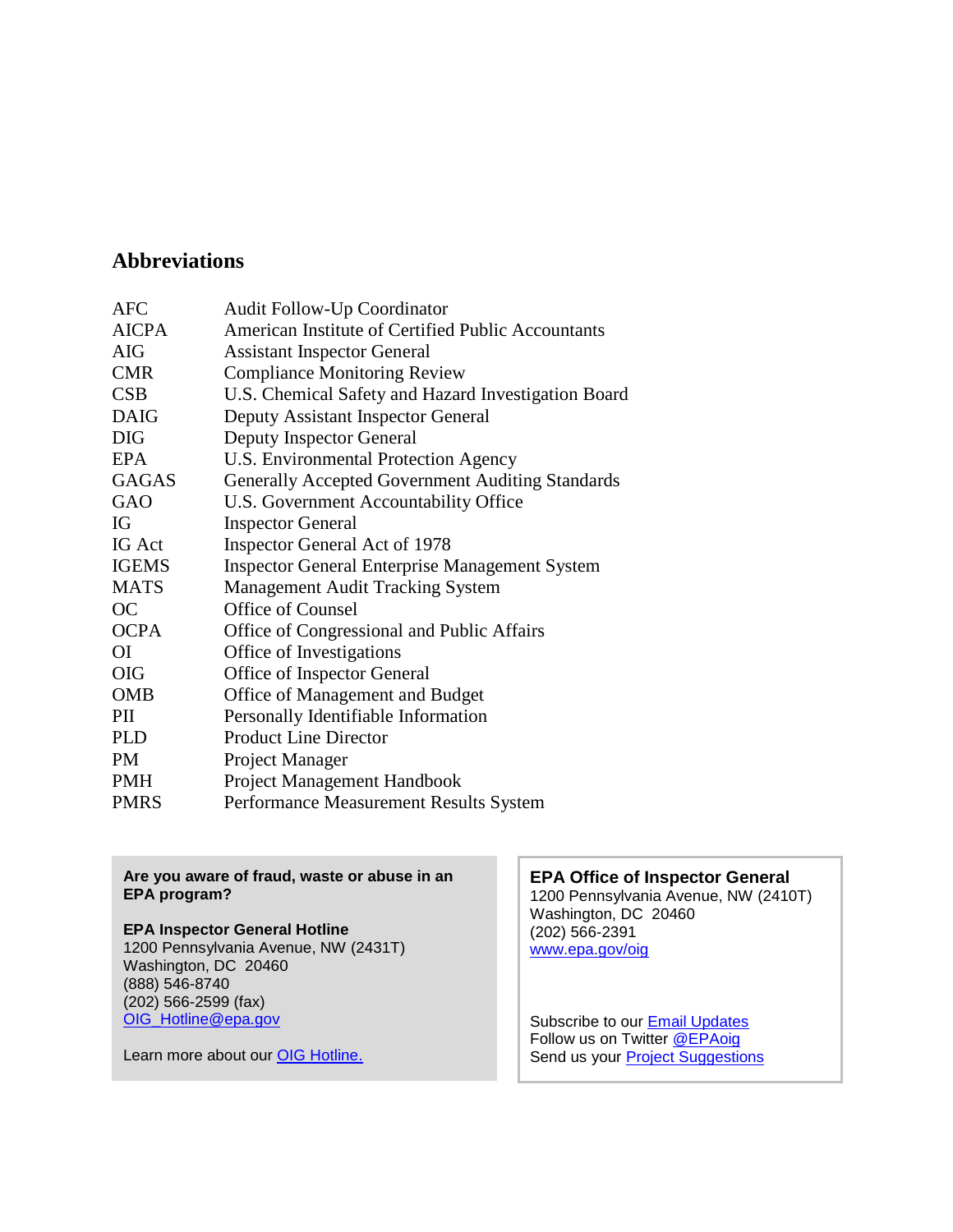# **Table of Contents**

| $\mathbf 1$    |                                                                                                                                             | $\overline{\mathbf{1}}$                                    |  |
|----------------|---------------------------------------------------------------------------------------------------------------------------------------------|------------------------------------------------------------|--|
|                | 1.1<br>1.2<br>1.3<br>1.4<br>1.5<br>1.6<br>1.7<br>1.8<br>1.9<br>1.10<br>1.11<br>1.12<br>1.13<br>1.14<br>1.15<br>1.16<br>1.17<br>1.18<br>1.19 | Access to Information and Use of Agency Audit Liaisons  12 |  |
| 2 <sup>1</sup> |                                                                                                                                             | 15                                                         |  |
|                | 2.1<br>2.2<br>2.3<br>2.4<br>2.5<br>2.6<br>2.7<br>2.8<br>2.9<br>2.10<br>2.11                                                                 |                                                            |  |
| 3 <sup>1</sup> |                                                                                                                                             |                                                            |  |
|                | 3.1<br>3.2<br>3.3<br>3.4<br>3.5<br>3.6                                                                                                      |                                                            |  |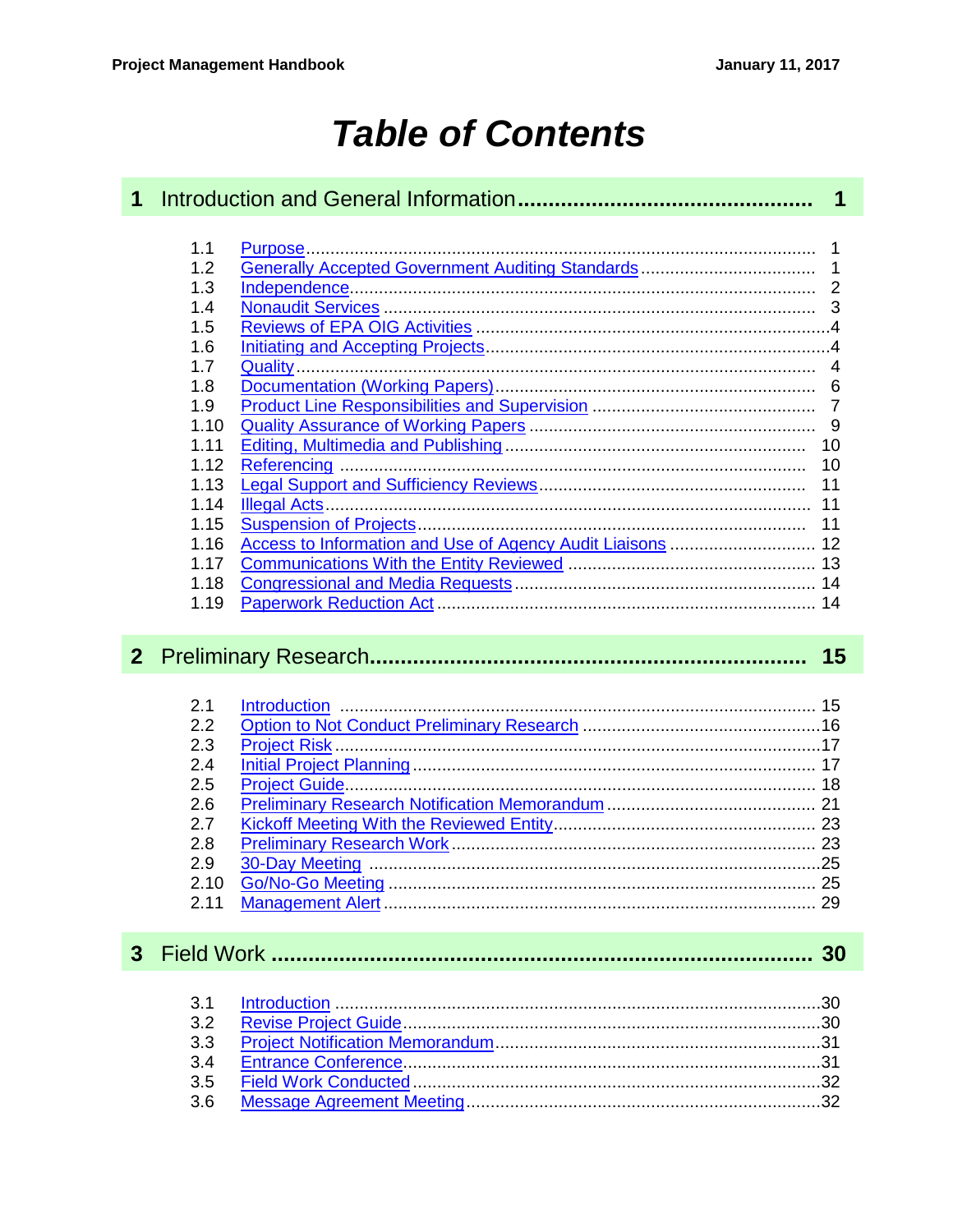| 3.7 Communicating Preliminary Findings and Recommendations in Discussion |  |
|--------------------------------------------------------------------------|--|
|                                                                          |  |
|                                                                          |  |
|                                                                          |  |
|                                                                          |  |

## 

| 4.2 |                                                     |  |
|-----|-----------------------------------------------------|--|
| 4.3 |                                                     |  |
| 4.4 |                                                     |  |
|     | 4.5 Editing, Indexing, Legal Sufficiency Review and |  |
|     |                                                     |  |
| 4.6 |                                                     |  |
| 4.7 |                                                     |  |
| 4.8 |                                                     |  |
| 4.9 |                                                     |  |

## 

| 5.3 |  |
|-----|--|
|     |  |
|     |  |
|     |  |

#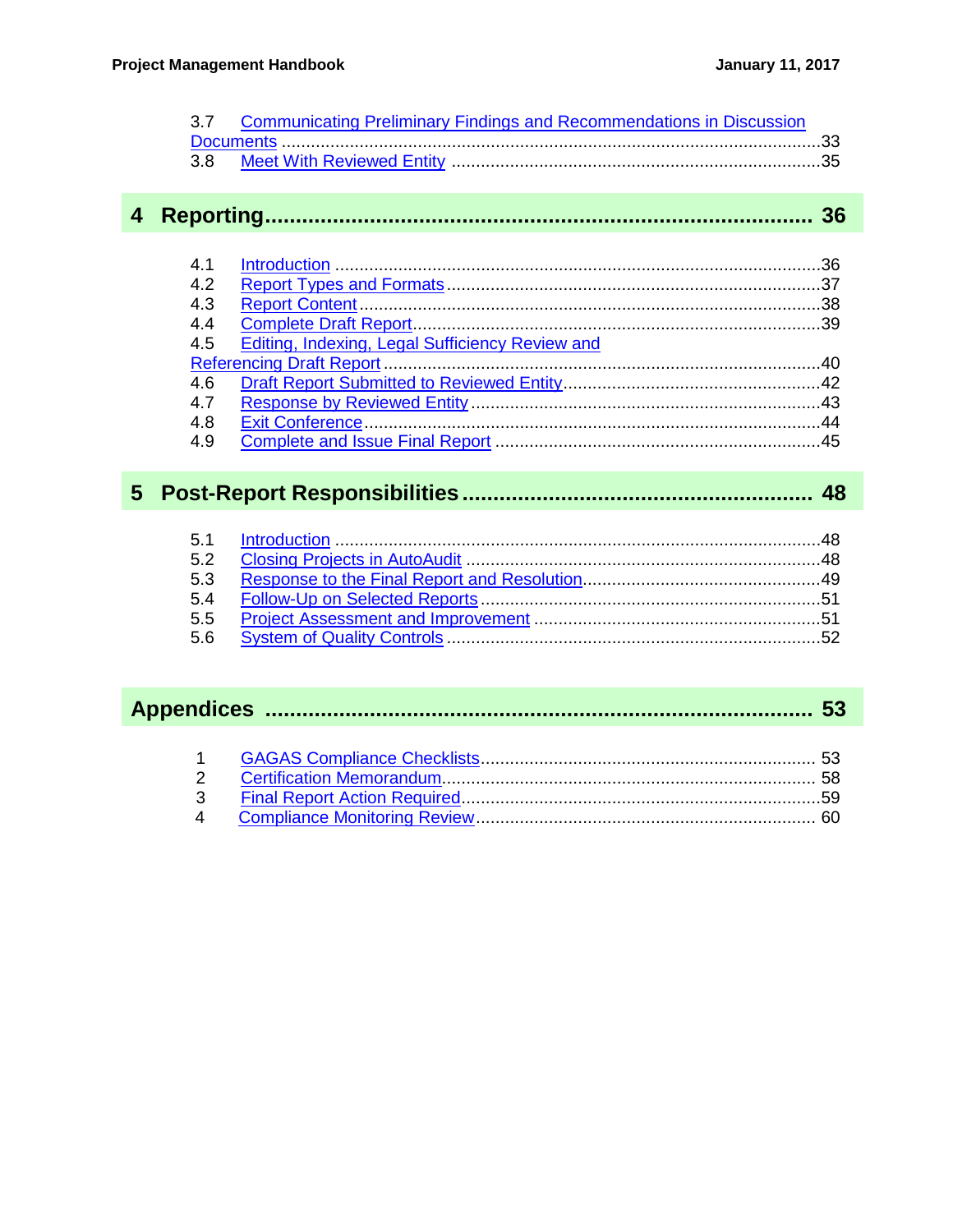# Chapter 1 **Introduction and General Information**

## <span id="page-6-0"></span>**1.1 Purpose**

This *Project Management Handbook* (PMH) describes for the employees of the U.S. Environmental Protection Agency (EPA) Office of Inspector General (OIG) the processes that the OIG will follow for conducting audits, attestation engagements,<sup>[1](#page-6-2)</sup> program evaluations, related projects (hereafter referred to collectively as projects) and nonaudit services. The EPA OIG also serves as the OIG for the U.S. Chemical Safety and Hazard Investigation Board (CSB); thus, this PMH also applies to all projects related to the CSB. The projects are conducted on the EPA, CSB and/or other auditees, such as grant recipients (hereafter referred to as "the reviewed entities").

This PMH describes the OIG's key processes and controls that help the OIG comply with its mandatory obligations and operate within its discretionary authority, including those prescribed by the Inspector General Act of 1978 (IG Act), $^2$  $^2$  as amended; and applicable *Government Auditing Standards*—also known as the "Yellow Book," or the generally accepted government auditing standards  $(GAGAS)^3$  $(GAGAS)^3$ —issued by the U.S. Government Accountability Office (GAO). All citations refer to the December [2011 revision](http://www.gao.gov/assets/590/587281.pdf.) of [GAGAS.](http://www.gao.gov/assets/590/587281.pdf.) The PMH describes the flow and requirements of each phase of our work and helps ensure the quality, consistency and timeliness of our products. For non-GAGAS projects, the extent to which the PMH will be followed should be discussed with the Assistant Inspect General (AIG) when planning the project. Financial statement audits should be managed in accordance with professional standards and follow the PMH whenever possible.

### <span id="page-6-1"></span>**1.2 Generally Accepted Government Auditing Standards**

The IG Act requires that, in carrying out its responsibilities to conduct audits of its agency's programs and operations, each Inspector General (IG) comply with GAGAS. For other projects, adherence to GAGAS is not required but may still be desirable. Other projects could be internal reviews of OIG activities and collection of information in support of the Council of the Inspectors General on Integrity and Efficiency. For these projects, the OIG Product Line Director (PLD), with AIG concurrence, may choose to conduct the review in conformity with GAGAS. Teams should document GAGAS

<span id="page-6-2"></span><sup>&</sup>lt;sup>1</sup> GAGAS, Chapter 2, paragraphs 2.05.b and 2.09.

<span id="page-6-3"></span><sup>2</sup> [Inspector General Act of 1978.](http://www.ignet.gov/index.html.)

<span id="page-6-4"></span><sup>3</sup> GAGAS, Chapter 3, paragraph 3.01.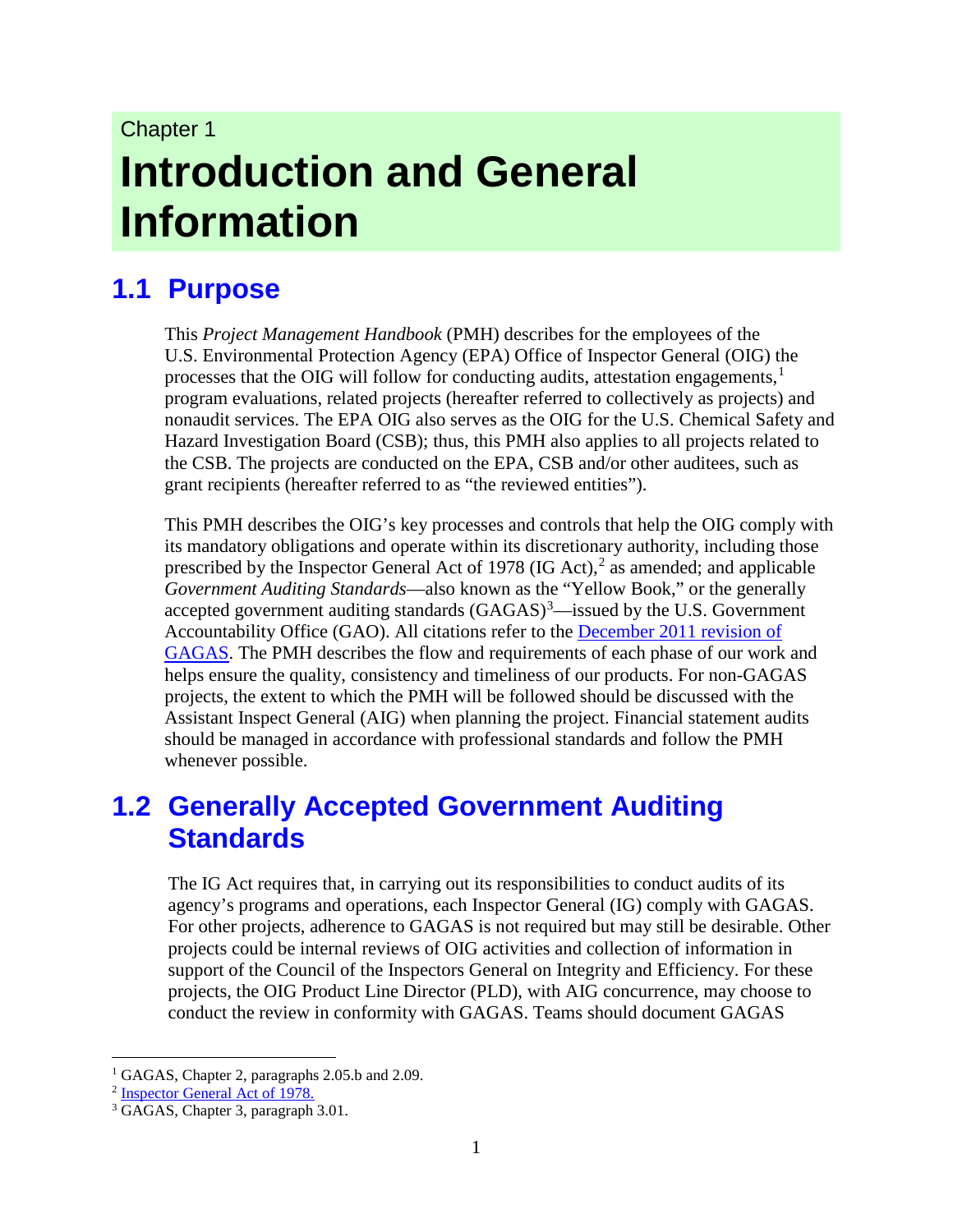compliance by completing the appropriate GAGAS compliance checklist contained in Appendix 1. The checklists can also be found on the Audit and Evaluation Resources page of the OIG intranet. For all OIG projects, the responsible PLD and AIG will specify which standards will be followed in conducting the audit, and those standards must be documented in the working papers.

As explained in GAGAS paragraph 2.15(b), GAGAS uses the word "should" to indicate a presumptively mandatory requirement. Auditors and audit organizations must comply with presumptively mandatory requirements in all cases where the requirement is relevant. The rare circumstances in which an audit organization may find it necessary to depart from the GAGAS requirement are explained in GAGAS paragraph 2.16.

GAGAS provides the option for attestation engagements, but the OIG policy is to only do these on an exception basis, and they must be approved by the AIG. Attestation engagements can cover a broad range of financial or nonfinancial objectives about the subject matter or assertion, depending on the users' needs. GAGAS incorporates by reference the American Institute of Certified Public Accountants' (AICPA's) Statements on Standards for Attestation Engagements. Additional requirements for performing attestation engagements in accordance with GAGAS are in Chapters 1, 2, 3 and 5 of GAGAS. Professional standards recognize attestation engagements that result in an examination, a review or an agreed-upon procedures report on a subject matter or on an assertion about a subject matter that is the responsibility of another party.

#### <span id="page-7-0"></span>**1.3 Independence**

EPA OIG employees are responsible for meeting the Standards of Ethical Conduct for Employees of the Executive Branch<sup>[4](#page-7-1)</sup> and, where applicable, the GAGAS General Standard for Independence.<sup>[5](#page-7-2)</sup> The EPA also has Supplemental Standards for Ethical Conduct.<sup>[6](#page-7-3)</sup> OIG Policy and Procedure 501, *Standards of Conduct,* summarize key standards of conduct for EPA OIG employees. GAGAS independence standards overlap with ethical standards that apply to all federal employees. Because auditing is essential to government accountability to the public, the public expects audit organizations and staff who conduct their work in accordance with GAGAS to follow ethical principles. The five ethical principles that guide our work are (1) the public interest; (2) integrity; (3) objectivity; (4) proper use of government information, resources and position; and (5) professional behavior.[7](#page-7-4)

The EPA OIG as an organization, as well as its employees, must be independent, of mind and in appearance. Each OIG employee must approach his or her work objectively, with integrity and professional skepticism.

<span id="page-7-1"></span> <sup>4</sup> Standards of Ethical Conduct for Employees of the Executive Branch (June 2009), codified in 5 C.F.R. Part 2635.

<span id="page-7-2"></span><sup>5</sup> GAGAS Chapter 3, paragraphs 3.02 to 3.59.

<span id="page-7-3"></span><sup>6</sup> Supplemental Standards of Ethical Conduct for Employees of the Environmental Protection Agency, 5 C.F.R. Part 6401.

<span id="page-7-4"></span><sup>7</sup> GAGAS, Chapter 1, paragraph 1.14.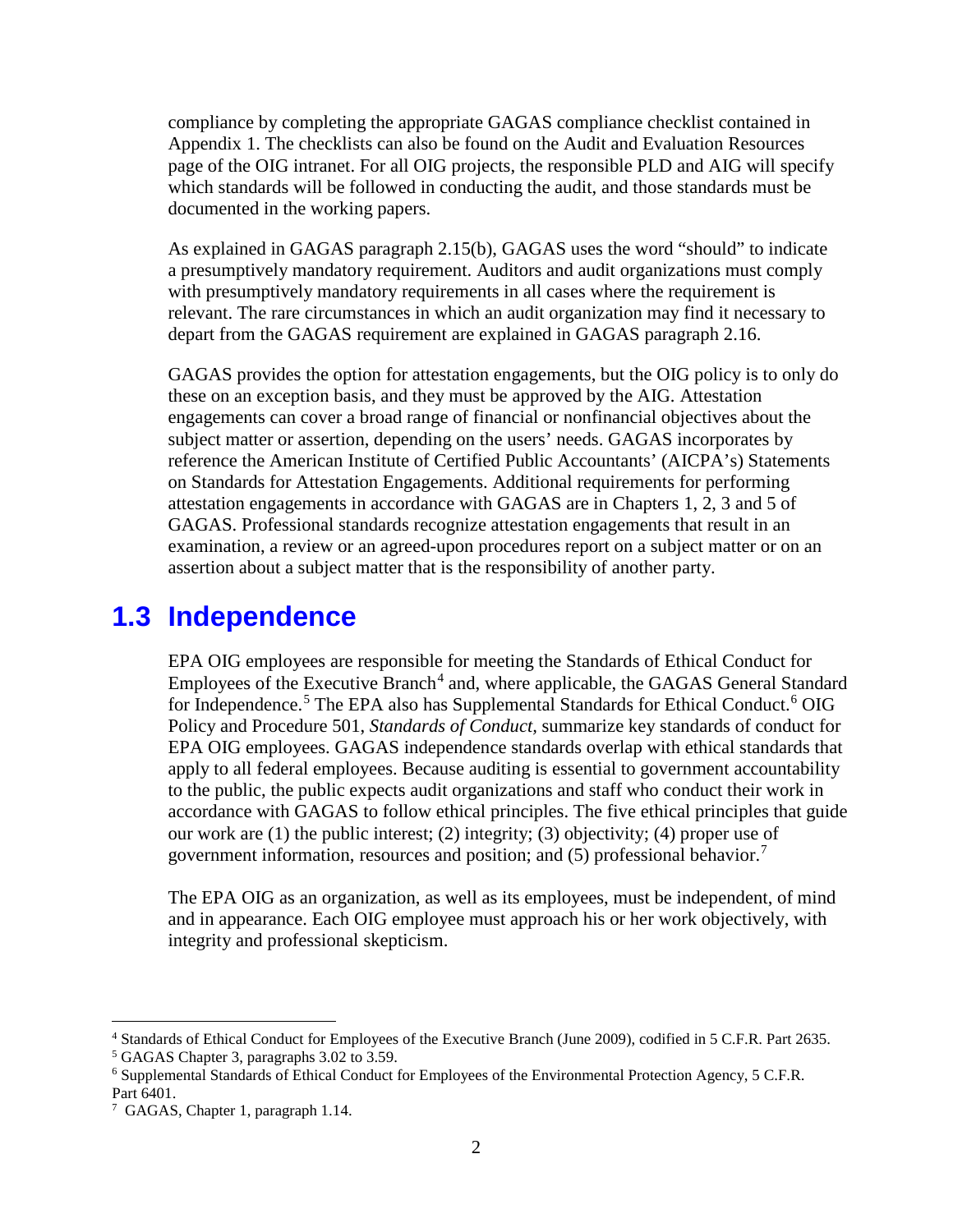OIG Policy and Procedure 102, *OIG Independence*, discuss concerns about independence and how they should be addressed. OIG Procedure 102 states that OIG supervisors and managers must consider each threat to independence on its own and in light of other previous or current services. When considered in isolation, each threat may not be deemed significant or material, but when threats are considered cumulatively they could impair organizational and/or individual independence. GAGAS Section 3.14 discusses types of threats to independence. Supervisors and managers will also consider potential or actual impairments as they make staffing decisions, and are responsible for determining whether a potential engagement involves a nonaudit service.

Attempts to improperly adjust or influence an OIG project is a serious matter. If staff perceive that these attempts are underway, they must report them to the AIG, who is responsible for notifying the IG. In consultation with the AIG, the IG will decide how the matter will be resolved. The IG's resolution, including the rationale and the decision, must be documented in the OIG's AuditAudit system.

The Project Manager (PM) will notify the PLD, and document in the working papers, the analysis of threats to independence for an OIG project when a threat is identified. The analysis should describe the application of safeguards, if necessary, to reduce threats to an acceptable level. When new staff are added to project teams, the PM and PLD should ensure there are no potential or actual impairments to independence. The PLD will review the personal impairment forms, as required by OIG Procedures 102 and 501.

#### <span id="page-8-0"></span>**1.4 Nonaudit Services**

The OIG may conduct nonaudit services.<sup>[8](#page-8-1)</sup> Requests for assistance from EPA or CSB may constitute nonaudit services. As an independent but customer-oriented OIG, we should be open to considering such requests. However, GAGAS states that by engaging too extensively in nonaudit services, a government auditing entity can "step over the line" into management functions, or find itself reviewing its own suggestions made in providing the nonaudit service. To ensure that the sum total of nonaudit service being conducted OIG-wide does not create an independence impairment, the team and PLD should consult with their AIG and, if appropriate, the Deputy IG (DIG). OIG Policy and Procedure 102, *OIG Independence*, discuss impairment concerns and how they should be addressed. The PLD should ensure that independence documentation meets GAGAS requirements. However, for an organization such as the OIG, which performs GAGAScompliant audits and attestation engagements, the nonaudit service product will state that

<span id="page-8-1"></span> <sup>8</sup> Nonaudit services are defined as professional services other than audits or attestation engagements, according to GAGAS, Chapter 2, paragraph 2.12. A critical component of determining whether a service is a nonaudit service is management's ability to effectively oversee the nonaudit service to be performed. The OIG staff member should determine that the audited entity has designated an official who possesses suitable skill, knowledge or experience; and that the individual understands the services to be performed sufficiently to oversee them. The staff member should document consideration of management's ability to effectively oversee nonaudit services to be performed (GAGAS, Chapter 3, paragraph 3.33-3.59).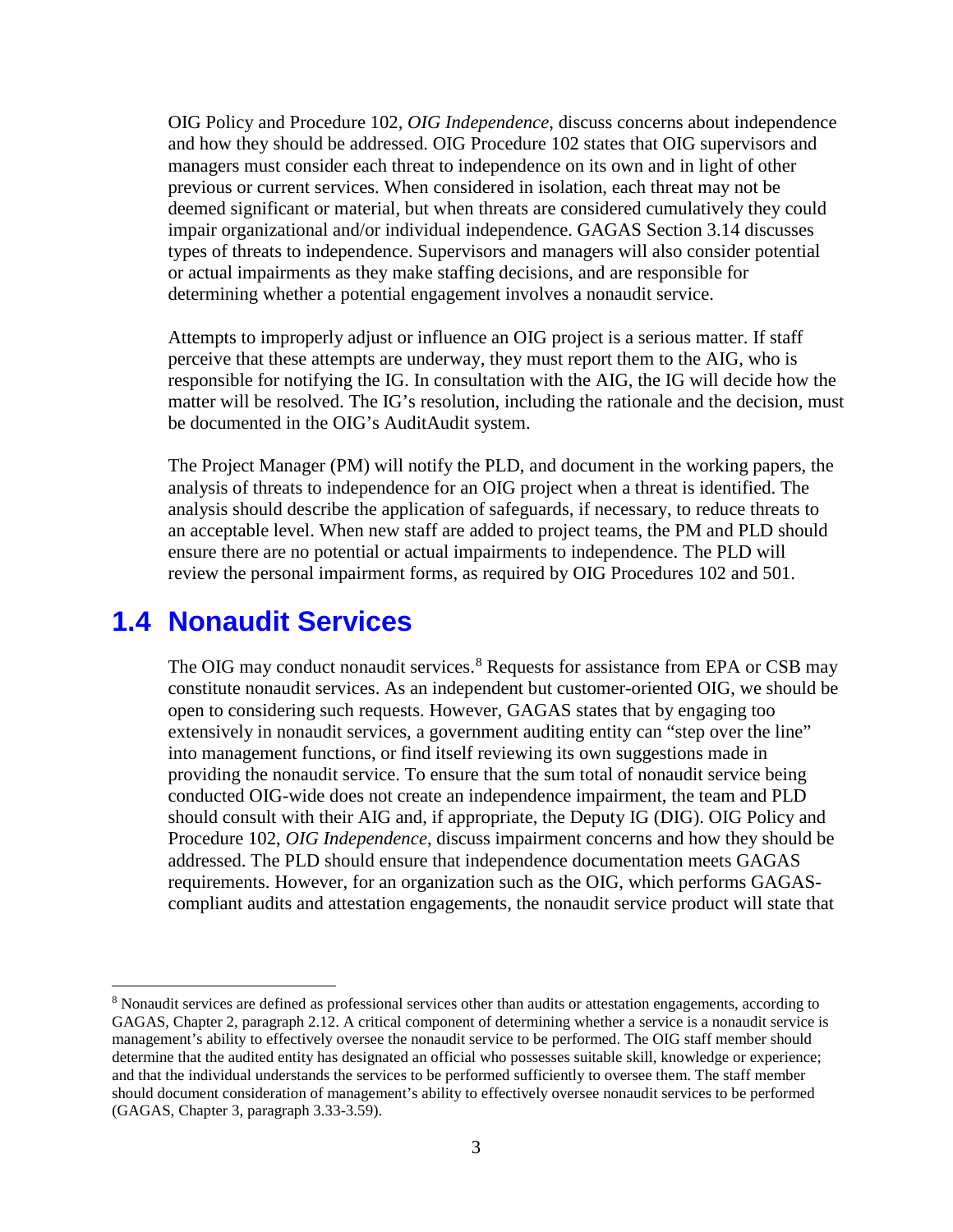any nonaudit services work performed does not constitute an audit conducted in accordance with GAGAS.<sup>[9](#page-9-3)</sup>

#### <span id="page-9-0"></span>**1.5 Reviews of EPA OIG Activities**

Generally, reviews of OIG activities will be done in accordance with OIG Policy and Procedure 017, *Internal Control Review*. Under this policy/procedure, internal reviews:

Assess the efficiency and effectiveness of the OIG's internal activities, including how well the OIG is carrying out its financial responsibilities and complying with applicable laws, regulations, policies, and procedures.

However, there may be circumstances where a review of OIG activities will be done in accordance with the PMH and GAGAS. The AIG must approve conducting an internal review in accordance with the PMH. If done in accordance with the PMH, the report must contain a modified GAGAS statement because the OIG is not independent when reviewing its own activities.

### <span id="page-9-1"></span>**1.6 Initiating and Accepting Projects**

GAGAS requires that the OIG have policies and procedures for the initiation, acceptance and continuation of audits.<sup>[10](#page-9-4)</sup> The EPA OIG's planning process is conducted through the Inspector General Enterprise Management System (IGEMS) assignment planning module or database. The assignment planning aids contained in the planning database include details on what factors are to be considered in determining whether to initiate or accept a project, and describes the process for approving projects. All projects must be approved in the assignment planning database before they can be started. As part of the planning process, OIG staff will assess whether there are any known impediments to OIG independence if the OIG were to initiate the assignment. The AIG or Deputy AIG (DAIG) will also assess whether the OIG will be able to comply with professional standards, legal requirements and ethical principles; and is acting within the legal mandate or authority of the OIG. If there is the potential that the OIG will not be able to comply, that will be considered in the decision to initiate the assignment, and will be disclosed in the report, as appropriate.

### <span id="page-9-2"></span>**1.7 Quality**

GAGAS provides a framework for performing OIG's oversight work with competence, integrity, objectivity and independence, to provide accountability and help improve government operations and services.[11](#page-9-5) This PMH connects GAGAS to our project processes. PMH controls, checklists and explanations depend on the staff members' professional judgment to accomplish high-quality work.

<span id="page-9-3"></span><sup>&</sup>lt;sup>9</sup> GAGAS, Chapter 2, paragraph 2.12.

<span id="page-9-4"></span><sup>&</sup>lt;sup>10</sup> GAGAS, Chapter 3, paragraph 3.89.

<span id="page-9-5"></span><sup>&</sup>lt;sup>11</sup> GAGAS, page 1, first paragraph.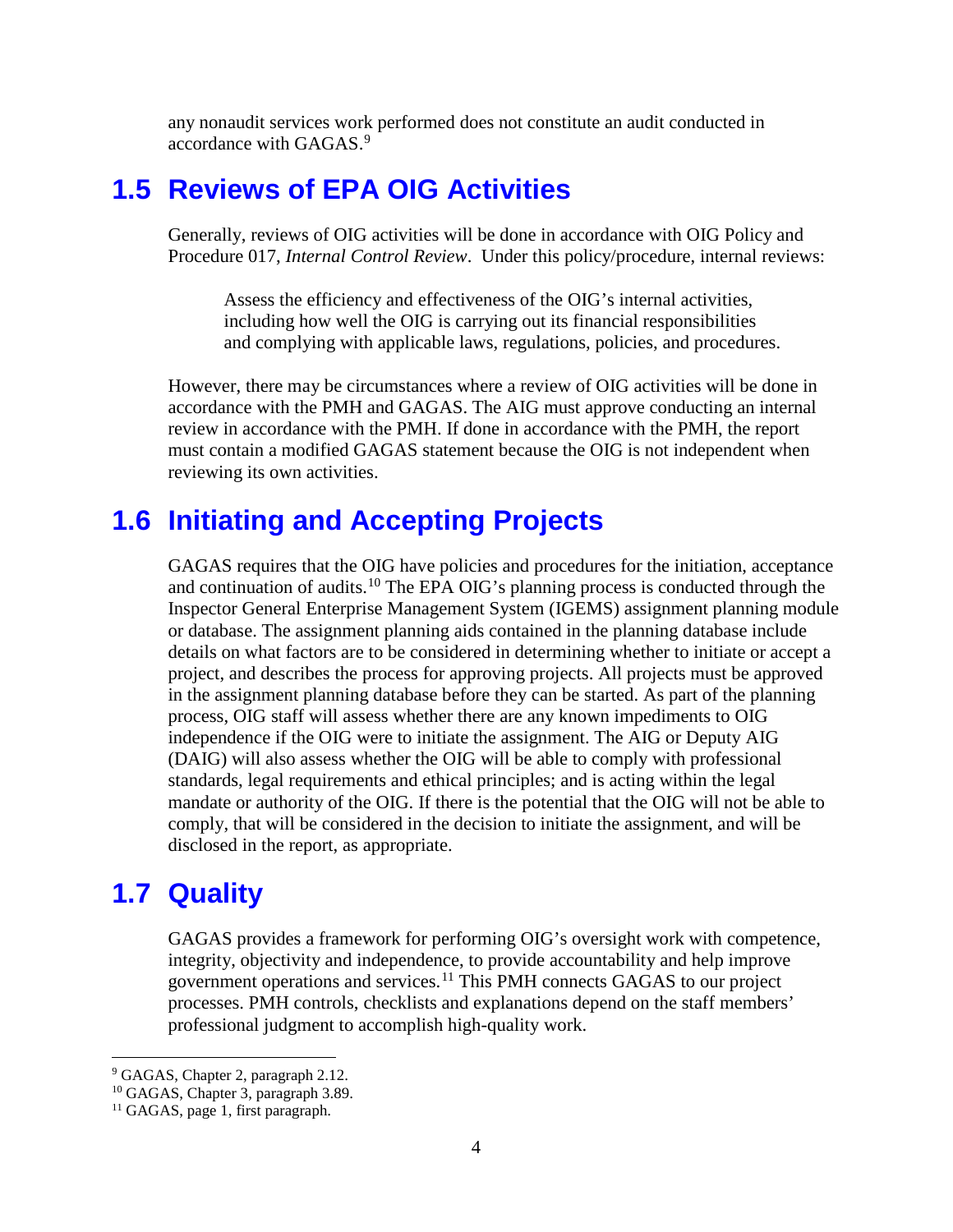GAGAS identifies seven report quality elements:<sup>[12](#page-10-0)</sup>

- 1. Accurate
	- $\checkmark$  Report findings are supported with sufficient, appropriate evidence with key facts and figures traceable to the evidence.
	- $\checkmark$  Report is fact-based, with a clear statement of sources, methods, assumptions and data limitations.
	- $\checkmark$  Report presents findings in the broader context of the issue.
- 2. Objective
	- $\checkmark$  Report is balanced in content and tone.
	- $\checkmark$  Report refrains from using adjectives or adverbs that imply unsupported conclusions.
	- $\checkmark$  Report recognizes the positive aspects of the program, if applicable.
- 3. Complete
	- $\checkmark$  Report contains sufficient, appropriate evidence to satisfy the objectives and promote an understanding of the matters reported.
	- $\checkmark$  Report states evidence and findings without omission of significant relevant information related to the objectives.
	- $\checkmark$  Report provides perspective on the extent and significance of reported findings (e.g., frequency of occurrence relative to the number of cases or transactions tested).
	- $\checkmark$  Report clearly states what was and was not done, including explicitly describing constraints imposed by restrictions on access to records.
- 4. Convincing
	- Report is responsive to the objectives.
	- $\checkmark$  Report's findings are presented persuasively and the conclusions and recommendations flow logically from the facts presented.
- 5. Clear
	- $\checkmark$  Report is easy for the intended user to read and understand.
	- $\checkmark$  Report uses language as clear and simple as the subject permits.
	- $\checkmark$  Report defines technical terms, abbreviations and acronyms.
	- Report makes effective use of titles, captions and topic sentences, as well as visual aids (such as pictures, charts, graphs and maps) to clarify and summarize complex material.
- 6. Concise
	- Report is no longer than necessary to convey and support the message.
- 7. Timely
	- $\checkmark$  Report provides relevant evidence in time to respond to officials of the audited entity, legislative officials, and other users' legitimate needs.

<span id="page-10-0"></span> <sup>12</sup> GAGAS, Appendix I, paragraph A7.02.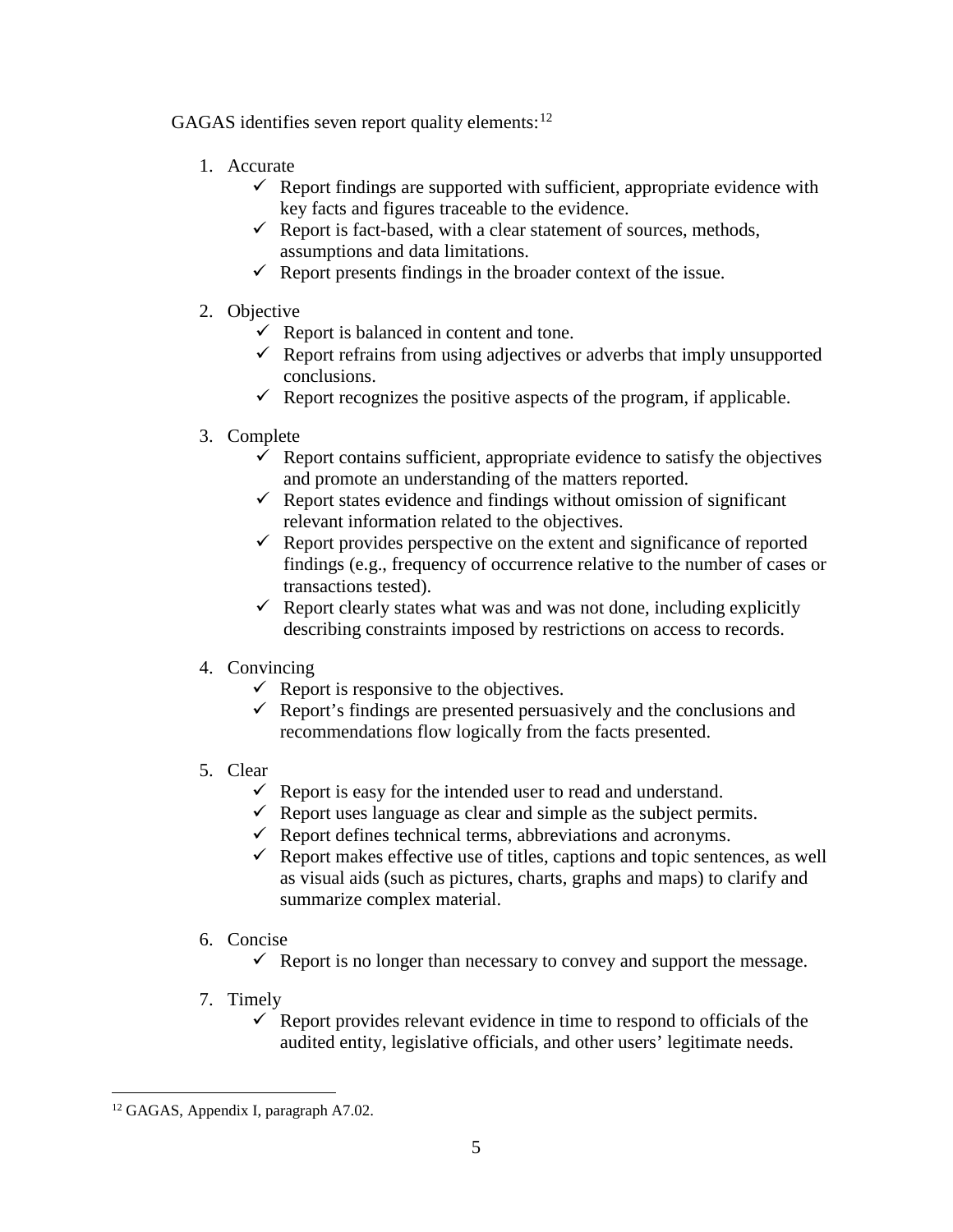## <span id="page-11-0"></span>**1.8 Documentation (Working Papers)**

Working papers are the record of work performed supporting the basis for the report. Documentation must contain sufficient and appropriate evidence to support the findings, opinions, conclusions, judgments and recommendations in the report. Each working paper must contain sections to identify:

- $\checkmark$  Purpose—reason for the working paper and which step or sub-step is addressed, if it relates to a specific project guide step.
- $\checkmark$  Source—how or from whom the material or information was obtained, and/or interviewees' contact information (including organization, location, title, date and phone number).
- $\checkmark$  Scope—date ranges/dollar ranges of the items reviewed and/or as-of dates for information presented; any limitations; and, if applicable, the methodology or steps taken to reach a conclusion (e.g., how data was analyzed or spreadsheet developed).
- Results or Discussion—if applicable, the results, analysis or summary section that provide the details of the interview, meeting or information used to reach a conclusion.
- $\checkmark$  Conclusion—should be brief and clearly provide the conclusion arrived at by the staff member based on the analysis or the discussion material covered. The conclusion should be directly related to the purpose of the working paper. If a conclusion heading is present in the working paper and there is no conclusion, "N/A" should follow the heading.

Each working paper should be able to stand on its own and clearly convey the step being addressed from the project guide or why the working paper was prepared. Summary working papers contain a compilation of information from individual working papers. Information in summary working papers must be indexed and linked back to the individual working paper or source documentation so that the information can be easily found and verified. Teams can use the indexed summary working paper(s) to support draft and final reports.

Working papers must include evidence of supervisory (i.e., PLD and PM) review and support for any departures from GAGAS requirements. Each working paper should indicate who completed the work and when it was completed, to evaluate the timeliness of working paper review. Working papers are discussed in several sections of GAGAS.<sup>[13](#page-11-1)</sup>

EPA OIG uses AutoAudit as a repository for documentation.<sup>[14](#page-11-2)</sup> Team members are required to use AutoAudit for all projects. When AutoAudit cannot be used (e.g., classified or sensitive projects), decisions for documenting the project outside of AutoAudit must be approved by the AIG and explained in the IGEMS assignment module. Project documentation in AutoAudit or alternative location, as well as team

<span id="page-11-1"></span><sup>&</sup>lt;sup>13</sup> GAGAS, Chapter 3, paragraph 3.92; Chapter 4, paragraphs 4.15 through 4.16; Chapter 5, paragraphs 5.16 and 5.18; and Chapter 6, paragraphs 6.79 through 6.85.

<span id="page-11-2"></span> $14$  AutoAudit<sup>®</sup> is the current required application for automated working papers.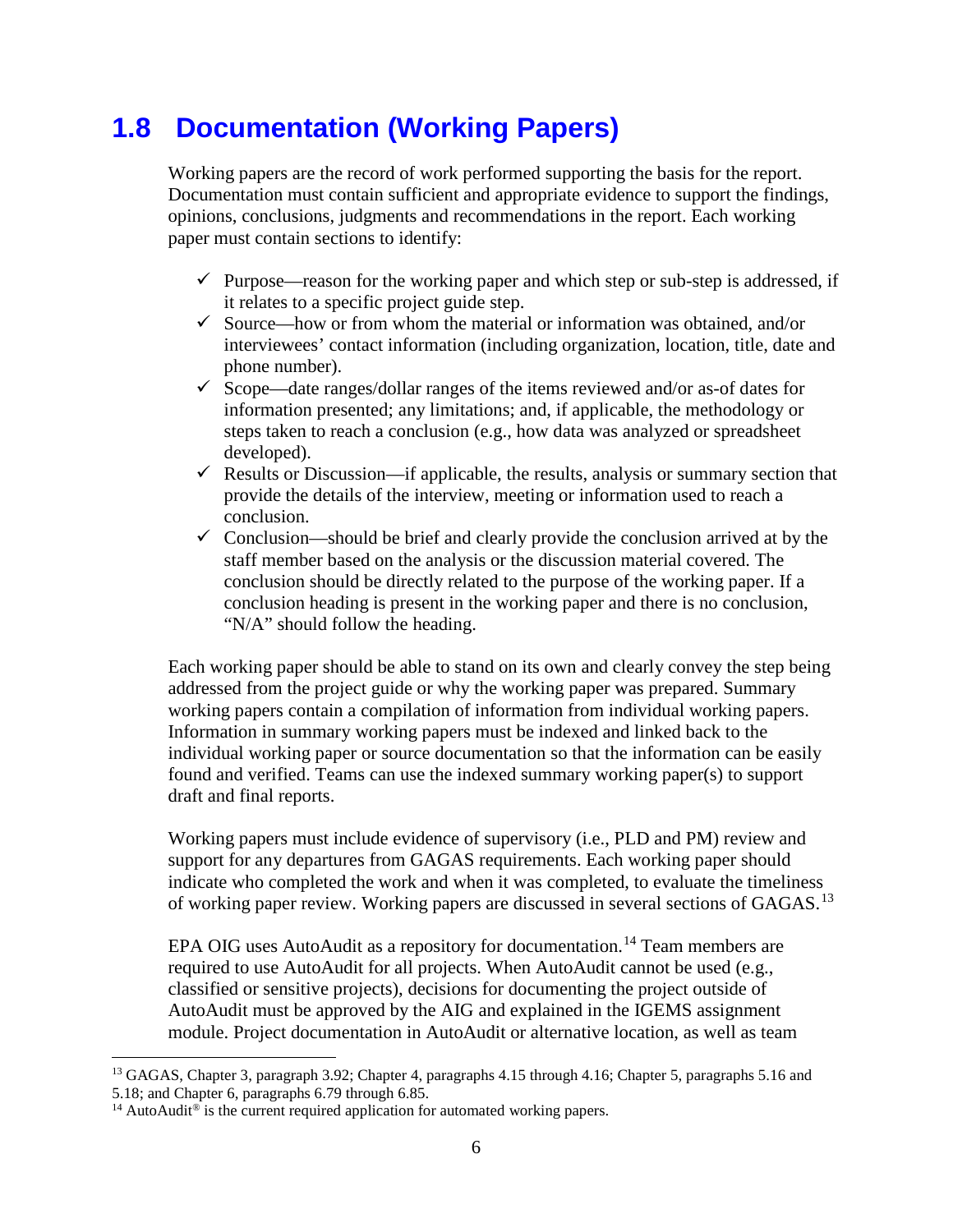emails and hard-copy documentation, are subject to discovery in the course of litigation, as well as in a request for release to the public under the Freedom of Information Act. AutoAudit should specify any hard-copy working papers maintained outside the system, including the person responsible for maintaining the hard copies, and the team's plans for transferring such responsibility in the event it is needed.

Teams should use the application's electronic tools, such as Doclinking or Anchor linking, when writing working papers and indexing reports.<sup>[15](#page-12-1)</sup> Electronic links can be lost and are not retained when archived. As a result, all indexes or cross-indexes must include a description of the electronic link. Link descriptions will include the indexed working paper number and a brief explanation identifying the location of the relevant text. Link descriptions should be apparent and allow for the quick location for future reference.

Working papers should be clear, concise and easy to follow. Individual working papers that include multiple interviews, emails, documents and analyses are best broken up into separate working papers, lest they become overly complex and slow a reviewer's efforts to verify a team's work. Similarly, including the same piece of evidence multiple times in a set of working papers, or in one working paper, can negatively impact review time, and detracts from the conciseness of the evidence. It is more efficient to include a short excerpt if needed and cross-index to the original document. Source documents should be included only once in the set of working papers for a project, and cross-indexed to the supporting document. Limiting each working paper to addressing a specific step or sub-step from the project guide may help, depending on the complexity of the task.

It is not necessary for OIG staff to include the entire GAGAS or EPA OIG PMH in their working papers. The PMH is maintained on the EPA OIG intranet site. Where a team follows professional standards in conjunction with GAGAS (other than AICPA standards that GAGAS incorporates by reference),<sup>[16](#page-12-2)</sup> the team should include a copy of those *other* standards—and the internet website where they are available and the date the website was accessed—in the working papers or permanent files. [Permanent files are a library of frequently used criteria or other information that could be used for multiple assignments. The AutoAudit Champions team provides guidance on setting up permanent files. See the link for updated information [\(oigintra/AATrainers.cfm\)](http://oigintra.epa.gov/new/JobTools/auto_audit.cfm) or contact the team through its email address [\(OIGAutoAudit\\_](mailto:OIGAutoAudit)[Champions@epa.gov\)](mailto:Champions@epa.gov)].

#### <span id="page-12-0"></span>**1.9 Product Line Responsibilities and Supervision**

The PLDs and PMs are primarily responsible for working with their teams to complete OIG projects on time, within budget, and in compliance with standards and the PMH. Some responsibilities are shared and may be adjusted as circumstances warrant.

<span id="page-12-1"></span> $15$  Directions on linking are contained on the OIG intranet on the AutoAudit page.

<span id="page-12-2"></span><sup>16</sup> GAGAS, Chapter 2, paragraphs 2.08 and 2.19 through 2.22.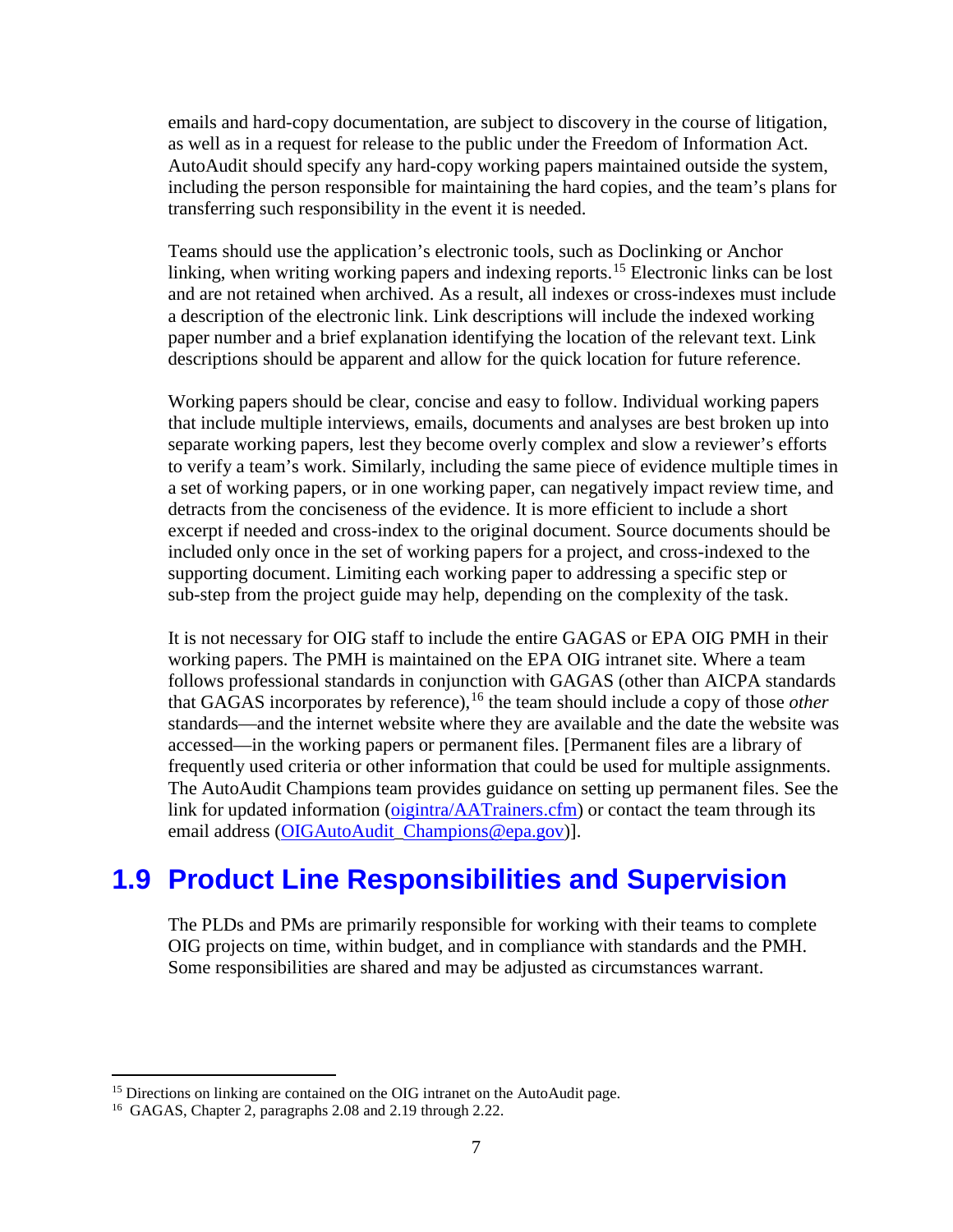#### *Product Line Director*

The PLD proposes the strategic direction for his or her product line; develops annual plans; and, through the annual planning process, ensures that projects undertaken support the OIG's strategic direction. The PLD assigns and monitors staff performance on projects. The PLD is expected to attend all meetings with OIG management, approve the report's message, and ensure the quality of work performed. The PLD may sign draft reports with the approval of the AIG. The PLD maintains effective working relationships with officials within and outside the reviewed entity. The PLD may represent the OIG in meetings with the Office of Management and Budget (OMB), congressional staff, interest groups, and other stakeholders. The PLD serves as a first-line supervisor and, with the assistance of PMs, communicates performance expectations, monitors performance and accomplishment of individual development plans, and conducts performance discussions.

Each PLD is responsible for ensuring that teams maintain the integrity of working papers in accordance with applicable standards and OIG policies. Likewise, PLDs must ensure that information in the OIG's automated systems is updated regularly and accurately by the team.

#### *Project Manager*

The PM assists the PLD in proposing the strategic direction and annual plan for the product line. The PM establishes objectives, monitors progress, and ensures the quality of projects. The PM is expected to attend and lead all meetings with OIG management, and recommend whether the project should continue to the field work phase. The PM is also responsible for conducting status briefings for the reviewed entity and OIG managers, developing the finding outlines<sup>[17](#page-13-0)</sup> for the message agreement meeting, and preparing a written report that provides a clear and convincing message. The PM assists the PLD and enters data in the IGEMS assignment module and the Performance Measurement Results System (PMRS). The PM follows up on projects to ensure timely completion of corrective actions. The PM reviews the EPA's Management Audit Tracking System (MATS) at least every 6 months (or as often as requested by the PLD) to check the status of the EPA's progress in completing agreed-to corrective actions and identify completed corrective actions that can be reported as results in PMRS. The PM assists the PLD in reviewing staff individual development plans—providing on-the-job and other training opportunities consistent with individual development plans—and assists in performance appraisals.

For the purposes of the PMH, a PM is understood to be a GS-14. A GS-13 may, upon AIG approval and designation, be assigned the project management duties of a PM for the purposes of professional development.

<span id="page-13-0"></span> <sup>17</sup> See OIG Procedure 602, *Audit and Evaluation Report Writing Guide*, for a description of the elements of a finding; and also see the elements of findings in GAGAS, Chapter 4, paragraphs 4.10 through 4.14; Chapter 5, paragraphs 5.11 through 5.15; and Chapter 6, paragraphs 6.73 through 6.77.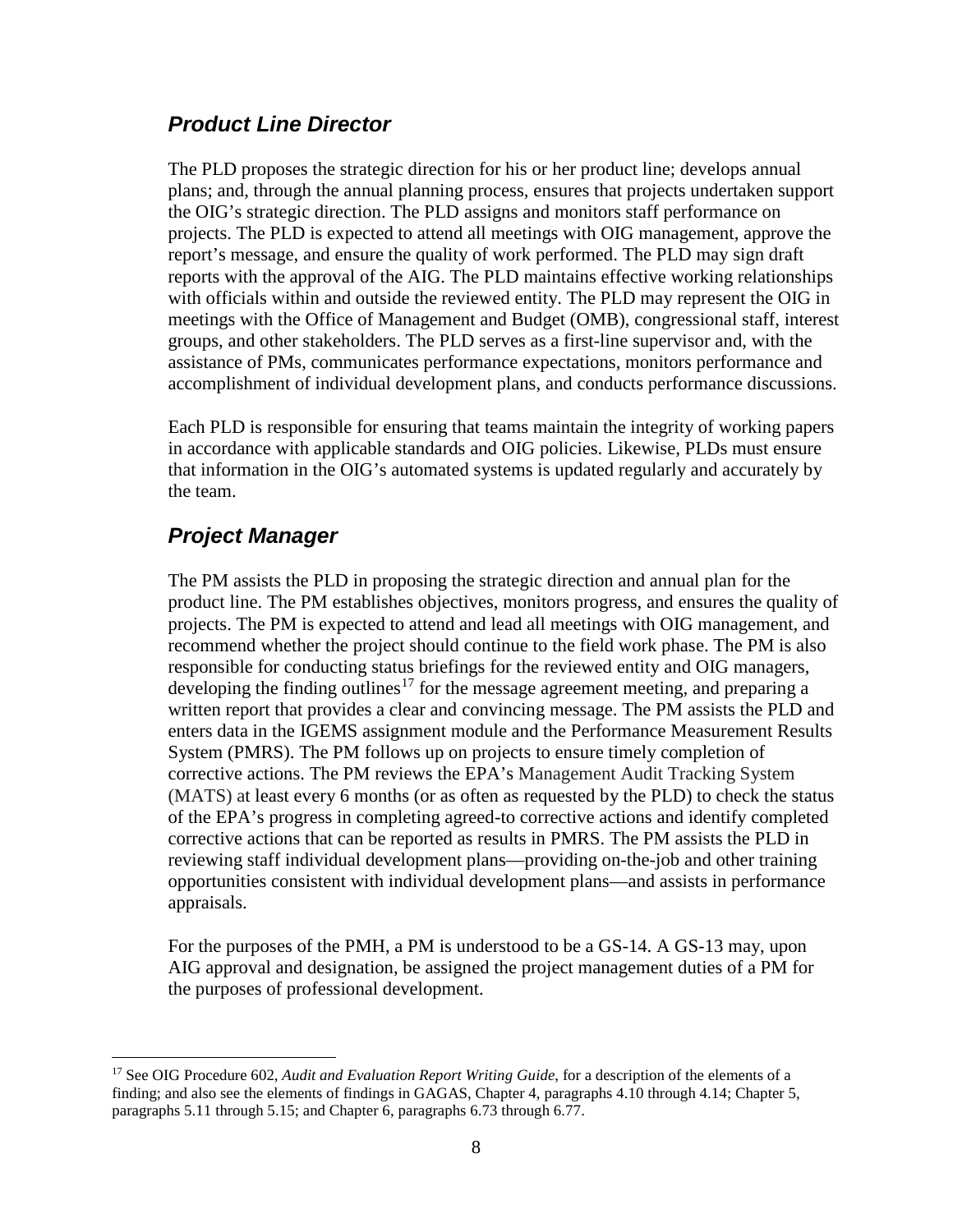#### *Product Line Director and Project Manager*

The PM and PLD are accountable for a project, and are responsible for deciding who will review the working papers. AIG (or designee) approval is needed if someone other than the PM or PLD will be reviewing working papers. The approval must be obtained prior to the start of the project, or when the decision is made that working paper review and approval will be done by someone other than the PM or PLD. The decision must be documented in the approved project guide. The designated reviewer(s) must review each working paper within 30 days of the team member completing the working paper.

Both the PM and PLD are responsible for making sure the draft and final reports are supported. The PM and PLD will certify that the report is ready for referencing and will review indexes as they deem necessary. How this is done is left to the PM and PLD. If someone other than the PM or PLD conducts this review, approval from the AIG (or his/her designee) is needed.

#### *Team Members*

All team members are responsible for carrying out the audit to ensure OIG products meet the seven GAGAS report quality elements described in Section 1.7. OIG staff members must use professional judgment in planning and performing audits and in reporting results. Professional judgment includes exercising reasonable care and professional skepticism. Reasonable care includes acting diligently in accordance with applicable professional standards and ethical principles; professional skepticism is an attitude that includes a questioning mind and critical assessment of evidence. Relying on professional knowledge, skills and experience is crucial to producing quality work, since judgments made are dependent upon the team members' competence and professional judgment.

#### <span id="page-14-0"></span>**1.10 Quality Assurance of Working Papers**

The process of preparing and reviewing working papers contributes to the quality of a project. Supervisory (i.e., PLD and PM) review of the evidence that supports the findings, conclusions and recommendations in the report must be documented before the report is issued. To help the PLD and PM provide sufficient guidance and direction to staff, the team should prepare and place working papers in AutoAudit promptly (within 7 calendar days), as the team members gather and develop evidence. Evidence of supervisory review must be recorded in the working papers within 30 days of the working paper being completed. If a team member makes significant edits (changes or add facts or conclusions) to a working paper after it was initially reviewed and approved, the team member should notify the designated reviewer(s) so that the working paper can again be reviewed within 30 days.

Methods for documenting supervisory review that have worked well in the past include using the "Comment" feature in AutoAudit, recording the supervisory comments directly on a Working Paper Review Sheet (on the OIG intranet), or including a table at the top of each working paper that includes the comments. When the PLD and PM have no or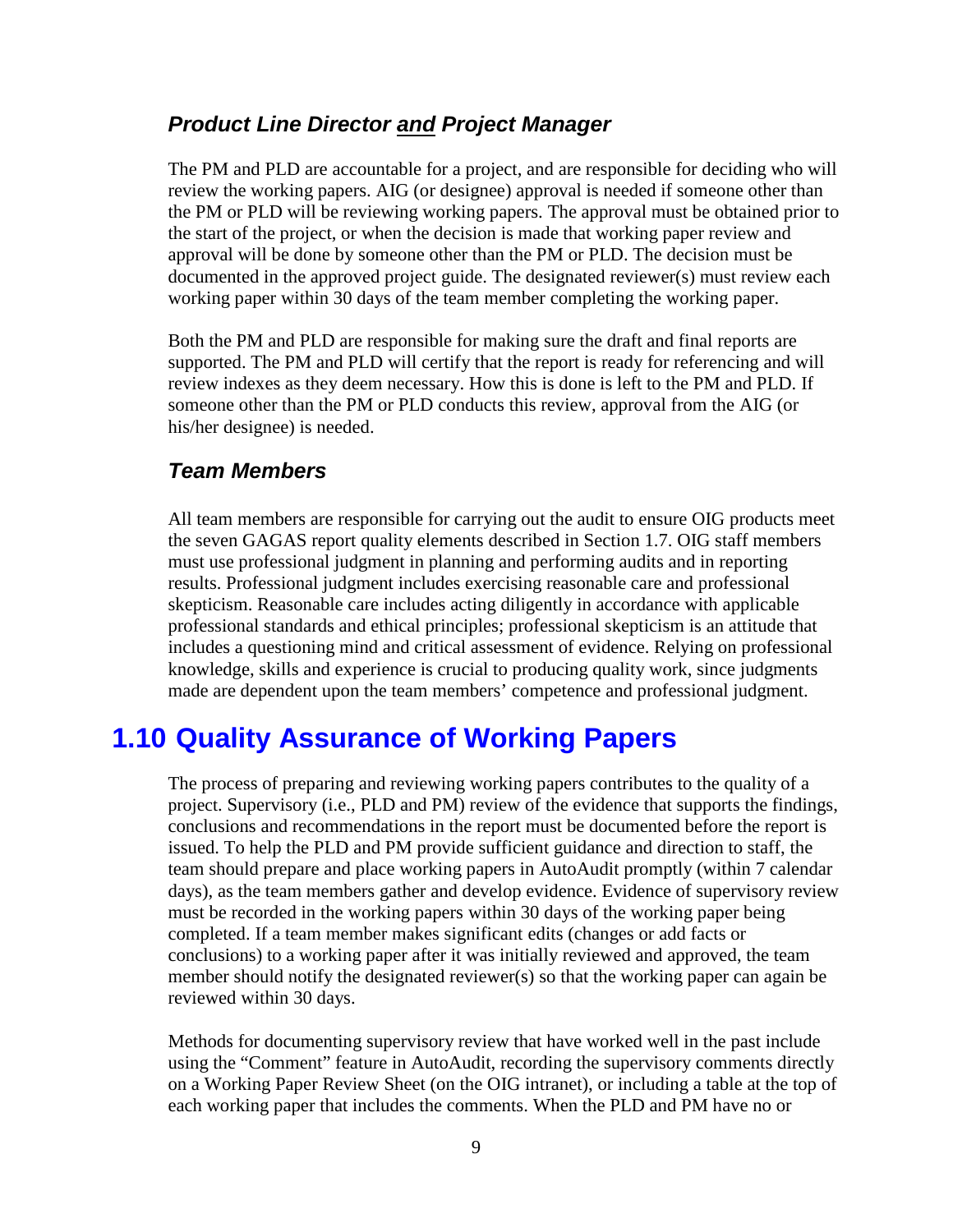minor comments on a series of working papers, they should document supervisory review by ensuring that the working papers reflect the identity of the reviewer and the date the review took place. When the PLD and PM review and approve the working paper by initialing the working paper, it means: "I have reviewed the working paper and found it satisfactory." The approval of the working paper can be done via the electronic approval functions in AutoAudit or via the aforementioned "review tables" within the working paper. If the reviewer elects to use the electronic comment feature, the reviewer's closing of the comment means that the comment is resolved. All reviewer comments should be resolved within 30 days or before indexing begins, whichever is sooner.

## <span id="page-15-0"></span>**1.11 Editing, Multimedia and Publishing**

OIG Office of Congressional and Public Affairs (OCPA) staff help the team effectively communicate its mission and message by editing, publishing and distributing reports, as well as producing multimedia content. OCPA multimedia staff provide graphics support for all reports, as well as produce podcasts and videos with some reports, as selected by OCPA. Teams should consult OCPA's multimedia lead for all graphics and [video](http://oigintra.epa.gov/new/Communications/multimedia.cfm#video_guidance)  [guidance,](http://oigintra.epa.gov/new/Communications/multimedia.cfm#video_guidance) and OCPA's Deputy AIG for podcast consideration.

Editors assist teams in developing memorandums and reports. Assistance with reports can begin as early as drafting of finding outlines or at the message agreement meeting. Reports should be submitted to editing via [OIG\\_Editors@epa.gov.](mailto:OIG_Editors@epa.gov) As "cold readers," editors offer additional perspective and insight into how to effectively convey the report message. Further, editors review reports to ensure that they are presented in a clear, concise and well-written manner. Editors also review other documents that are posted to the OIG public website or signed by the IG. The OIG web lead can assist and guide teams with any web presentation questions that are beyond the actual content of the documents.

### <span id="page-15-1"></span>**1.12 Referencing**

An audit organization performing audits in accordance with GAGAS must establish a system of quality control. This system should provide the organization with reasonable assurance that the organization and its personnel comply with professional standards and applicable legal and regulatory requirements. Independent referencing is a part of the OIG's system of quality control. Referencing is one way cited by GAGAS to assure reports are accurate.<sup>[18](#page-15-2)</sup>

Referencing of OIG products provides reasonable assurance that the products in fact comply with GAGAS. Unless otherwise directed by the IG or DIG, OIG products conducted in accordance with GAGAS (e.g., draft, final, hotline and congressional reports) will be independently referenced prior to release to the reviewed entity and/or addressee. See OIG Policy and Procedure 006, *OIG Quality Control and Assurance Process*.

<span id="page-15-2"></span> <sup>18</sup> GAGAS, Appendix 1, paragraph A7.02a.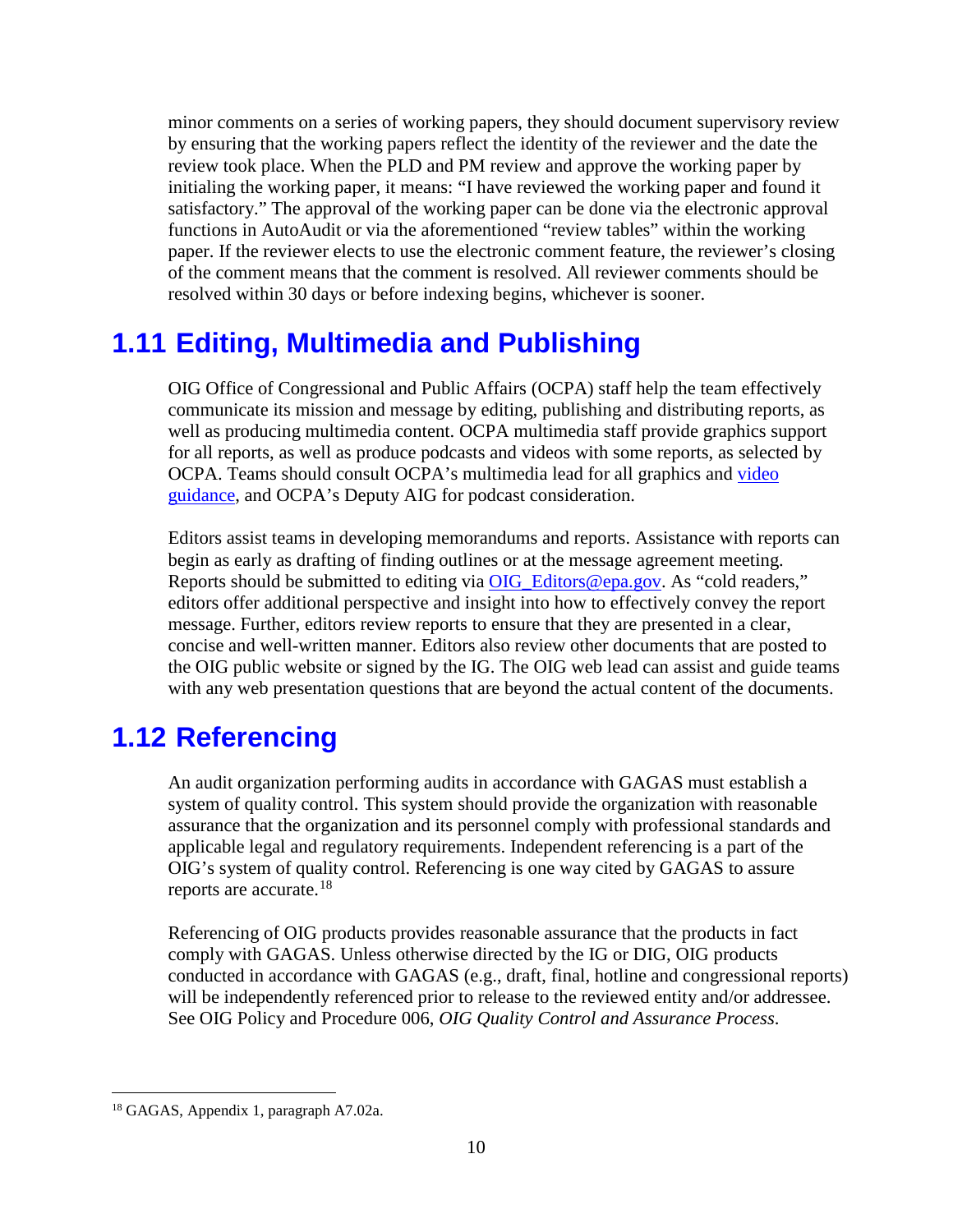## <span id="page-16-0"></span>**1.13 Legal Support and Sufficiency Reviews**

The OIG Office of Counsel (OC) provides legal support to project teams, and reviews OIG products to address legal issues and citations. At any point during the review process when an OIG team recognizes that a project may involve a legal issue (e.g., projects regarding regulatory compliance, sensitive information, etc.), the team should contact OC. The primary means should be via email to [OIGCounsel@epa.gov.](mailto:OIGCounsel@epa.gov) Also, teams should contact OC prior to contacting or meeting with attorneys for the EPA or CSB (e.g., Office of General Counsel) or other entity. To facilitate the team's project work as it relates to legal issues, OC attorneys may review interview questions or attend meetings with the team. In addition, OC should be contacted if the team anticipates reviewing Federal Insecticide, Fungicide, and Rodenticide Act and Toxic Substances Control Act sensitive information. OC supervisors will assign one or more attorneys to the team to provide legal assistance. Early notice to OC allows the attorneys to research issues and provide legal advice in advance of the report writing phase. Early notice can also speed the legal review process.

The OC provides support through legal sufficiency reviews of all written products. The primary purpose of an OC legal sufficiency review is to ensure that discussion documents and OIG reports refer to the appropriate legal authorities; cite those authorities in the correct legal form; and include correct interpretation, application and description of those legal authorities. Legal authorities include statutes, regulations, executive orders, judicial opinions and policies. For more details on legal sufficiency reviews, please see OIG Policy and Procedure 505, *Legal Sufficiency Review*.

#### <span id="page-16-1"></span>**1.14 Illegal Acts**

Potentially illegal activities identified during projects are not discussed or disclosed to the reviewed entity's management or external parties; instead, they should be discussed with the AIG and immediately referred to the OIG Office of Investigations (OI). Staff responsibility for detecting and reporting fraud, illegal acts or irregularities is described in GAGAS. [19](#page-16-3) In addition, auditors' responsibility for detecting fraud is described in the AICPA's Statement of Auditing Standards 99, *Consideration of Fraud in a Financial Statement Audit*. See OIG Policy 103, *Coordinating Audits, Evaluations and Investigations Among OIG Offices,* for the EPA OIG coordination process to follow when referring potential illegal matters and fraud for investigation by OI.

### <span id="page-16-2"></span>**1.15 Suspension of Projects**

The AIG will approve or disapprove all project suspensions in writing. An email is sufficient. Suspensions are major events that impact a project team's timely completion of the project. The entity being reviewed will be notified via email by the team that no

<span id="page-16-3"></span> <sup>19</sup> GAGAS, Chapter 3, paragraph 3.68; Chapter 4, paragraphs 4.06 through 4.09k, 4.23, and 4.25 through 4.32; Chapter 5, paragraphs 5.07 through 5.10, 5.20 through 5.26, 5.29, 5.49 and 5.59; and Chapter 6, paragraphs 6.28 through 6.35.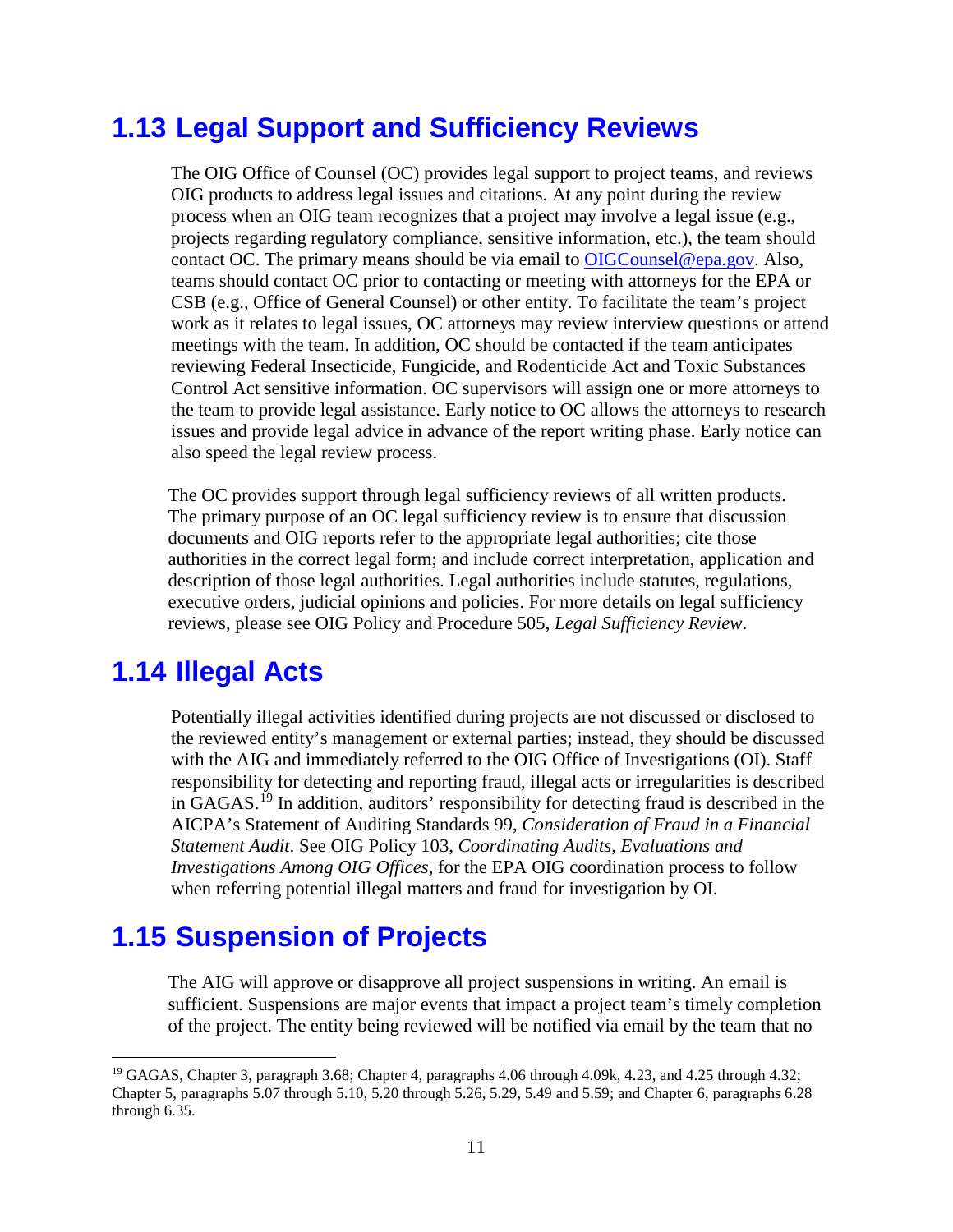additional work will be performed until further notice if the suspension is expected to be greater than 45 calendar days. Before work resumes on the project, the reviewed entity must be notified via email. Examples of valid major events for suspensions would include the team being placed on higher priority work for an extended period, the project being referred to OI, or the key staff member(s) assigned being on extended emergency or unanticipated leave. Suspensions must be documented by the team in the working papers and entered in the IGEMS assignment module. The update must be made by either the PLD or PM.

#### <span id="page-17-0"></span>**1.16 Access to Information and Use of Agency Audit Liaisons**

In accordance with the IG Act of 1978, as amended, the OIG has access to all records, reports, audits, reviews, documents, papers, recommendations or other material available (including those considered deliberative/draft/in process) that relate to programs and operations within the reviewed entity over which the OIG has oversight authority. EPA Manual 2750 directs EPA staff to provide OIG access to records. In a January 2, 2015, memo, the EPA Administrator reiterated the need for EPA staff to work with the OIG.[20](#page-17-1)

In general, OIG staff members have unrestricted access to all internal and external documents, records, reports, papers and other relevant information available to the agency, including full explanations regarding management actions and decisions, for the area under review.[21](#page-17-2) "Available to" is not limited to information currently in the possession of an agency employee, but rather includes any information that the agency is entitled to obtain (e.g., information currently in the hands of a contractor, or information that the agency would have the right to demand be provided to it from another source). OIG employees are not prevented or impeded from access to any materials on the basis of privilege or enforcement sensitivity. For access to classified information, OIG staff need to have the proper clearance. The need to know is determined by the IG, not the agency.

All information requested by OIG personnel must be provided as quickly as practicable, directly from the requested agency personnel to the OIG requester. Teams should immediately report to the PLD any perceived or actual denial or unreasonable delay in production of requested records and the agency's reasons. If the PLD is unable to resolve the disputed request, the AIG and OC should be notified without delay and the communication and resolution about the concerns should be documented in AutoAudit.

OIG staff members may request interviews with agency employees to obtain information relevant to the project's topic. If an agency employee requests to have a union representative present during the interview, the OIG personnel may grant permission at their discretion; however, neither law nor policy entitles an agency employee to have a

<span id="page-17-2"></span><span id="page-17-1"></span><sup>&</sup>lt;sup>20</sup> EPA Memo - [Working with OIG to Make EPA a High Performing Organization.](http://dchqdomino1.dcicc.epa.gov:9876/intranet/hqmailer.nsf/0/24a9c654a868cdeb85257dc500430d07?OpenDocument)<br><sup>21</sup> GAGAS, Chapter 3, paragraph 3.30g and 3.31d; Chapter 4, paragraph 4.16; Chapter 5, paragraph 5.17; and Chapter 6, paragraph 6.85.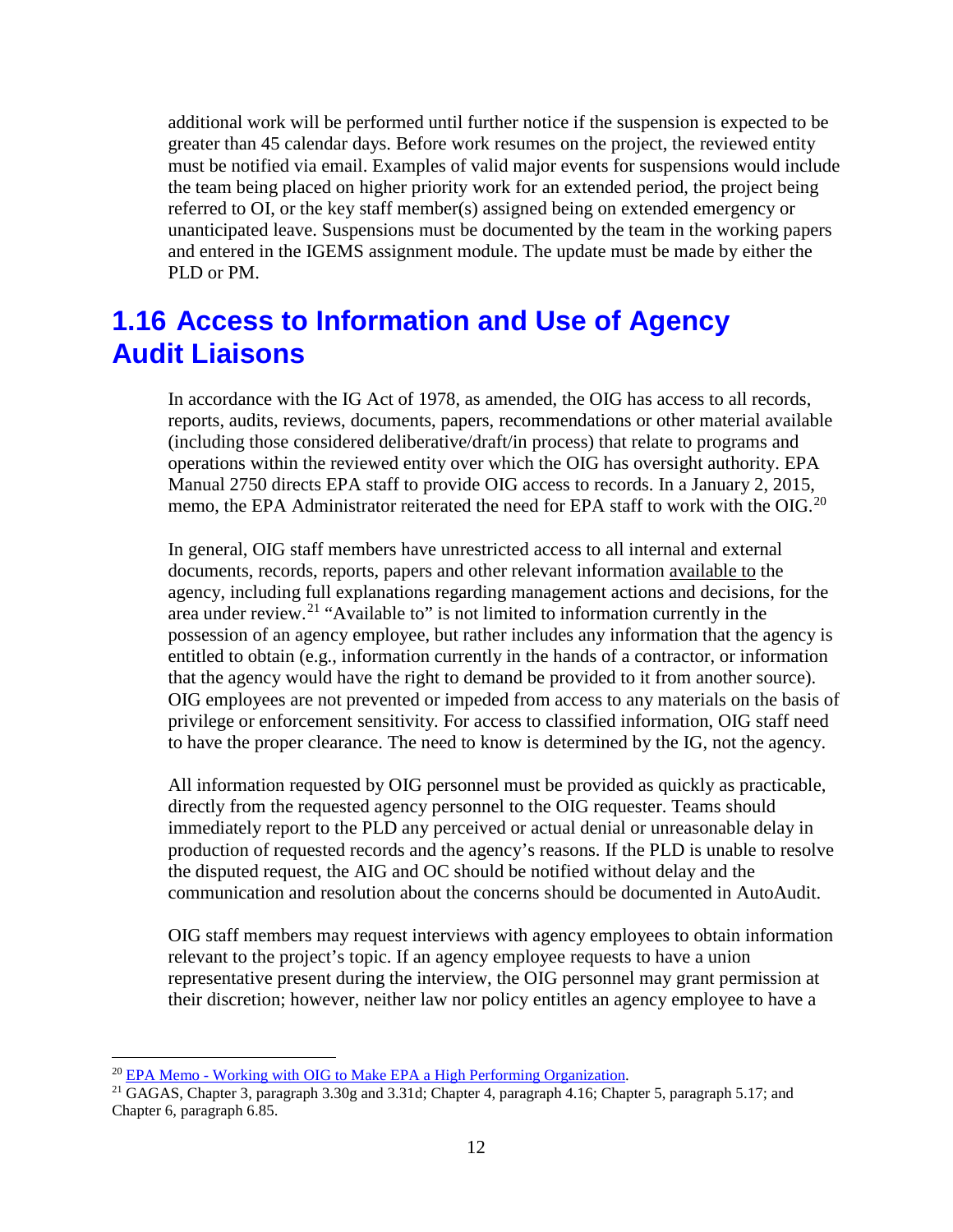union representative present during a project interview. If questions arise regarding the requested presence of a union representative, OC should be contacted for advice.

If during the course of the project it becomes necessary to obtain emails from specific agency staff without agency staff's knowledge, the team will discuss this need with the PLD. Once the PLD has apprised the AIG/DAIG and obtained agreement that the records are necessary to complete the project, the PLD will notify OC of the requirement to obtain email records. OC's role in this process is to provide assurance that all legal requirements have been met. Once OC and the PLD have discussed and resolved any legal concerns, the requirement to obtain email records will be forwarded by the PLD to OI. OI will then make appropriate contacts with the EPA Office of Environmental Information to obtain the email records.

Audit liaisons should be used to obtain contact information and assist in coordinating the kickoff meeting with appropriate EPA or CSB personnel. The audit liaison is not intended to be the focal point for obtaining, collecting and transferring requested information from the EPA or CSB to the OIG staff. However, at the discretion of the OIG staff, the audit liaison may be used as a transfer point to consolidate requested information to be forwarded to OIG staff.

#### <span id="page-18-0"></span>**1.17 Communications With the Entity Reviewed**

To help successfully facilitate a project that is fair, complete and objective, the OIG's policy is to communicate issues, preliminary observations, and the status of our work with the reviewed entity at a regular interval (at least every 4 to 6 weeks or as agreed to with the reviewed entity), beginning with the kickoff meeting. These meetings provide a valuable real-time opportunity to check in with the auditee on progress, time frames, and any preliminary observations or findings. It is also an opportunity to obtain early feedback on the issues the audit team has identified. Communication should occur throughout the project, including with the appropriate audit liaisons. The manner in which the communications take place—such as via email or meetings—is decided on a project-byproject basis, and should be agreed upon by the team and auditee(s). Teams will communicate preliminary findings to the reviewed entity in advance of issuing the official draft, to ascertain the factual accuracy of the findings and conclusions. Discussion documents, as discussed in Section 3.7 of this PMH, can also be used to convey findings, conclusions and recommendations.

Communication with the reviewed entity should be clearly documented. One way to make this readily apparent is to establish a section in the working papers that will document all communications with the reviewed entity regarding audit status, findings, conclusions and recommendations. This section is not meant to include actions such as interview write-ups or requests for information to answer specific steps in the project guide.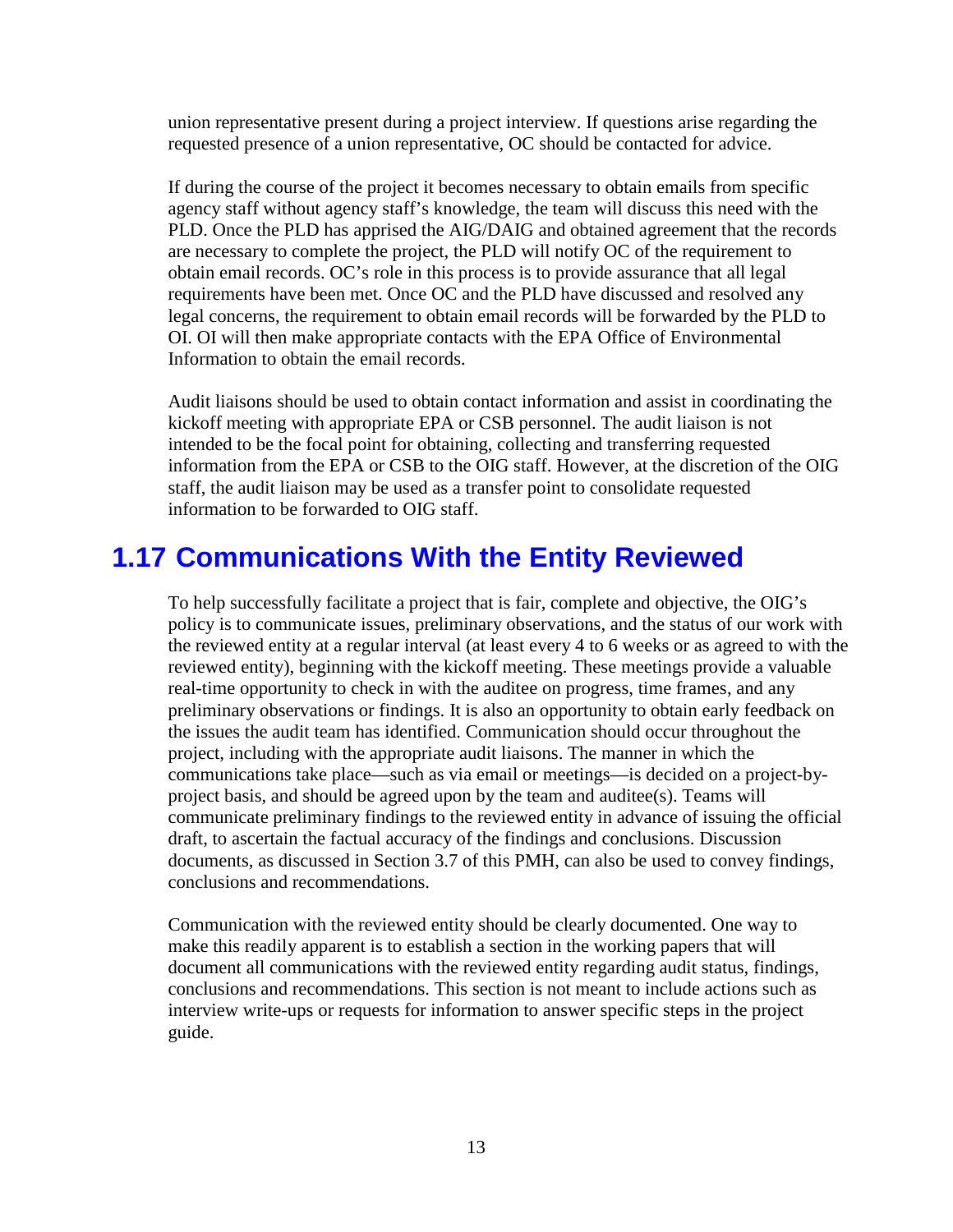#### <span id="page-19-0"></span>**1.18 Congressional and Media Requests**

When any OIG staff member receives an inquiry from Congress or the media about OIG work or operations, he or she will immediately refer the matter to OCPA and provide relevant information about the inquiry. OIG staff should not respond to any congressional or media inquiries on behalf of the OIG without coordinating their response with OCPA. Additional information for handling media inquiries, interviews and news releases, as well as communications with Congress, can be found in OIG Policy and Procedure 604, *OIG Media Relations*; and OIG Policy and Procedure 605, *OIG Congressional Relations*. Briefings may be provided to members of Congress or their staffs with the consent of the IG, and must be coordinated with OCPA.

To efficiently address all congressional and media inquiries, an electronic copy of each notification memo and OIG memo communicating OIG acknowledgement of resolution of recommended actions should be provided to the [OIG\\_WEBPOSTINGS@EPA.GOV](mailto:OIG_WEBPOSTINGS@EPA.GOV) email box immediately upon issuance, for posting to the OIG website as appropriate. A copy of all final reports should be provided to the OCPA Congressional and Media Liaison concurrent with sending the report to the OCPA editors for IG approval. This is for informational purposes, not for review and approval by the OCPA Congressional and Media Liaison.

#### <span id="page-19-1"></span>**1.19 Paperwork Reduction Act**

The general purpose of the Paperwork Reduction Act of 1995 is to minimize the federal paperwork burden on the public. The act outlines specific procedures for the collection of information from 10 or more non-federal respondents that require approval by OMB and publication of notices in the Federal Register. OMB guidance on the Paperwork Reduction Act requires agencies to certify to OMB that the collection of information is the least burdensome way of obtaining information necessary for the proper performance of its functions. The collection should not duplicate information that has already been collected, and should have a practical utility. Teams with project plans requesting the collection of information from 10 or more non-federal sources should consult as early as possible with OC to ensure compliance with Paperwork Reduction Act requirements. Teams may not avoid the Paperwork Reduction Act by requesting another entity to act for the OIG in collecting information from non-federal entities (e.g., requesting an association to poll its members). Consultation with OC should be documented in AutoAudit.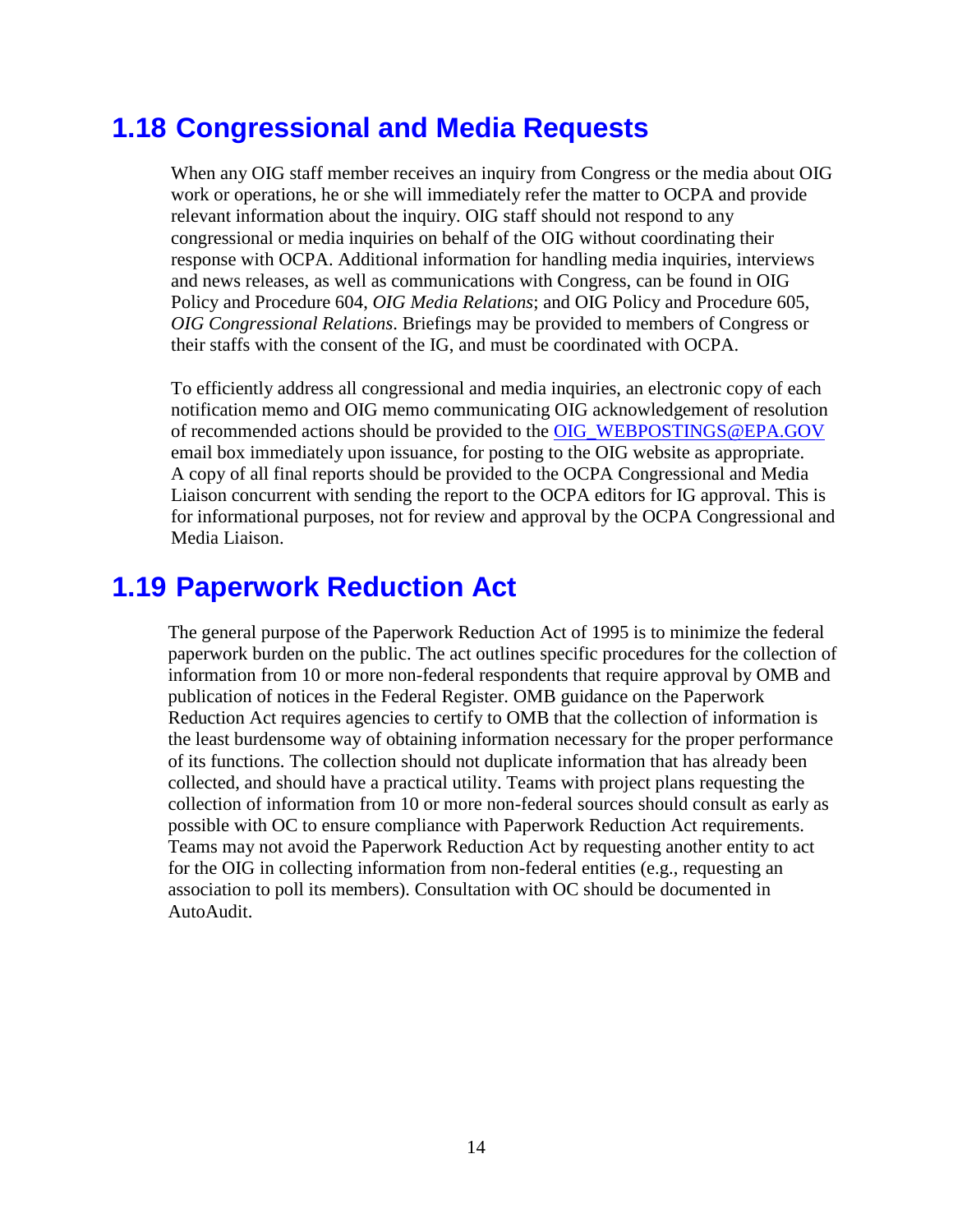# Chapter 2 **Preliminary Research**

## <span id="page-20-0"></span>**2.1 Introduction**

Preliminary research is a fact-finding process to identify, obtain and analyze operational, performance, financial and other program information to:

- Validate the usefulness of the proposed objectives (in the assignment suggestion) and redefine as appropriate.
- Begin developing finding outlines which, to the extent appropriate based on the objective, may include the elements of the finding – criteria, condition, cause, effect and recommendations. The focus of preliminary research is on the development of criteria, condition and effect.
- Conclude whether investing time in field work is likely to result in a worthwhile report with recommendations that could improve the reviewed entity's operations (efficiency and effectiveness) and/or human health and the environment; save money; question costs; and/or identify/eliminate fraud, waste and abuse.

The scope and length of this phase is dependent upon the nature of the project, and should be determined by the team considering GAGAS and other appropriate requirements.<sup>[22](#page-20-1)</sup> Generally, teams will complete preliminary research within 90 days of the kickoff meeting. AIGs may approve alternate timeframes that are documented in the working papers. As part of planning for preliminary research, the team develops a project guide with specific objectives, and includes steps to perform limited data gathering, including tests of internal controls; collects information sufficient to identify potential conditions and effects; and determines whether field work is justified.

An interim meeting with the AIG and DAIG should be held about 30 days after the kickoff meeting. The purpose of the meeting is to ensure that nothing has come to the team's attention that would justify not proceeding with the audit.

At the conclusion of preliminary research, the team will hold a go/no-go meeting with office management. The meeting will likely result in one of three options:

- Not continuing with the assignment and issuing a cancellation memorandum.
- Go decision, with sufficient information collected to proceed into report writing. This option may include a short period of additional preliminary research if data collection is substantially complete.
- Go decision, and the assignment continuing into the field work phase.

<span id="page-20-1"></span><sup>&</sup>lt;sup>22</sup> GAGAS incorporates by reference the AICPA standards for financial audits and attestation engagements, and adds additional requirements for conducting and reporting on financial audits and one type of attestation engagement (examinations). See GAGAS, Chapters 4 and 5, for specific requirements.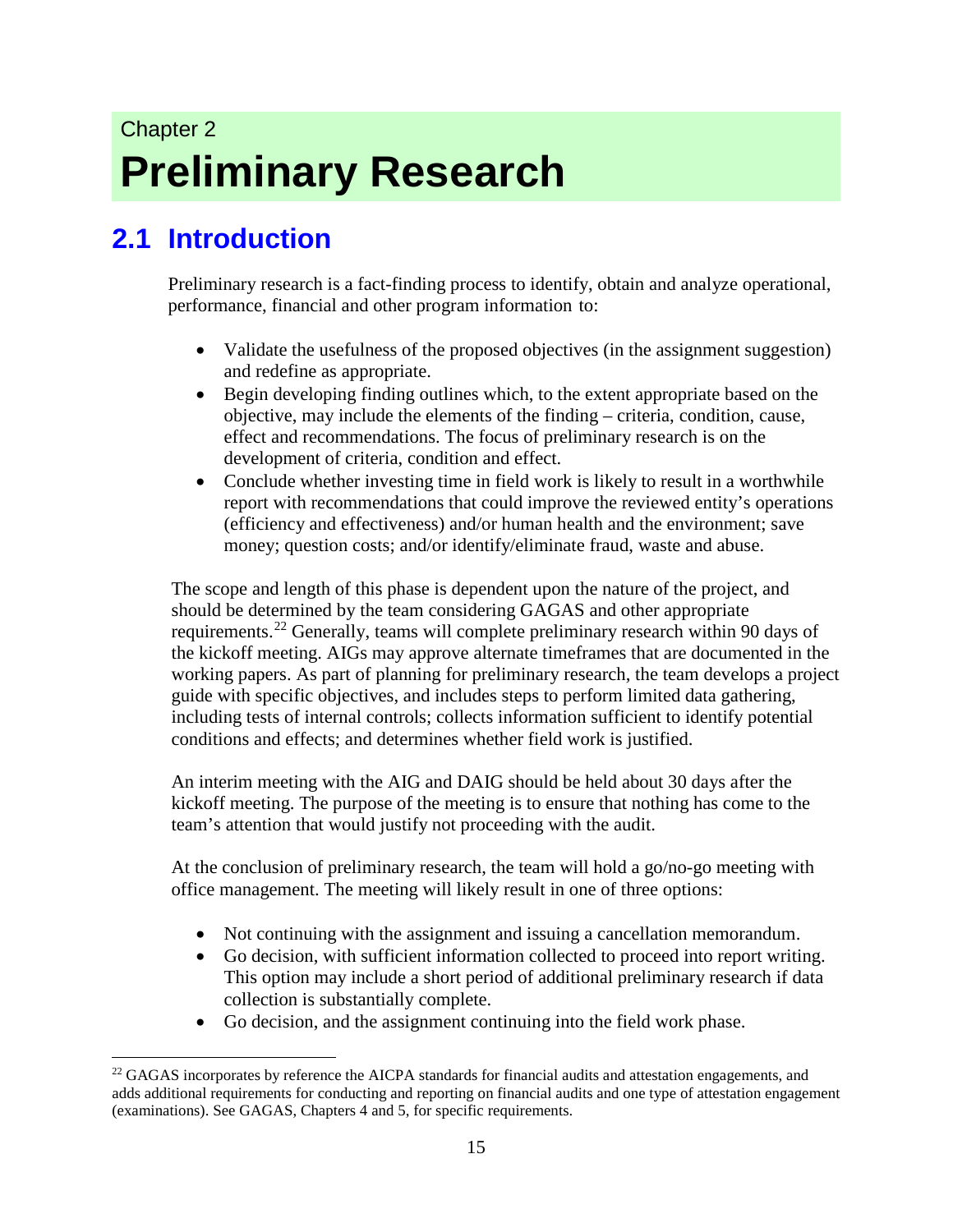In some instances, the OIG may decide to use a combination of these options. For example, if the team identifies significant, time-critical issues, management may decide to issue a management alert on one issue and continue with field work on other issues. Management alerts are discussed in Chapter 4, Section 4.2. The results of the go/no-go meeting and estimated final report date will be communicated in an email to the DIG within 2 weeks of the go/no-go meeting, as described in Section 2.10.

Generally, the sequence of activities during preliminary research is as described below. This list is an overview of the process; see detailed sections of this chapter for specific requirements:

- Hold preliminary research meeting.
- Start on preliminary research guide.
- Issue notification memorandum.
- Develop and approve preliminary research guide. $^{23}$  $^{23}$  $^{23}$
- Hold kickoff meeting with agency.
- Hold 30-day meeting with AIG and DAIG.
- Complete steps in the preliminary research guide, document results in working papers, and update agency periodically.
- Hold go/no-go meeting with AIG management.
	- o No-go decision.
		- Issue cancellation memorandum.
	- o Go decision and proceed to field work.
		- Agree on product, calendar days and staff days.
		- **Prepare project summary and obtain approval from DIG.**
		- Proceed with field work as described in Chapter 3.
	- o Go decision and proceed directly to report writing.
		- Agree on product, calendar days and staff days.
		- **Prepare project summary and obtain approval from DIG.**
		- Conduct a short period of additional preliminary research (if applicable).
		- Hold message agreement meeting with AIG and continue with process described in Chapters 3 and 4.

### <span id="page-21-0"></span>**2.2 Option to Not Conduct Preliminary Research**

In some cases, preliminary research may not be necessary. For example, preliminary research is generally not conducted on required or mandatory projects. If the team has sufficient information from other OIG work that allows the team to plan field work and estimate the final report date without preliminary research, management may move directly into field work. Even though preliminary research is not conducted, the following activities listed below and described in this chapter in further detail should still be performed as part of the project:

<span id="page-21-1"></span><sup>&</sup>lt;sup>23</sup> In some cases, teams may develop and complete portions of the preliminary research guide before issuing the notification memorandum.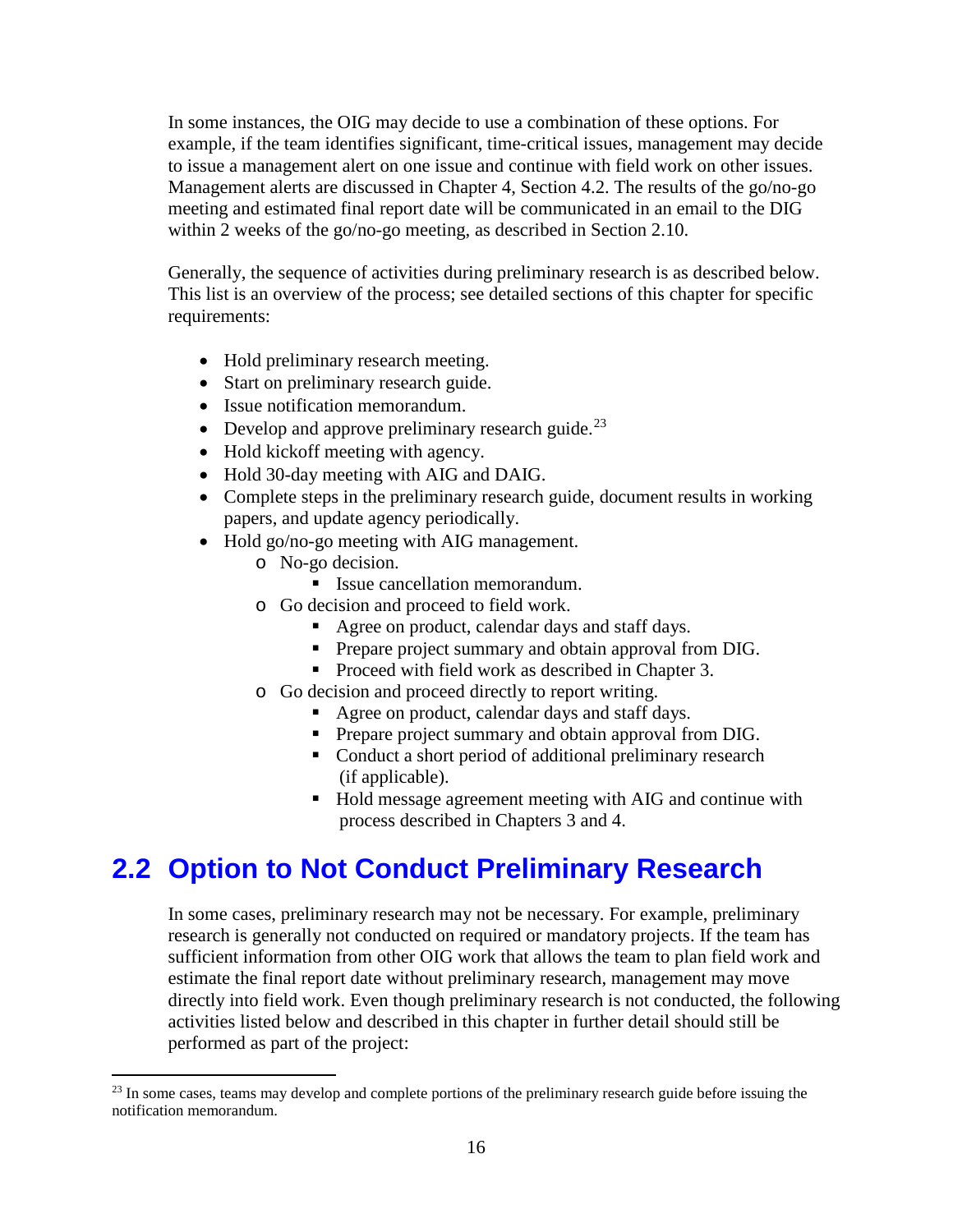- Assess the project risk.
- Coordinate with other OIG offices.
- Prepare a project guide.
- Issue a notification memorandum.
- Conduct a kickoff meeting with the reviewed entity.
- Conduct a 30-day meeting (not applicable for required audits)
- Provided estimated timeframes to the AIG.
- Issue an email to the DIG with objectives and final report date.

#### <span id="page-22-0"></span>**2.3 Project Risk**

During preliminary research and prior to starting field work, we have the best opportunity to reduce project risk to an acceptable level. Project risk is the possibility that our findings, conclusions, recommendations or assurance may be improper or incomplete. GAGAS explains that assessing project risk involves both qualitative and quantitative considerations, such as (1) time frames, complexity or sensitivity of the work; (2) size of the program in terms of dollar amounts and number of citizens served; (3) adequacy of the audited entity's systems and processes to detect inconsistencies; (4) significant errors or fraud; and (5) OIG staff's access to records. Project risk includes the risk that auditors or evaluators will not detect a mistake, inconsistency, significant error or fraud in the evidence supporting the project.

Project risk can be reduced by taking such actions as (1) increasing the scope of work; (2) adding specialists, additional reviewers and other resources to perform the project; (3) changing the methodology to obtain additional evidence, higher-quality evidence, or alternative forms of corroborating evidence; or (4) aligning the findings and conclusions to reflect the evidence obtained. Throughout the project, the team should assess project risk.<sup>[24](#page-22-2)</sup> The team must plan the project to reduce risk to an appropriate level to provide reasonable assurance that the evidence is sufficient and appropriate to support the findings and conclusions.

### <span id="page-22-1"></span>**2.4 Initial Project Planning**

GAGAS states that planning is a continuous process throughout the audit, and that auditors may need to adjust the objectives and scope and methodology as work is being completed (unless objectives are set by statute or legislative oversight).<sup>[25](#page-22-3)</sup> During initial project planning, teams should do the following:

**Meet with those who suggested the project.** Before the notification memo is sent to the EPA or CSB, if the team conducting the work is different from the team that developed the suggestion, the team should meet with the PLD and other OIG staff who developed the project to gain an understanding of how the project was conceived and it supports the OIG Strategic Plan, and obtain any available background information. This meeting should

<span id="page-22-2"></span><sup>&</sup>lt;sup>24</sup> GAGAS, Chapter 6, paragraphs 6.05 and 6.07.<br><sup>25</sup> GAGAS, Chapter 6, paragraph 6.07.

<span id="page-22-3"></span>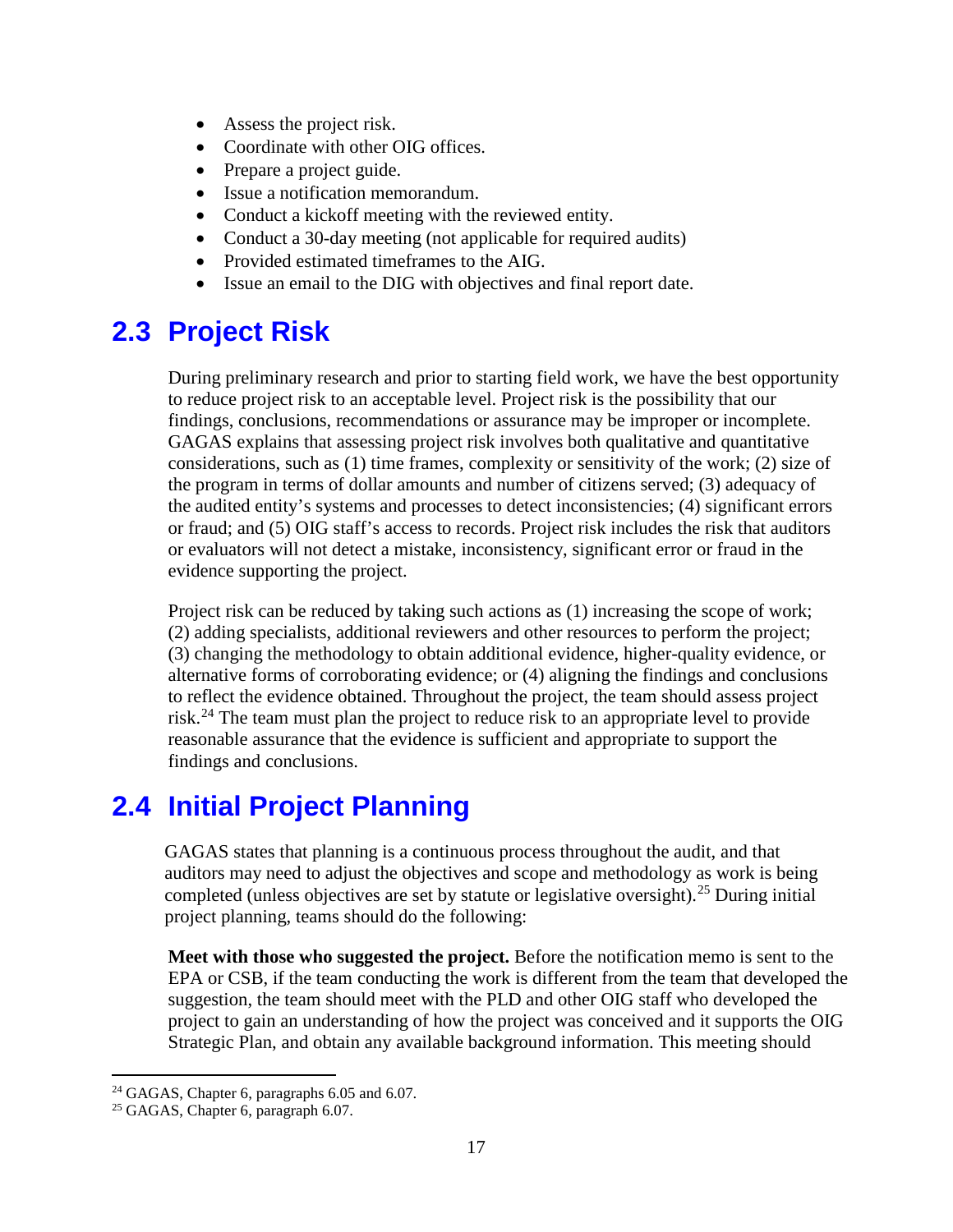address topics such as what information supported the decision to suggest the project, how the objectives were determined, the expected results, and the project's relevance to related work. Such meetings should be documented in the working papers.

**Hold a preliminary research meeting.** During a preliminary research meeting, consider how broad the objective(s) is/are and how much preliminary research work is needed to develop a workable scope and methodology. A narrowly scoped objective may be sufficient when trying to achieve timelier reporting. The preliminary research meeting is intended to provide the team with a clear understanding of the purpose of the project and the expected outcomes. After the meeting, the team decides whether to revise the objectives developed during the planning process. The AIG, or their designee, should review and approve any revisions to the objectives made during the planning process. The preliminary research meeting must be documented and, at a minimum, lead to the development of a project guide.

**Coordinate with other OIG offices.** In accordance with OIG Policy 103, *Coordinating Audits, Evaluations, and Investigations Among OIG Offices*, prior to issuing the preliminary research notification memorandum, the team will contact other OIG product line offices in the Office of Audit and Office of Program Evaluation to determine whether they have related work in process or recently completed. Likewise, OI should be contacted to determine whether it has any open cases or has completed investigations in the subject area. The team should also review the OIG annual plan to consider how other projects' subjects might relate to the current project. If there are multiple projects, teams should work to coordinate projects to minimize the time and work burdens on the agency. Coordination with other OIG staff may be appropriate to determine, where possible, how impacts on the EPA or CSB may be mitigated.

#### <span id="page-23-0"></span>**2.5 Project Guide**

The project guide is the team's most tangible tool for managing its work from preliminary research to issuance of a final product(s). The project guide helps the team focus on areas with the most significant impact to the environment and/or the EPA's or CSB's operations.<sup>[26](#page-23-1)</sup> In reviewing and approving project guides, the PLD will determine that the (1) proposed objectives will likely result in a useful report; (2) the guide adequately addresses relevant risks; (3) proposed scope and methodology are adequate to address the objectives, and project steps clearly describe what type of evidence is needed; (4) available evidence is likely sufficient and appropriate for the purposes of the project; and (5) sufficient staff, supervisors and specialists with collective professional competence and resources are available to perform the project and meet expected timeframes for completion.<sup>[27](#page-23-2)</sup> The PLD reviews and approves the guide prior to the kickoff meeting and/or entrance conference.

<span id="page-23-1"></span><sup>&</sup>lt;sup>26</sup> GAGAS, Chapter 6, paragraphs 6.04, 6.06 through 6.12, 7.37, 6.40 through 6.44, 6.51 through 6.52, and A6.02.

<span id="page-23-2"></span><sup>&</sup>lt;sup>27</sup> GAGAS, Chapter 6, paragraph 6.52.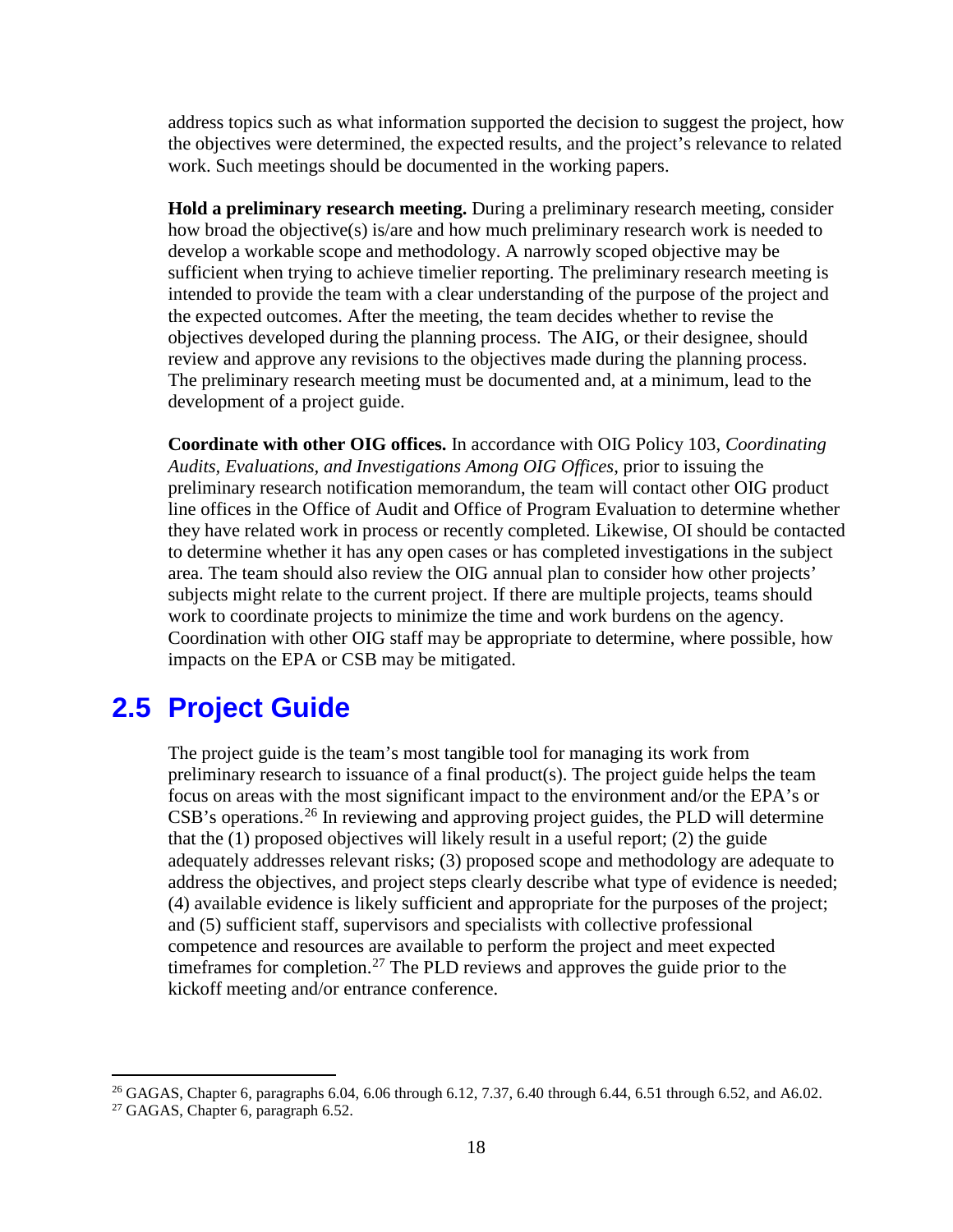The guide helps demonstrate the team's implementation of the GAGAS planning standard that requires OIG staff to adequately plan to address the project objectives, and document the planning. It is a tool used by the team to map out the questions, how the questions will be answered, and the specific steps to get those answers. The guide also allows the team to order the work steps (some sequential, some concurrent); plan how much time should be invested; and assign responsibility to individual team members. For preliminary research, the project guide should, at a minimum, include steps to identify the criteria, condition and effect.<sup>[28](#page-24-0)</sup> By planning early in the project, the team has a greater chance of avoiding risks that impede its goal of obtaining sufficient and appropriate evidence. The project guide is a living document that should be adjusted throughout the course of the project, with revisions approved by the PM or PLD.<sup>[29](#page-24-1)</sup> The project guide includes, but is not limited to:

- Background information, including legal and regulatory environment.
- Objectives.
- Scope.
- Locations where work is expected to be performed.
- Potential sources of information/data. $30$
- Listing of team members. (Whenever possible, work should be assigned to allow staff to meet developmental goals identified in their individual development plans.)
- Staff time and travel budget estimates.
- Working paper review responsibilities.
- Specific steps to answer the objectives.<sup>[31](#page-24-3)</sup> Each step should identify:
	- o Staff assigned to carry out the steps.
	- o Space for linking steps to supporting working papers.

The following steps are generally conducted during preliminary research and should be included in the project guide as applicable. In developing the project guide, project teams should review GAGAS (specifically, the sections identified in the footnotes below, to ensure the assignment complies with GAGAS).

- Review applicable laws, regulations, policy and guidance regarding the program or operation (criteria).
- Assess compliance with laws and regulations.<sup>[32](#page-24-4)</sup>
- Obtain and review program budgets and resource allocations.
- Obtain and review prior OIG and GAO reports on the EPA or CSB and status of corrective actions. [33](#page-24-5)
- Review congressional reports and testimony.
- Determine and obtain key criteria to support the project objectives.

<span id="page-24-0"></span><sup>&</sup>lt;sup>28</sup> Steps related to cause and recommendations should normally be addressed in the field work guide.

<span id="page-24-1"></span> $29$  GAGAS, Chapter 6, paragraphs 6.06 and 6.07.

<span id="page-24-2"></span><sup>30</sup> GAGAS, Chapter 6, paragraphs 6.38 through 6.39.

<span id="page-24-3"></span><sup>&</sup>lt;sup>31</sup> GAGAS, Chapter 6, paragraphs 6.56 through 6.78.

<span id="page-24-4"></span><sup>&</sup>lt;sup>32</sup> GAGAS, Chapter 6, paragraphs 6.28 through 6.35.

<span id="page-24-5"></span><sup>&</sup>lt;sup>33</sup> GAGAS, Chapter 6, paragraph 6.36.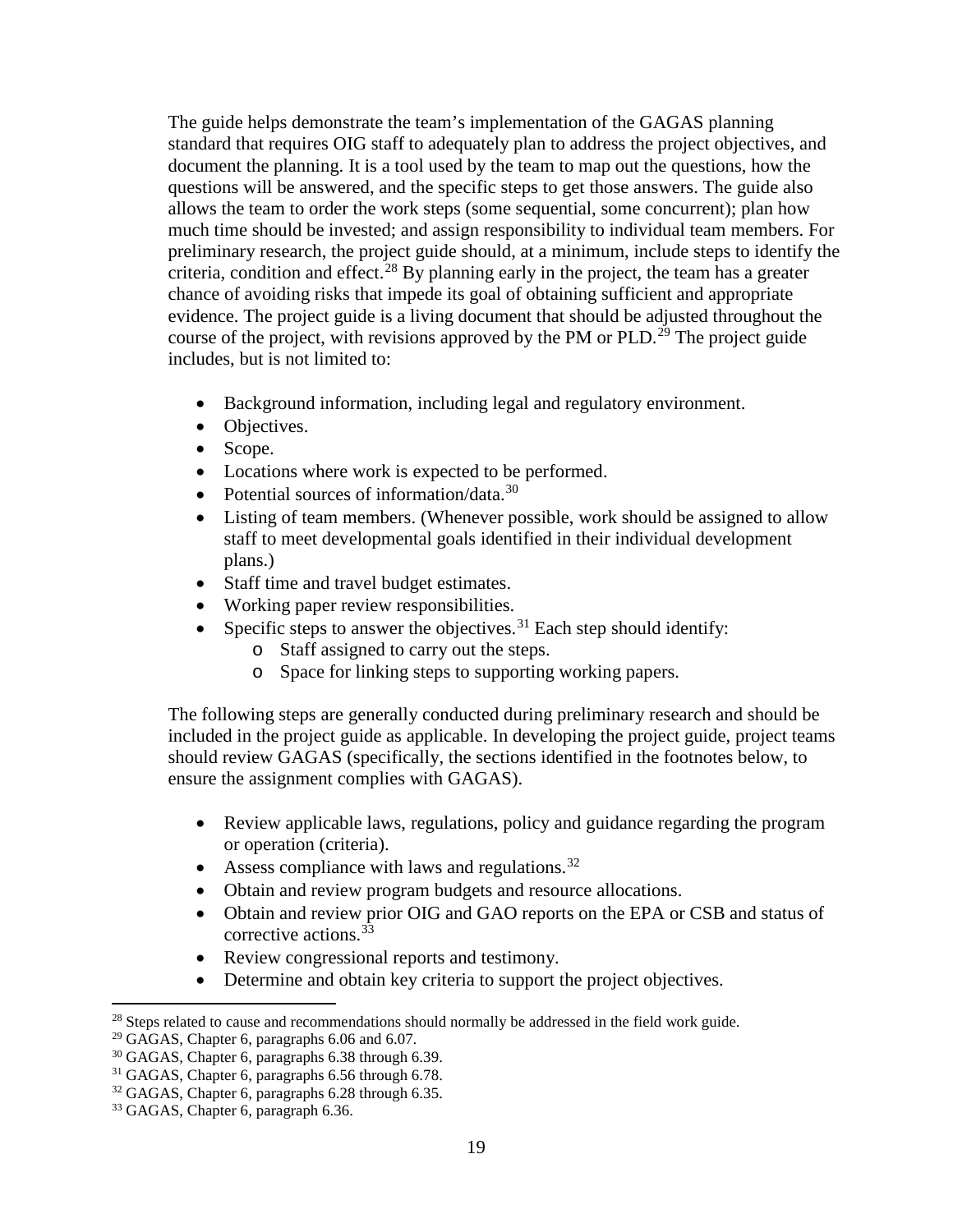- Determine the need to obtain specialized electronic data processing expertise to review internal controls for automated information systems, if relevant to the project objectives. [34](#page-25-0)
- Identify data key to the objectives and, if appropriate, examine a sample of data.
- Review vulnerability assessments, assurance letters, the EPA or CSB Management Challenges, and related documents under the Federal Managers' Financial Integrity Act.
- Identify applicable databases and other useful resources.
- Identify internal and management controls to be evaluated and tested.<sup>[35](#page-25-1)</sup>
- Identify information system controls that support significant internal controls or data/evidence to be obtained.<sup>[36](#page-25-2)</sup>
- Perform a literature search (via the internet and other sources).
- Assess the risk of fraud (have a fraud discussion).
- Assess monetary benefits and efficiency. (Additional information on identifying and recording efficiencies can be found at OIG Policy and Procedure 104, *Identifying and Recording Funds to be Put to Better Use.)*

In preparing the project guide, the team should also consider the following issues if applicable to the project objectives.

**Sampling.** If the team decides to use sampling, the approach for selecting a sample will depend on the project objective and may require testing of controls to ensure the accuracy of the data being used. As with any examination procedure, a sampling approach should be considered carefully by the team because a poor decision can lead to inaccurate results and conclusions. Prior to sampling, some factors a team needs to determine include:

- A reasonable and manageable sample size.
- How important the area under review is to fulfilling the objectives of the project.
- Reliability or confidence from other OIG examination procedures performed in the area.
- Population size, such as the number of units or transactions and the monetary amounts involved.

**Additional expertise.** The team should determine whether it needs additional expertise from within the OIG or from outside consultants. If known, the PLD should notify the AIG or DAIG, who will coordinate with the OIG Office of Management to procure the services of outside consultants in a timely manner. If possible, these experts and consultants should participate in the preliminary research meeting. The EPA offers document translation services that the team can use. Contact information for these services is on the Audit and Evaluation Resources page on the OIG intranet.

<span id="page-25-0"></span><sup>&</sup>lt;sup>34</sup> GAGAS, Chapter 6, paragraph 6.45.

<span id="page-25-1"></span><sup>35</sup> GAGAS, Chapter 2, paragraph 2.11; Chapter 4, paragraphs 4.10, 4.17b, 4.17c, and 4.19 through 4.22; Chapter 5, paragraph 5.11; Chapter 6, paragraphs 6.10b, 6.15c, and 6.16 through 6.22; and Appendix I, Supplemental Guidance, paragraphs A.03 through A.06.

<span id="page-25-2"></span><sup>36</sup> GAGAS, Chapter 6, paragraphs 6.16 and 6.23 through 6.27.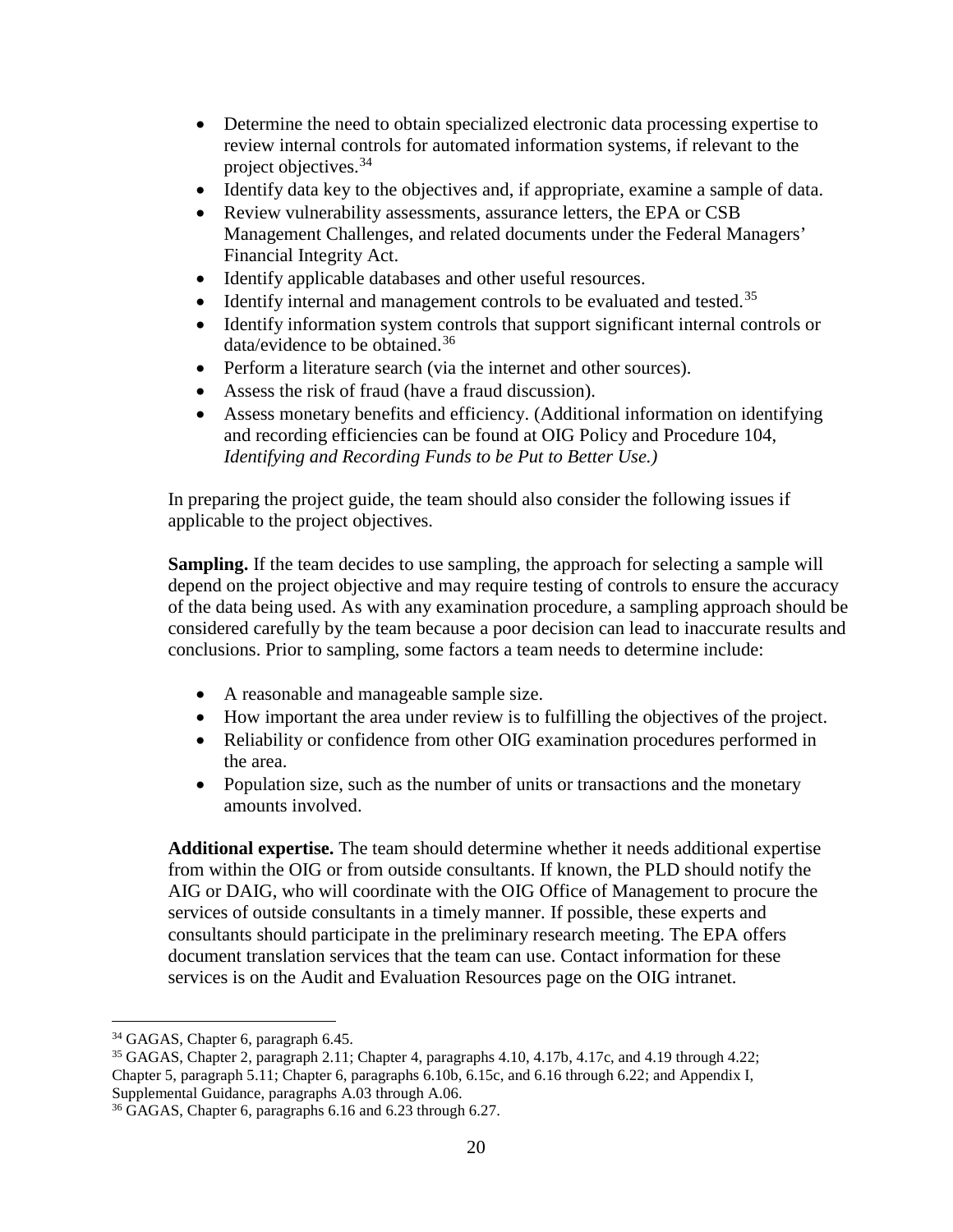**Coordination with OCPA.** If a project is performed at the request of Congress or other external stakeholders, or if the team is aware that Congress or other external stakeholders have an interest in the topic, the team should coordinate with OCPA to obtain input from those parties as appropriate. Teams should not communicate with congressional staff or the media without first consulting OCPA. See OIG Policy and Procedure 605, *OIG Congressional Relations*, for additional details on congressional relations.

**Controls for sensitive information.** The team needs to determine whether Personally Identifiable Information (PII) will be used during the project. The EPA has defined PII as a Social Security number or other comparable identification number, financial information, or medical information associated with individuals. OMB has directed federal departments and agencies to protect and safeguard PII. Accordingly, teams need to ensure proper use and protection of PII. For additional information, consult OIG Policy and Procedure 413, *Protection of Personally Identifiable Information*.

The team should discuss early whether it will obtain any other controlled unclassified or sensitive information<sup>[37](#page-26-1)</sup> and the need to report on that information.<sup>[38](#page-26-2)</sup> Some information is protected from release by specific law. For example, proprietary information, such as trade secrets or other commercial/financial information, must be protected and access restricted (e.g., the Toxic Substances Control Act and the Federal Insecticide, Fungicide, and Rodenticide Act proprietary information). Staff must comply with all relevant policies, regulations and statutes to properly safeguard proprietary and sensitive information both in project work documentation and reports or other OIG products. Teams should consult OC regarding decisions of how or whether this type of information will be reported.

**Records management concerns.** Staff must comply with records management requirements, which include handling of hard copy and automated working papers. Information can be highly sensitive if the disclosure or loss of that information would seriously affect the EPA's or CSB's ability to function, such as information that is covered by privileges, like the deliberative process privilege or law enforcement information. Additionally, other sensitive information can include data whose loss would acutely embarrass the EPA or CSB, or possibly subject the EPA or CSB to litigation or impair the EPA's or CSB's long-term ability to fulfill its mission. If the team has questions about whether specific information is sensitive, or if the EPA or CSB claims that it is, the team should contact OC and the OIG Records Manager.

#### <span id="page-26-0"></span>**2.6 Preliminary Research Notification Memorandum**

**If preliminary research is conducted, who is notified and what do you tell them?** In planning the project, the team shall communicate to the entity being reviewed, or those requesting the assignment, information about a project in a preliminary research

<span id="page-26-1"></span> <sup>37</sup> Executive Order 13556, Controlled Unclassified Information, November 4, 2010[, Executive Order 13556.](https://www.whitehouse.gov/the-press-office/2010/11/04/executive-order-13556-controlled-unclassified-information)

<span id="page-26-2"></span><sup>38</sup> GAGAS, Chapter 4, paragraphs 4.40 through 4.44; Chapter 5, paragraphs 5.39 through 5.43; and Chapter 7, paragraphs 7.39 through 7.43.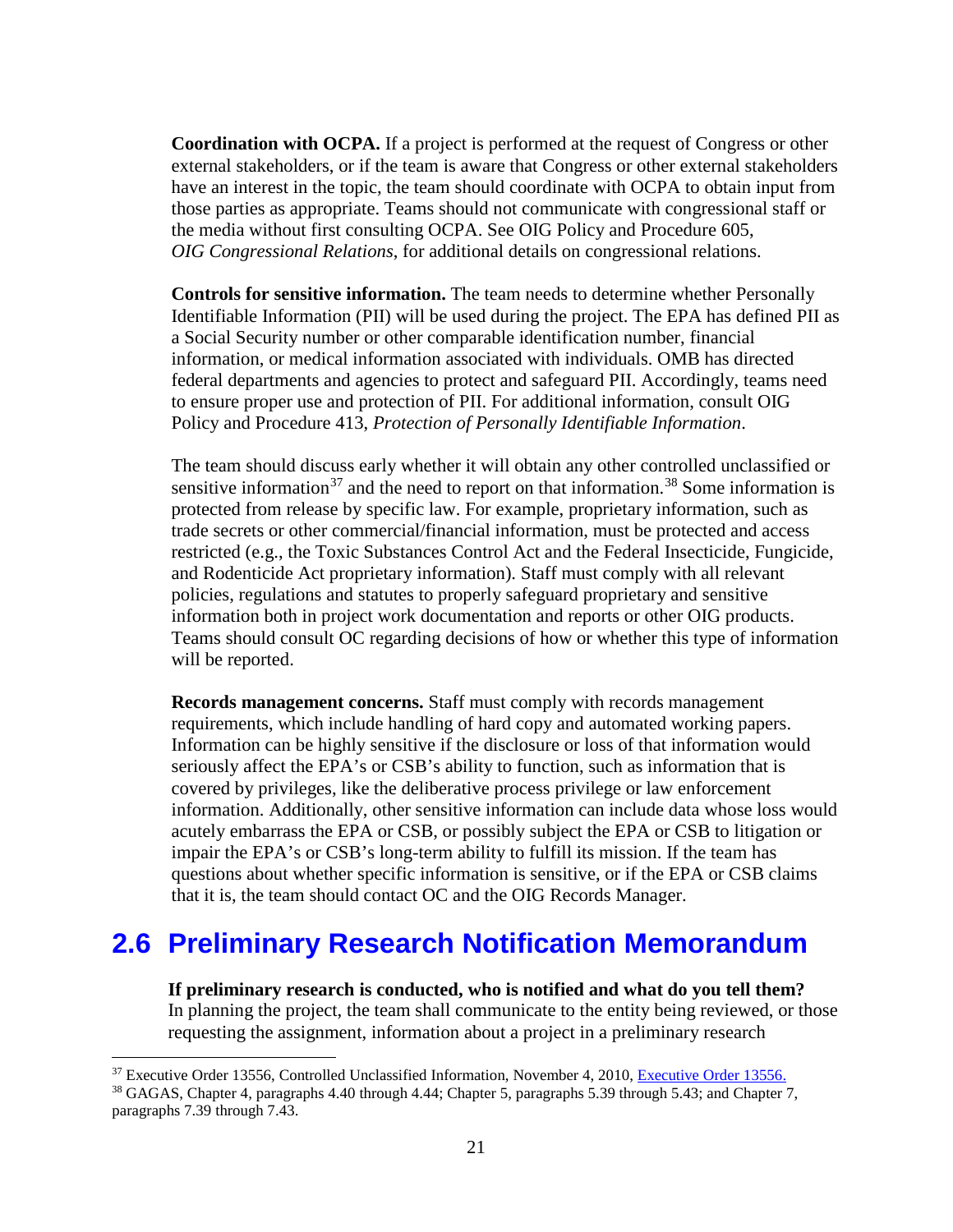notification memorandum. A template of the notification memorandum is on the writing and editing page of the OIG intranet (go to the intranet and use the most up-to-date template each time you do a notification memo). Usually, the notification memo is addressed to the Assistant Administrators or Regional Administrators. The AIG, or designee, will approve all notification memos prior to issuance. After the notification memo is edited by OCPA, the AIG will either sign the memo or delegate that responsibility to the PLD.

When a law or regulation requires reporting project results to Congress, or a congressional committee has requested it, the OIG team members, in consultation with OCPA, should use their professional judgment in deciding what pertinent information needs to be communicated to the cognizant legislative committees. The team should not communicate information if doing so could significantly impair its ability to obtain sufficient, appropriate evidence. Examples include when OIG staff plan to conduct unannounced cash counts, unannounced site visits, or procedures related to indicators of fraud.[39](#page-27-0)

The description of the project objectives in the memo should be as specific as possible, but should note that the objectives are preliminary and subject to change. Any change in the objective must be communicated to the auditee in writing and documented in the working papers. If the audit team is aware of data or resource needs at this time, the memo should request that the reviewed entity provide those data or resources to the extent possible, and that those items be provided before or during the kickoff meeting. Although not every team may have done enough early research to follow this advice, adding this request to the memo could save time, and may allow the team to cover substantive questions during the kickoff meeting. Before requesting access to particular data systems, the team should check whether other OIG staff members already have access. Teams should check with the OIG Office of Management's Performance Analysis and Strategic Solutions Directorate and, depending on the particular system, other OIG staff experienced in particular areas (e.g., financial accounting systems, procurement and grant systems, various media-related systems, etc.) to ensure internal OIG coordination and avoid duplication or inefficiency in work processes.

**How do you notify?** The team should plan on issuing the Preliminary Research Notification Memorandum at least 15 days before the kickoff meeting. A PDF of the original signed and dated memo should be emailed to expedite notification to the addressees and all those listed as receiving "cc" copies. The template identifies staff who should receive copies of the notification memorandum (the template is constantly being updated, so always go to the most up-to-date template). Teams should also submit the notification memorandum to the [OIG\\_WEBPOSTINGS@epa.gov](mailto:OIG_WEBPOSTINGS@epa.gov) email address so that is can be posted on the OIG public website. The PDF and its transmittal to the addressees must be retained in the working papers. If the project is in response to a congressional or other request, OCPA's Congressional and Media Liaison also provides the requester a copy of the notification memo.

<span id="page-27-0"></span> <sup>39</sup> GAGAS, Chapter 4, paragraphs 4.03 through 4.04; Chapter 5, paragraphs 5.04 and 5.05; and Chapter 6, paragraphs 6.47 through 6.49.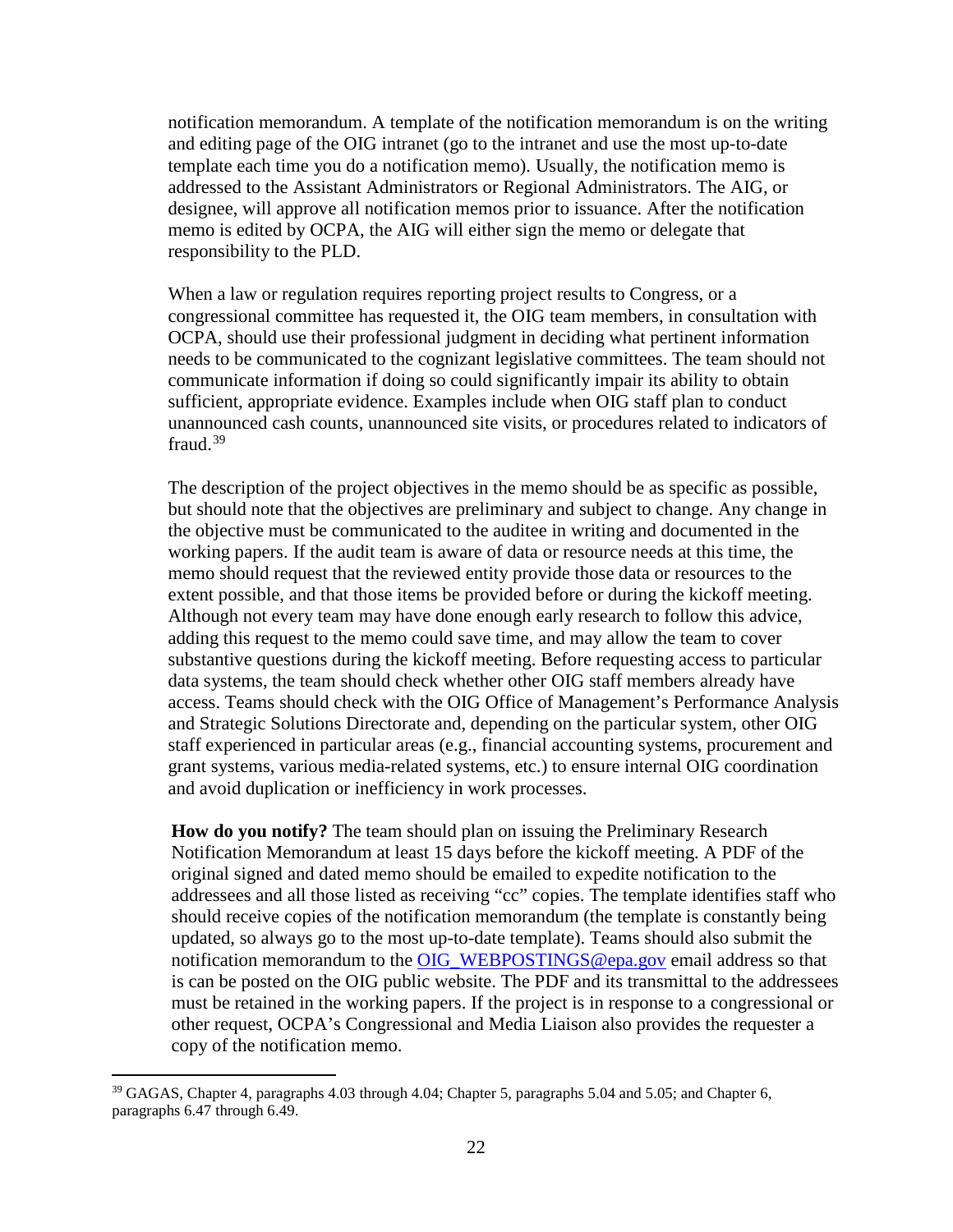For hotline assignments, there is no requirement for a formal notification memorandum. The PLD will determine when it is appropriate for the team to provide a courtesy email to the appropriate agency contacts to communicate that the OIG is starting a review of a hotline allegation. The email should include the assignment's objectives. If a decision is made to expand the review of the hotline complaint into a full audit, a notification memorandum should be issued at that time. The full audit will go through the initiation process described in Section 1.6.

#### <span id="page-28-0"></span>**2.7 Kickoff Meeting With the Reviewed Entity**

The team will arrange a kickoff meeting with the entity being reviewed after sending a notification memo. During this meeting, the team:

- Discusses the purpose and objectives of preliminary research.
- Explains the applicable audit process.
- Establishes contact points.
- Discusses data needs.

The kickoff meeting also provides an important first opportunity to manage expectations with the agency; reinforce OIG credibility with a constructive, neutral and professional tone; and ensure the agency is aware of the requirements and procedures in EPA Manual 2750, including expectations for providing timely report comments and timely and complete responses to OIG information requests. This meeting helps identify ways the project will add value to the operations of the reviewed entity and result in improved protection of human health and the environment. The team should also discuss timeframes to periodically meet with the reviewed entity to discuss issues identified during preliminary research.

In 2016, the agency requested, and the IG agreed, that regional audit follow-up coordinators be included on invitations for kickoff meetings. If the OIG has identified the regions where work will be performed, Audit Follow-Up Coordinators (AFCs) for those regions will be shown as "Required" on the invite, and the remaining regional AFCs will be included as "Optional." If the OIG has not determined the regions where work will be performed at the time of project kickoff meetings or entrance conferences, all regional AFCs will be included as "Optional."

#### <span id="page-28-1"></span>**2.8 Preliminary Research Work**

During the preliminary research work, the team executes the steps from the guide to answer the preliminary research objectives and identify potential or actual findings. The preliminary research phase should allow the team to gain a solid understanding of the subject, gather sufficient detail information, and test the validity of that information. Based on that information, the team should decide, with reasonable assurance, whether a finding or potential conditions exist that would necessitate continuing the project.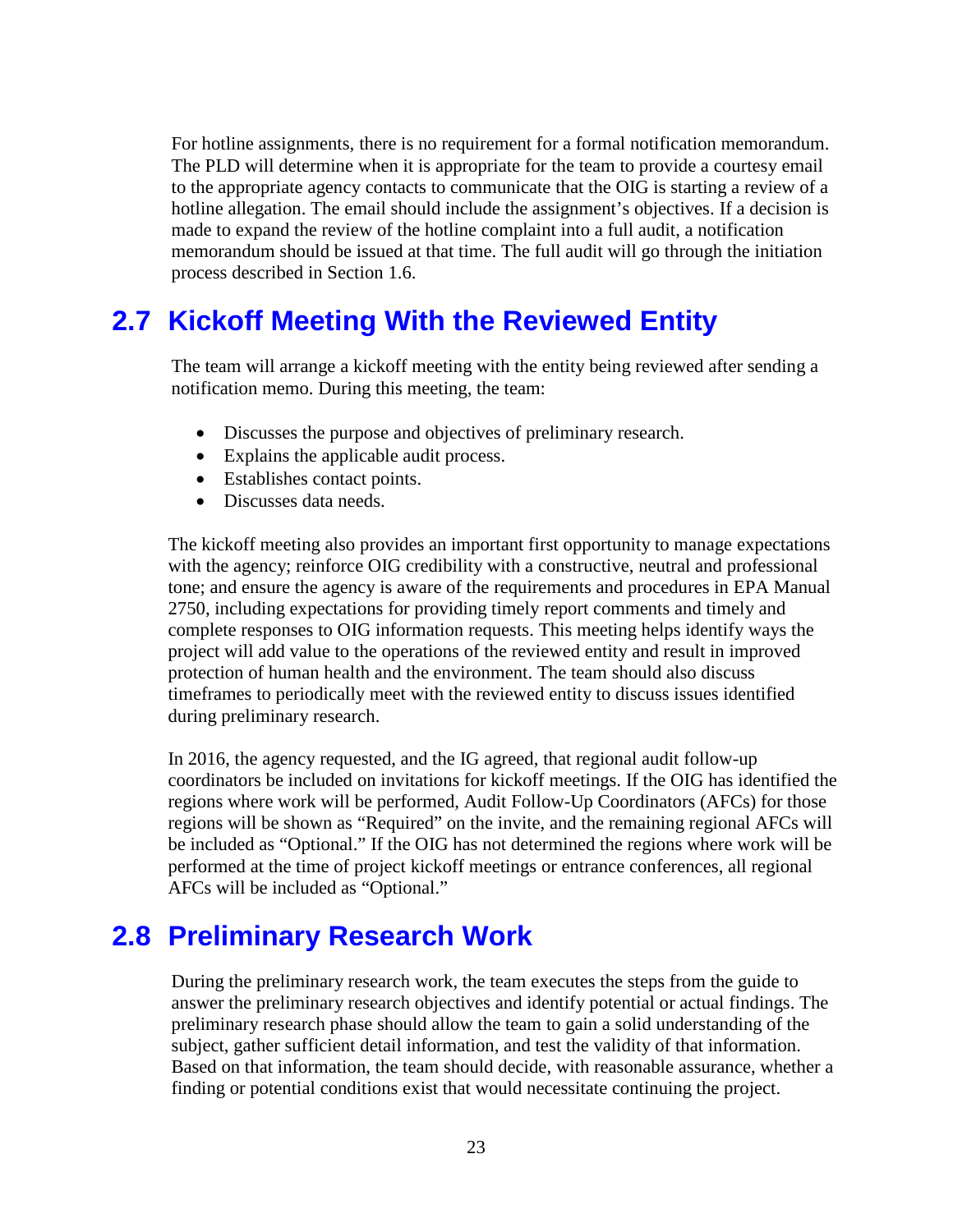Finding outlines should be developed as work progresses. If the use of untested techniques (such as a survey instrument) is being considered for field work, the techniques can be tested and further developed during preliminary research. Preliminary research should conclude when the team has answered the preliminary research objectives, or identified conditions or issues that require further detailed review.

**Learn about internal controls.** To meet GAGAS requirements, teams need to gain an understanding of internal controls related to the project's objectives and scope.<sup>[40](#page-29-0)</sup> Internal controls serve as a defense in safeguarding assets and preventing and detecting errors; fraud; noncompliance with provisions of laws, regulations, contracts or grant agreements; or abuse. They consist of organizational procedures and written policies adopted by management to prevent fraud, waste and abuse; and to help assure the program is meeting its mission, goals and objectives. Management should have controls in place to safeguard assets and prevent and detect errors; fraud; and violations of laws, regulations, contract provisions and grant agreements.

Internal controls include the plan, policies, methods and procedures adopted by management to meet its missions, goals and objectives; the processes for planning, organizing, directing and controlling program operations; and the systems for measuring, reporting and monitoring program performance. The team will review internal controls to determine whether they are sound in design, and will also test controls to determine whether they work as intended. The team must obtain sufficient and appropriate evidence to support conclusions on whether controls work as intended.

Normally, teams can obtain an understanding of internal controls by making inquiries or observations, inspecting documents and records, testing transactions, or reviewing other auditors' reports. The project guide should document the work to be done to understand and test internal controls.

**Federal tools on internal controls.** Several documents are available to help teams review internal controls. They are:

- GAO's *Standards for Internal Controls in the Federal Government* (November 2014, [Green Book\)](http://www.gao.gov/greenbook/overview)
- GAO's *Internal Control Management and Evaluation Tool* [\(GAO-01-1008G,](http://www.gao.gov/new.items/d011008g.pdf) August 2001). The tool is based on the federal internal control standards, and provides a systematic, organized and structured approach to assessing the internal control structure. Use of this tool as it relates to a project's objectives is highly recommended.
- OMB Circular A-123, Management's Responsibility for Enterprise Risk [Management and Internal Control](https://www.whitehouse.gov/sites/default/files/omb/memoranda/2016/m-16-17.pdf) (July 2016).

**Information system controls.** An understanding of information system controls is also important when information systems are used extensively throughout the program under

<span id="page-29-0"></span> <sup>40</sup> GAGAS, Chapter 6, paragraphs 6.16 through 6.22.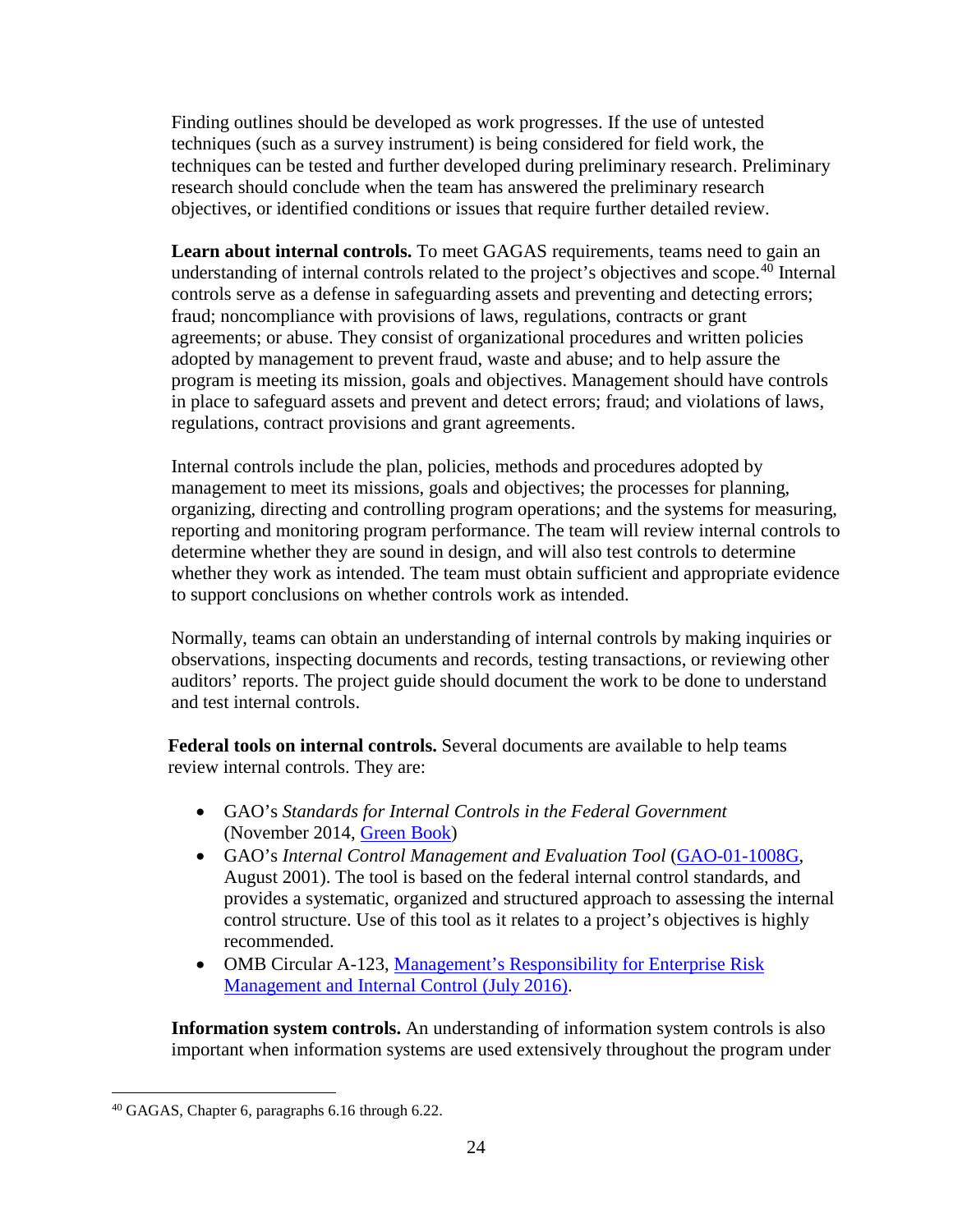review and the fundamental business processes related to the audit objectives rely on information systems.<sup>[41](#page-30-2)</sup> Information system controls are significant to the audit's objectives if the team determines that it is necessary to assess the effectiveness of information system controls to obtain sufficient and appropriate evidence. A sufficient understanding of these controls should be obtained to assess risk and plan the project within the context of the objectives.

The OIG Office of Management's Performance Analysis and Strategic Solutions Directorate staff can assist teams in obtaining and analyzing the data they need to meet their project objectives. For example, the staff can assist with data sorting, merging and conversion of data from many diverse formats into a single format, and pulling samples from data sets. The directorate's staff can also assist teams by contacting a program office to obtain data access, and provide tools for extracting and converting data from any platform within the EPA or CSB.

#### <span id="page-30-0"></span>**2.9 30-Day Meeting**

The 30-day meeting will include the team, PM, PLD, DAIG and AIG. The AIG may delegate his or her meeting duties to the DAIG. The meeting will be informal and take place within 30 days of the kickoff meeting. If no preliminary research was done, the meeting should take place within 30 days of the entrance conference. This meeting will involve a preliminary assessment to determine whether the project should proceed. The team should discuss at the meeting the work completed to date, the potential benefits of continuing the work, and whether continued work is feasible or necessary. Next steps or options for the project will be briefly discussed. The meeting should be documented in the working papers. If a decision is made to not continue with the project, the DIG should be informed. If the DIG approves, a cancellation memorandum will be issued as described in the next section. A 30-day meeting is not necessary for required projects.

#### <span id="page-30-1"></span>**2.10 Go/No-Go Meeting**

At the go/no-go meeting, the team will recommend whether the project should move into field work or reporting (a "Go Decision"), or the team should stop work and issue a cancellation memo (a "No-Go Decision"). The go/no-go meeting may result in one or more of these options:

- No-go decision.
- Go decision and proceed to field work.
- Go decision and proceed directly to report writing, with the option of a short period of additional preliminary research (if appropriate).

**No-Go Decision.** If the team recommends a no-go decision, the team should provide management with information to support that decision. This information can include:

<span id="page-30-2"></span> <sup>41</sup> GAGAS, Chapter 4, paragraphs 4.19 through 4.24; and Chapter 6, paragraphs 6.11, and 6.23 through 6.27.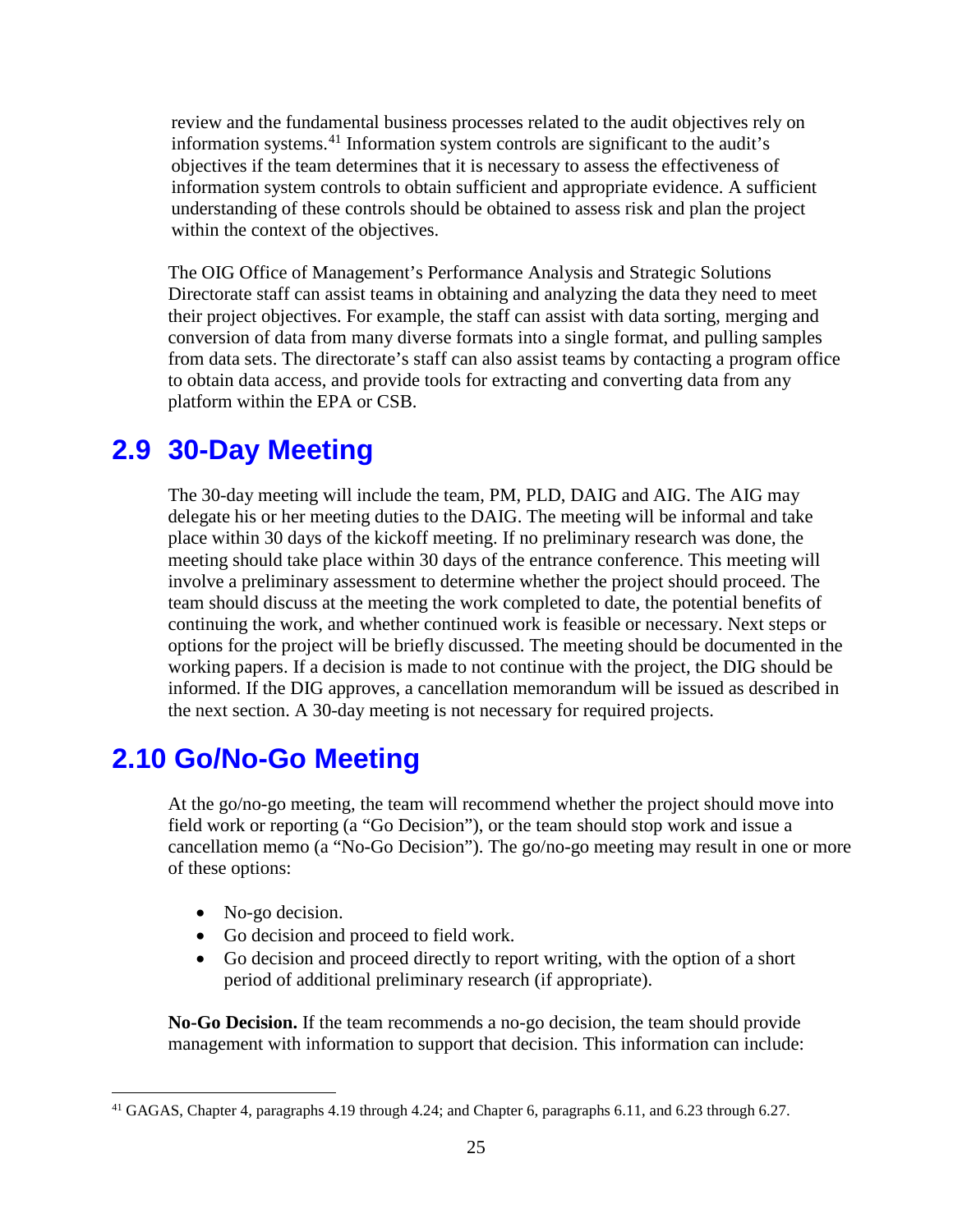- Background information on the program or activity reviewed.
- Summary of the work performed.
- Summary of what was found.
- Rationale for no-go decision.
- Recommendations for other projects, if identified.

If a no-go decision is made, the team will prepare a brief cancellation memo (not a report) of one paragraph to notify the EPA or CSB. The DIG/IG will approve project cancellation before issuance of the cancellation memo to the agency. The no-go option will be used for hotline complaints where the team does not find the complaint to be substantiated. The cancellation memo should briefly outline the objective(s) and provide a one-or-two-sentence explanation as to why the OIG will not perform additional field work. Sample text is as follows.

We have reviewed a hotline complaint regarding (subject of complaint/allegation). According to the complaint, (explain the complaint/allegation). We found no evidence to support this (these) allegation(s).

The cancellation memo does not contain any finding elements. A cancellation memo will not contain attachments with additional OIG analyses/data or conclusions reached by the OIG. Independent referencing of the cancellation memo is not required. The memo will be signed by the AIG or designee. If the project was the result of a hotline complaint, a copy will be sent to the OI Hotline Coordinator. The date of the cancellation memo constitutes the end of the assignment. The cancellation memo is not assigned a report number. A copy of the cancellation memo should be sent to [OIG\\_WEBPOSTINGS@epa.gov](mailto:OIG_WEBPOSTINGS@epa.gov) for posting on the OIG public website.

**Go Decision With Field Work.** If the team believes it should proceed with the project and needs to conduct additional field work, the go/no-go meeting will be used to convey the results of preliminary research and the plan for field work. Sufficient information should be analyzed to present a convincing argument about whether the project should proceed, given the expected costs and benefits of further work. Information needed to present a convincing rationale to OIG management includes:

- **Background**. Describe relevant introductory information about the program or activity to be reviewed (e.g., purpose and program's importance to the EPA or CSB, including the amount of funds involved).
- **Results of Preliminary Research**. Summarize the results of preliminary research. Two tools that have been found to be effective in summarizing preliminary research and presenting the scope and methodology for field work are the design matrix and potential finding outline. The design matrix lays out the objectives, what data is needed, the proposed methodology, and possible limitations in the project design. A finding outline can also be used to identify what elements of the finding have been developed, and the elements of the finding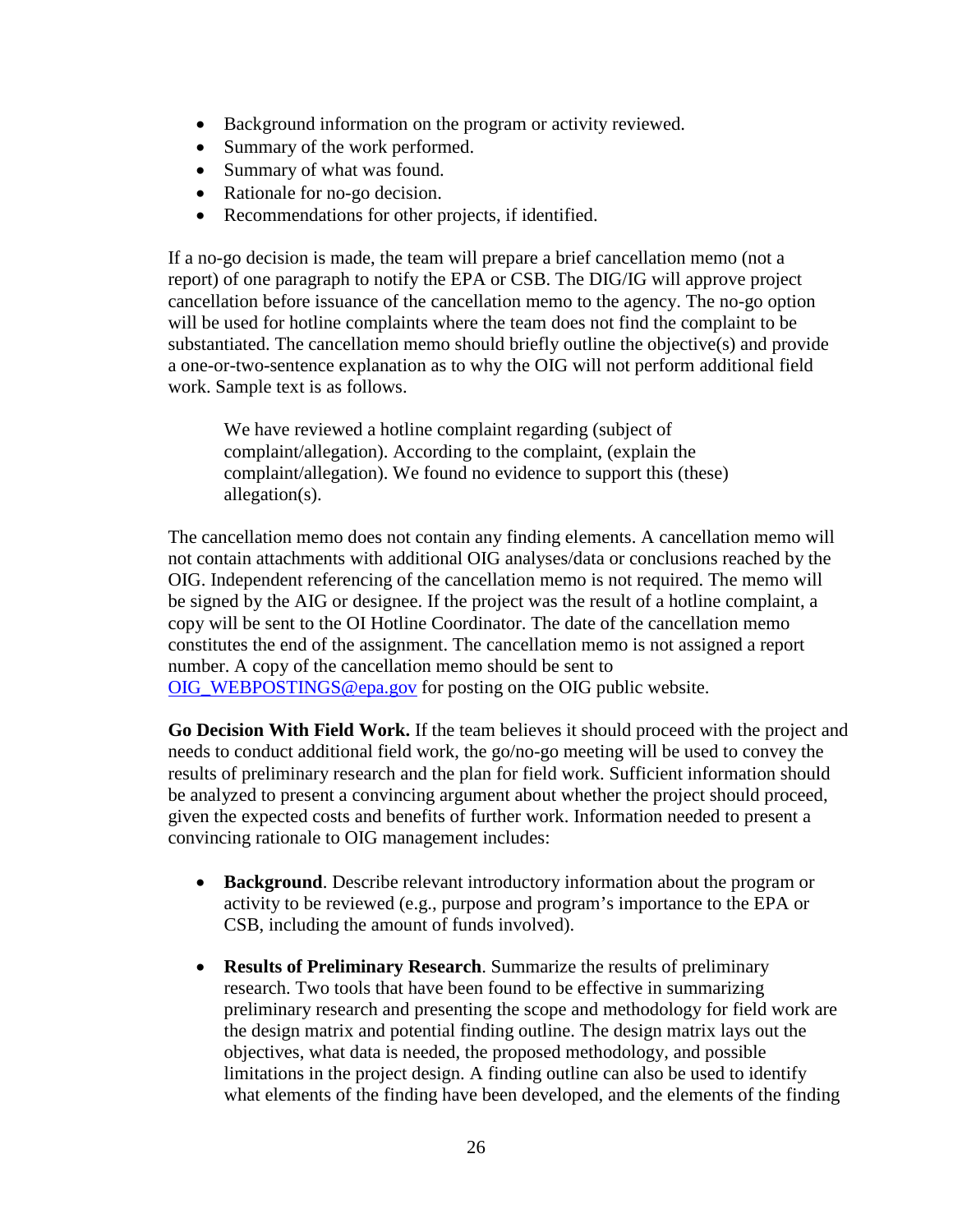that need to be developed further during field work. Examples of these two tools can be found on the Audit and Evaluation Resources page of the OIG intranet.

- **Expected Benefits**. Describe the potential consequences of the conditions identified during preliminary research as they relate to potential monetary benefits or achieving EPA or CSB goals. Explain the benefits of performing additional field work, such as corrective actions to address the causes of the conditions. See OIG Policy and Procedure 104, *Identifying and Recording Funds to be Put to Better Use*.
- **Potential Objectives**. Identify the potential objective(s) to be addressed during field work and whether there will be changes from what was in the notification memorandum.
- **Scope and Methodology**. Identify the time period or range of operation for which the issues are to be reviewed. The team should be able to describe the anticipated breadth and depth of coverage needed to address the issues.
- **Location and Resources**. Based on preliminary research, identify the locations where field work is anticipated and provide estimates on the resources needed to issue a final report, the milestones for the field work and reporting phases, the amount of travel funds required, and any external consulting support necessary. Special training needs should also be discussed.

The meeting should include a further discussion of the information described in the preceding section and decisions on the objectives and the scope and methodology. Decisions should be made on the evidence needed and tests of evidence, to provide reasonable assurance that there will be sufficient and appropriate evidence to address the objectives and support findings and conclusions. When deciding the type and extent of work to perform, the team should also discuss "significance." Significance means the relative importance of a matter, considering such factors as the effect and relevance of the matter, the needs and interests of a third party, and the impact of the matter to the audited program.<sup>[42](#page-32-0)</sup> The meeting should focus on how the proposed project is expected to improve environmental or operational quality, and result in monetary benefits. The meeting should also address when project results should be communicated, and the most efficient way to accomplish the project. The meeting should strive to reach consensus about how the project can best focus on customer needs while satisfying OIG requirements. The go/no-go meeting should result in an agreed-upon product and calendar and staff days, as described below.

**Go Decision and Proceed to Report Writing.** In some instances the team may have fully developed findings and recommendations at the go/no-go meeting, or substantially all information needed to write the discussion document. If so, the team may recommend proceeding with report writing or a short period of additional preliminary research before proceeding to report writing. If the team plans to propose going directly to report writing

<span id="page-32-0"></span> <sup>42</sup> GAGAS, Chapter 6, paragraph 6.04.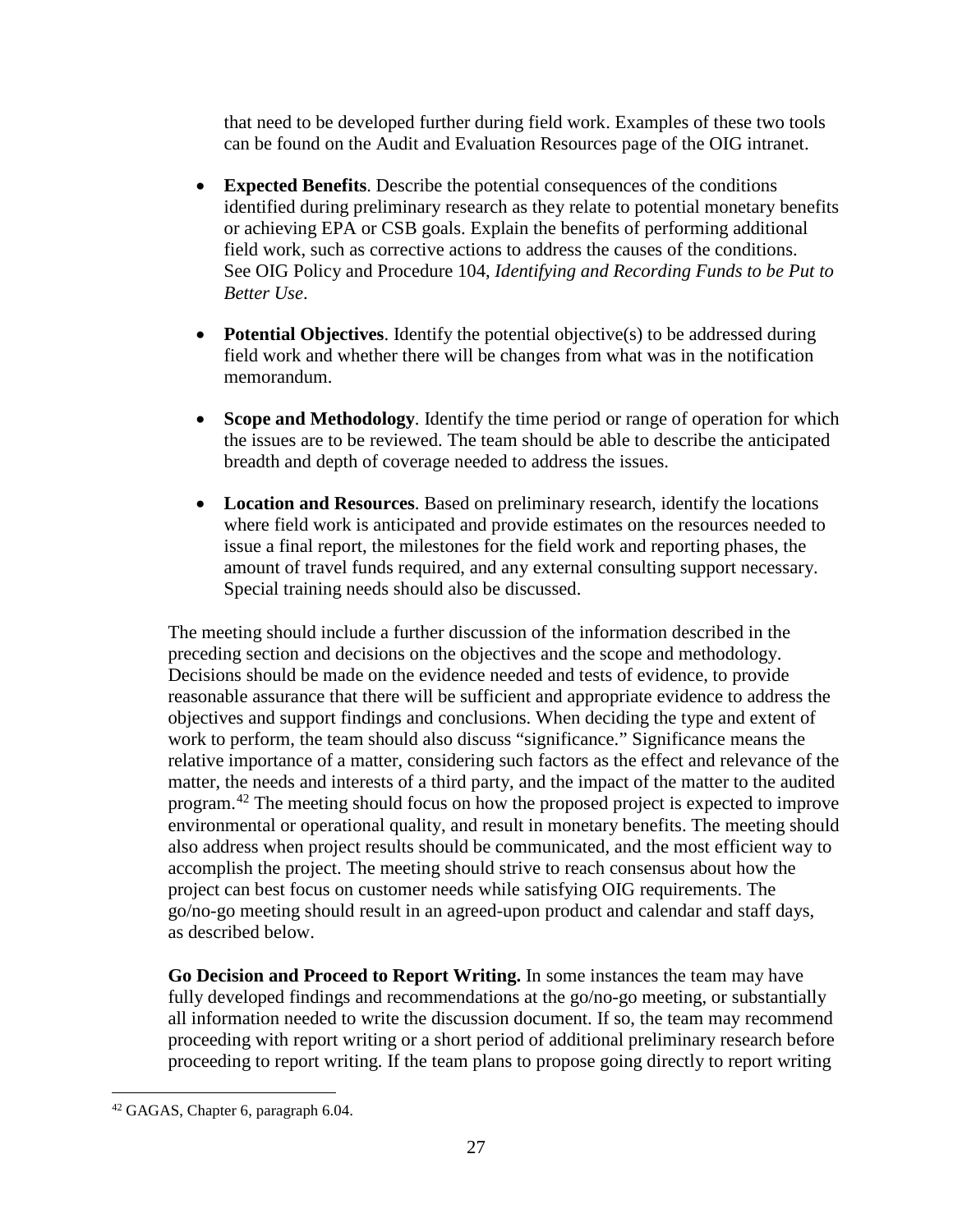or a short period of additional research, the teams should provide an outline of the findings and recommendations, the type of product, and an estimate of report timeframes, staff days (costs), and any other costs. The go/no-go meeting will be used to review the findings and recommendations to ensure that all issues have been addressed. The report writing process should start with a message agreement meeting, if not done concurrent with the go/no-go meeting, as described in PMH Section 3.6.

Before making the decision to proceed to report writing from preliminary research, teams should review and complete as much of the GAGAS compliance checklist as possible to ensure that GAGAS-required elements have been completed. See Appendix 1 for GAGAS checklists.

**Agreed-Upon Product and Calendar and Staff Days.** If a go decision is made by the AIG, teams will come to agreement during the meeting with their AIG, or shortly after the meeting, on the product, and an estimate of calendar days, staff days, and travel or other costs. The required measures, as identified by the DIG, are the final report date and estimated costs, which include staff days and travel. The AIGs may identify other milestones that teams will track and be accountable for.

When estimating dates and costs, keep in mind that agreed-upon milestones are those to which all participating OIG staff will be held accountable. It is important to input accurate data into the IGEMS assignment module milestones tab, because this data will be used to judge all participants' timeliness and cost. The OIG intranet's Audit and Evaluation Resources contains sample spreadsheets to assist teams in estimating milestone dates.

**DIG Memorandum**. If a go decision is made to either proceed with field work or directly to a report, no later than 2 weeks after the go decision, the AIG (or designee) will provide the DIG with an email identifying the following:

- Assignment objective.
- Proposed next step either additional field work or proceed to report writing.
- Summary of the findings, conclusions and recommendations to the extent developed.
- Total project costs and final report issuance data.
- A description of the product (report type).

The DIG will provide an email concurrence or call for a meeting with the team as appropriate. The DIG approval should be documented in the working papers and the approved final report date and costs entered into IGEMS.

If changes are needed to the AIG- or DIG-designated milestones, the PLD should notify the AIG of the revised date and cost. The AIG will notify the team if the revised date is approved. The team will update IGEMS with the revised milestones. If there is a change to the final report date or total cost, the AIG (or designee) shall inform the DIG of the need to revise the final report date or total cost.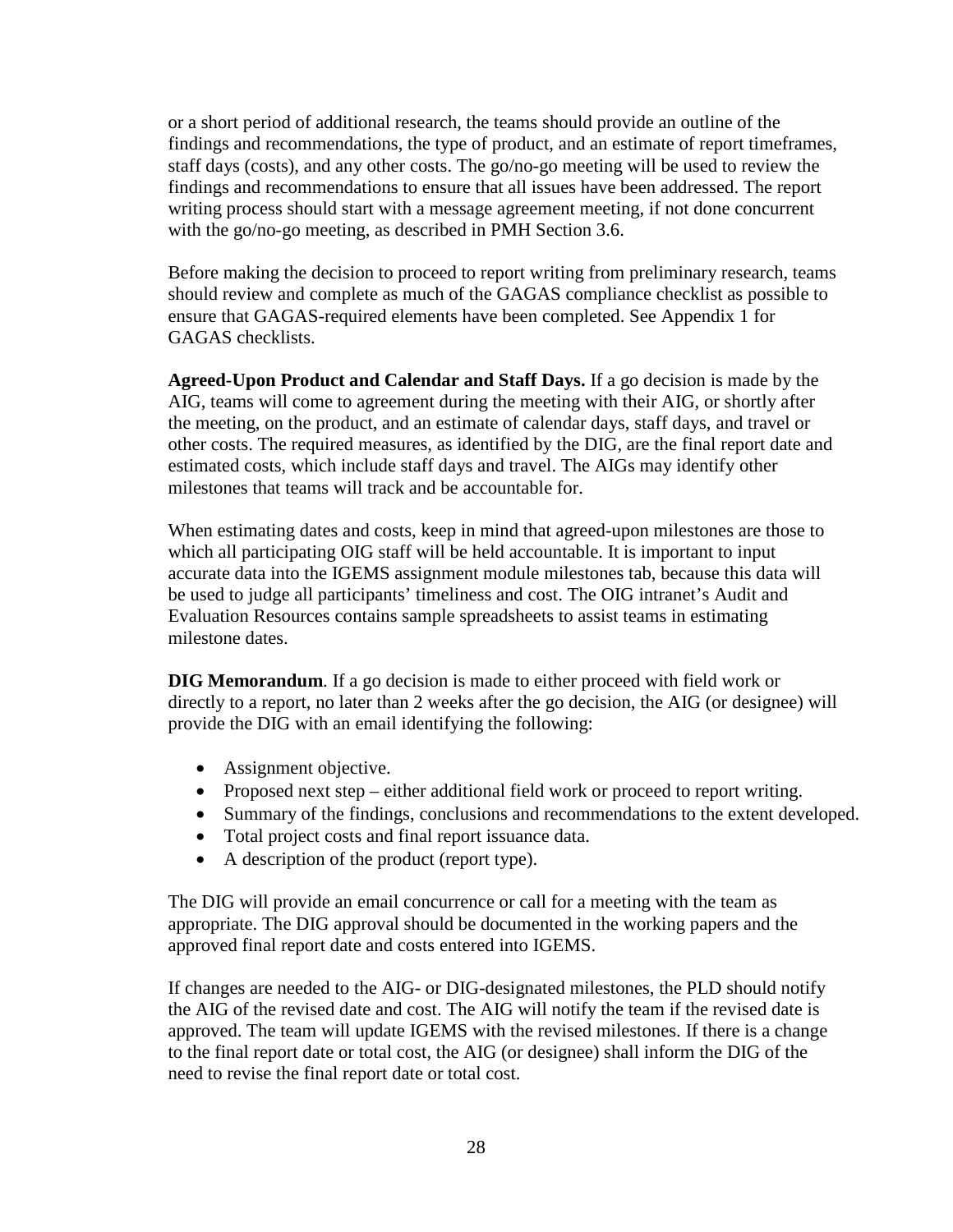#### <span id="page-34-0"></span>**2.11 Management Alert**

If during a project the team identifies a significant, time-critical issue, the information can be conveyed through a management alert. The management alert may be an interim report, to be followed by an additional report, or it can be the final report with no more to follow. Details on management alert report formats are in Chapter 4, Section 4.2. Reporting requirements for early communication of information can also be found in GAGAS Chapter 6, paragraph 6.78.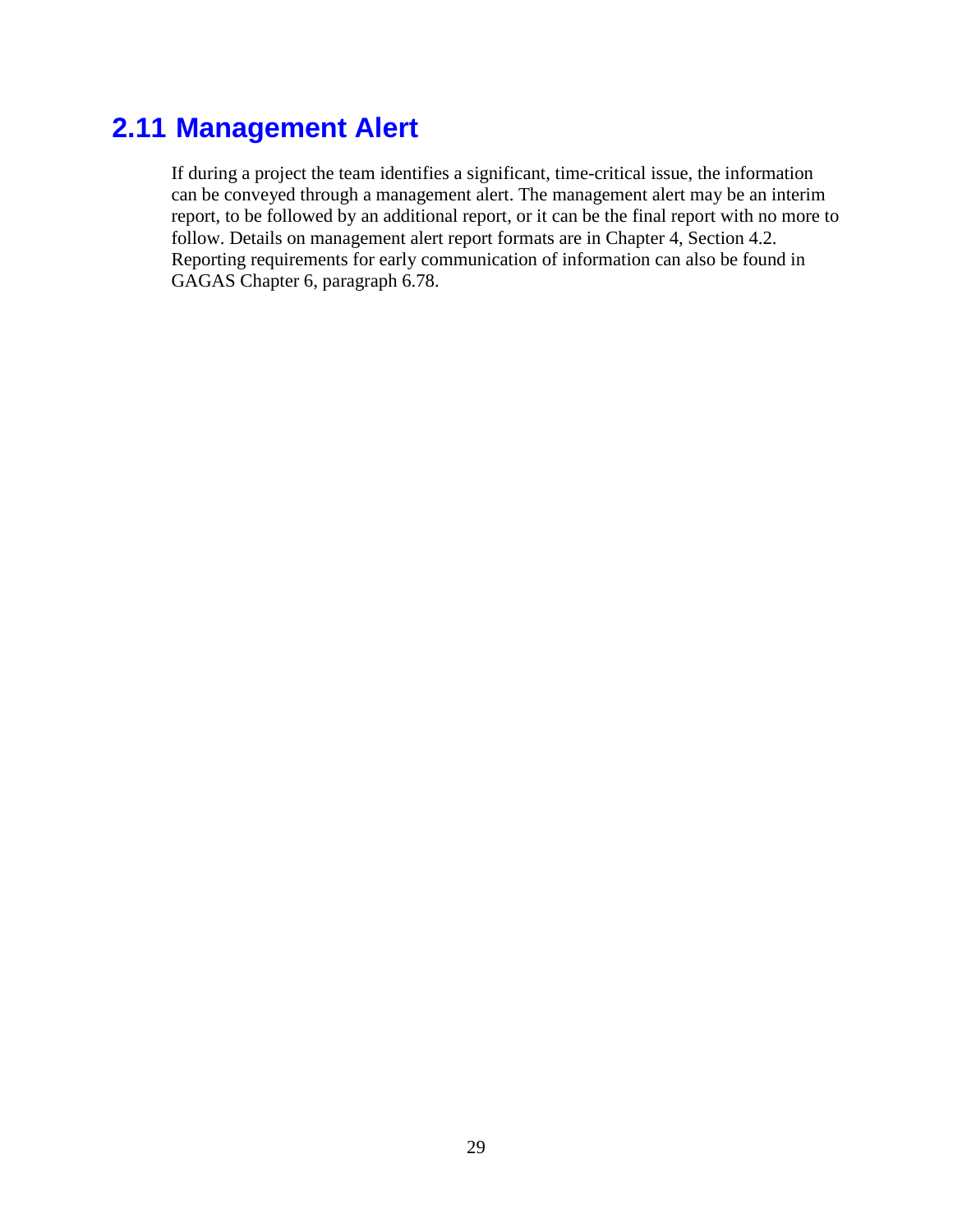# Chapter 3 **Field Work**

## <span id="page-35-0"></span>**3.1 Introduction**

Field work consists of collecting sufficient, appropriate evidence to determine the extent and significance of issues identified during preliminary research; the cause of those issues; and what action the EPA or CSB should take to address the cause. Finding outlines should be developed as field work progresses. Frequent and open communication with the EPA or CSB and other stakeholders is critical to the successful completion of field work.

Generally, the sequence of activities during field work is as described below. However, activities can be done concurrently unless stated otherwise in the chapter. This list is an overview of the process; see detailed sections of this chapter for specific requirements.

- Revise project guide.
- Issue revised notification memorandum if objectives have changed.
- Hold entrance conference.
- Complete field work and update agency periodically.
- Hold message agreement meeting.
- Finalize discussion document.
- Have OC review discussion document.
- Issue discussion document.

## <span id="page-35-1"></span>**3.2 Revise Project Guide**

Using the information gathered during preliminary research, the team revises the project guide as necessary. Project guides will be approved and signed by the PLD prior to the entrance conference. In reviewing and approving project guides, the PLD will determine that the (1) proposed objectives will likely result in a useful report; (2) the guide adequately addresses relevant risks; (3) proposed scope and methodology are adequate to address the objectives, and that project steps clearly describe what type of evidence is needed; (4) available evidence is likely sufficient and appropriate for the purposes of the project; and (5) sufficient staff, supervisors and specialists, with collective professional competence and resources, are available to perform the project and meet expected timeframes for completion.<sup>[43](#page-35-2)</sup>

<span id="page-35-2"></span> <sup>43</sup> GAGAS, Chapter 6, paragraph 6.52.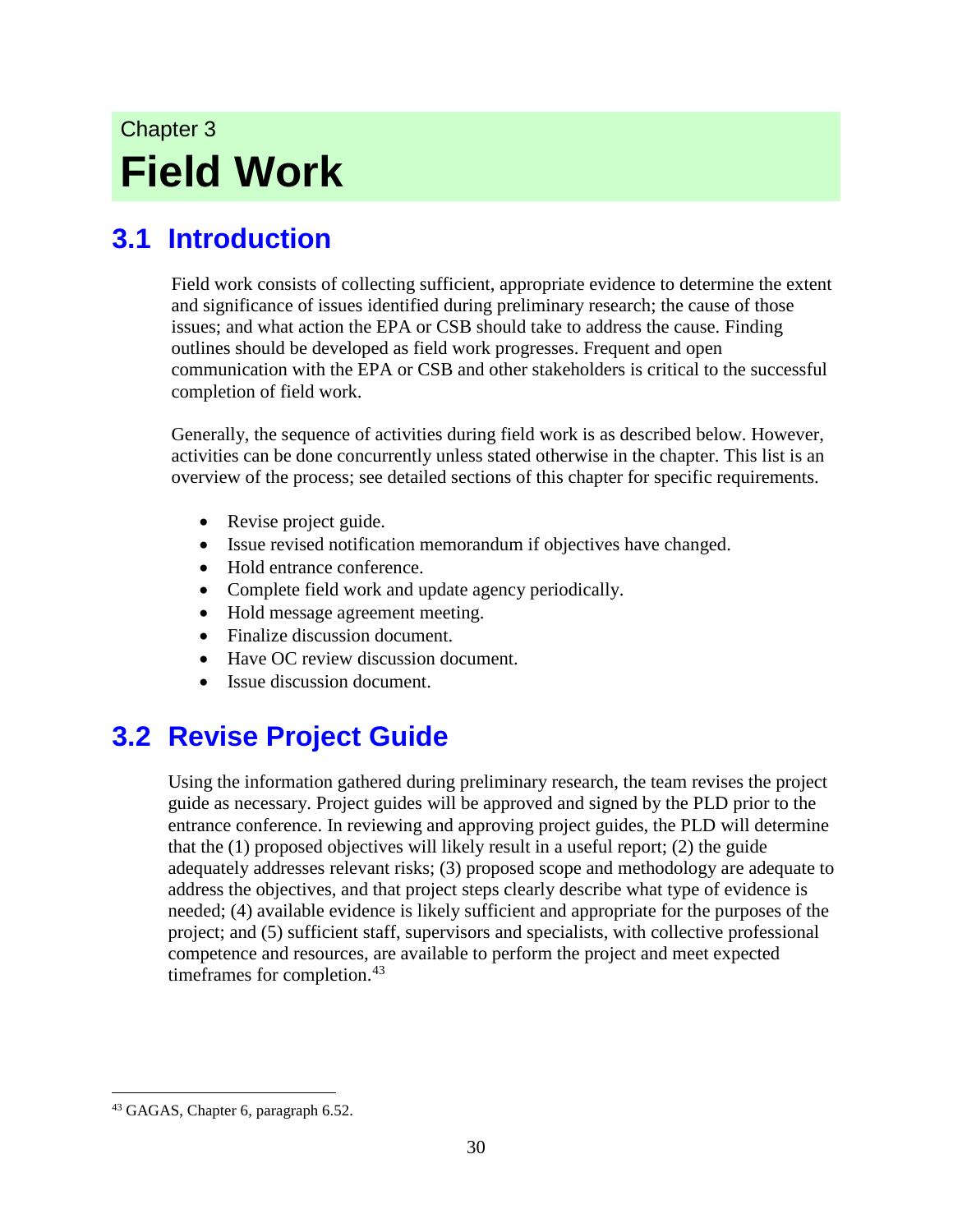While the approved project guide should address sampling and testing methodologies<sup>[44](#page-36-0)</sup> as appropriate, more specific sampling methods may be formulated during the field work phase. In most cases, the PM, in consultation with the PLD, can approve project guide changes, such as the decision to omit steps in the guide. Documentation of the approval, and a brief explanation as to why the step is no longer necessary, will be included in the guide or project working papers. Significant changes to the guide must be approved by the PM or PLD.

## **3.3 Project Notification Memorandum**

Before the entrance conference, if there is a change in the objectives or if a preliminary research notification memorandum was not already issued (no preliminary research was conducted), a project notification memorandum is prepared. A template of the notification memorandum is on the Audit and Evaluation Resources page of the OIG intranet. The template includes the current list of who should be receiving copies of the notification memorandum; always use the most up-to-date template. The updated notification memorandum is issued after the objectives and final report date have been approved by the DIG. The notification memo is to be reviewed by the editors prior to issuance. If a second memorandum is needed, it should note the initiation of the field work phase, identify the field work objectives and locations where work will be performed, and include any information requests. If there are two notification memos, both memos will be posted to the OIG public website. While objectives are most likely to be changed between preliminary research and field work, there may be other occasions during a project where an objective needs to be revised. Any change in the objective must be approved by the AIG and communicated to the auditee in writing and documented in the working papers.

## **3.4 Entrance Conference**

The team will hold an entrance conference with the reviewed entity if the objectives have changed. During the entrance conference, or as part of an update meeting for the agency, the team:

- Reports its results from the preliminary research phase, if applicable.
- Discusses the project objectives, time frames, data, resource and space needs, and status of requested information if not yet received.
- Shares the project design with the reviewed entity.

Throughout the field work phase, it is essential for the OIG team to keep the reviewed entity informed of issues identified. The team should regularly (every 4 to 6 weeks) update action officials responsible for the program or activity to discuss issues under development, unless the action officials agreed to some other method of communication. The manner in which the communications take place, such as via email or meetings, is

<span id="page-36-0"></span> <sup>44</sup> GAO's *Assessing the Reliability of Computer-Processed Data*, July 1, 2009 [\(GAO-09-680G\)](http://www.gao.gov/products/GAO-09-680G), is a guide to assist auditing staff in ensuring the reliability of computer-based data.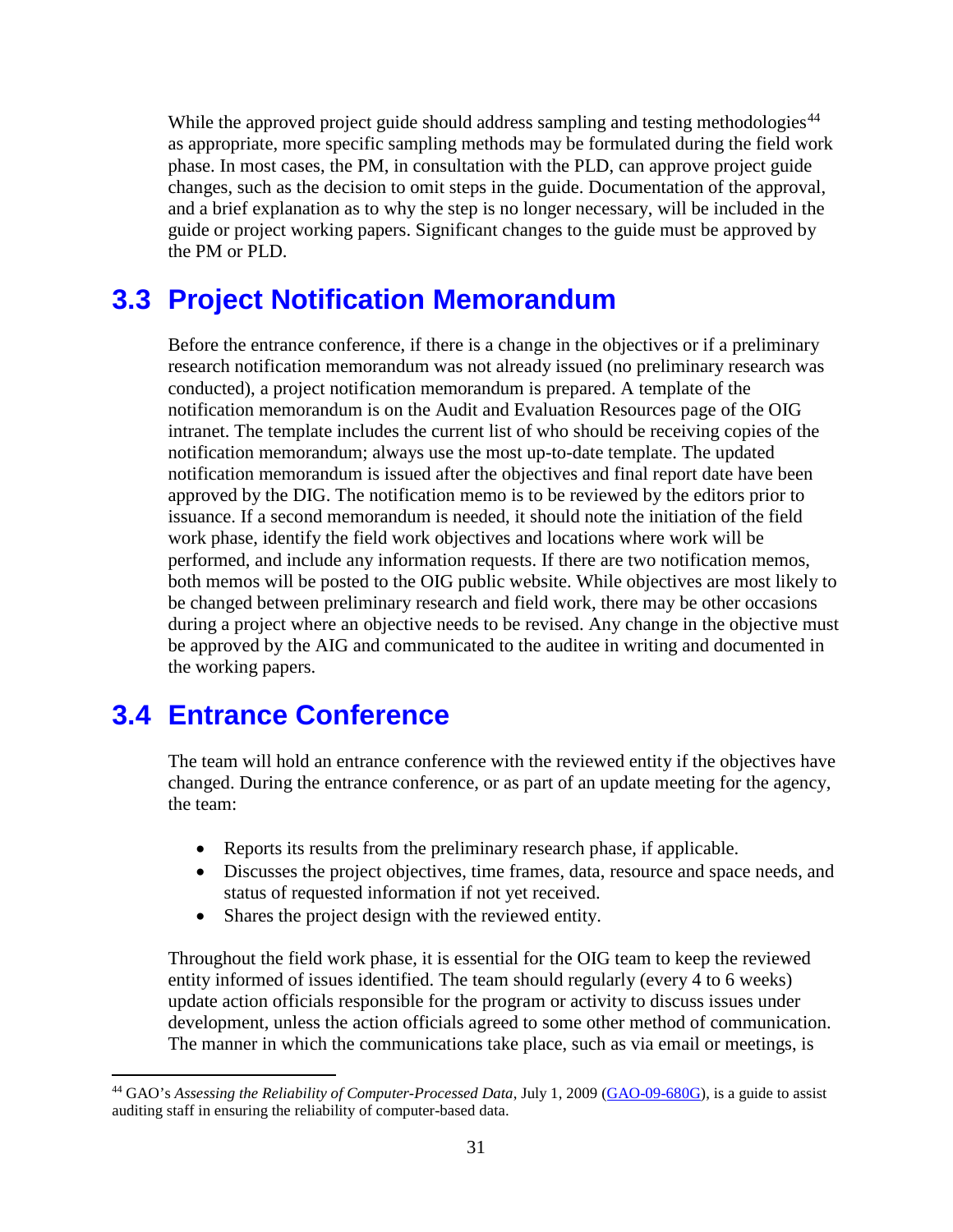decided on a project-by-project basis, and should be agreed upon by the team and auditee(s). The communication and meeting results should be documented in the working papers.

Regional audit follow-up coordinators should be included on invitations for entrance conferences. If the OIG has identified the regions where work will be performed, AFCs for those regions will be shown as "Required" on the invite, and the remaining will be included as "Optional." If the OIG has not determined the regions where work will be performed at the time of project kickoff meetings or entrance conferences, all regional AFCs will be included as "Optional."

### **3.5 Field Work Conducted**

During field work, the team carries out the work as described in the project guide. The team collects sufficient, appropriate evidence for analysis. This evidence is used to provide a reasonable basis for findings and conclusions. [45](#page-37-0) Throughout field work, the team's work is documented in working papers and maintained in AutoAudit.<sup>[46](#page-37-1)</sup> Documentation related to planning, conducting field work and reporting should contain sufficient information. In assessing the sufficiency of evidence, OIG staff should determine whether enough evidence has been obtained to persuade a knowledgeable person that the findings are reasonable. During field work, the team may develop issues that warrant the EPA's or CSB's immediate attention, for which the OIG may issue a management alert. Management alerts are described in Chapter 4. The team will continue with field work and complete all other steps leading to a final report.

As the work is completed, and at the conclusion of field work, steps in the project guide are indexed to the supporting working papers, and the GAGAS compliance checklist is updated to verify compliance with GAGAS. Compliance checklists for performance audits, financial audits and attestation engagements are included in Appendix 1. Based on all of the work, the team will assess whether the evidence is sufficient and appropriate to provide a reasonable basis for the findings, conclusions and recommendations. This assessment should be made before the message agreement meeting.

## **3.6 Message Agreement Meeting**

The team will hold a meeting to agree on the product's message, reporting method, report outline, and written report content and format. In addition to the team and the PLD, attendees shall include the AIG and DAIG. Other OIG offices responsible for reviewing the report, such as OCPA (the editors or Congressional and Media Liaison) and OC can be invited. The Congressional and Media Liaison should specifically be invited if the project is the result of a congressional request.

<span id="page-37-0"></span> <sup>45</sup> GAGAS, Chapter 4, paragraphs 4.10 through 4.14 and 4.15 through 4.16; Chapter 6, paragraphs 6.56 through 6.72 and 6.73 through 6.77.

<span id="page-37-1"></span><sup>46</sup> GAGAS, Chapter 4, paragraphs 4.15 through 4.16; Chapter 5, paragraph 5.16; and Chapter 6, paragraphs 6.79 through 6.85.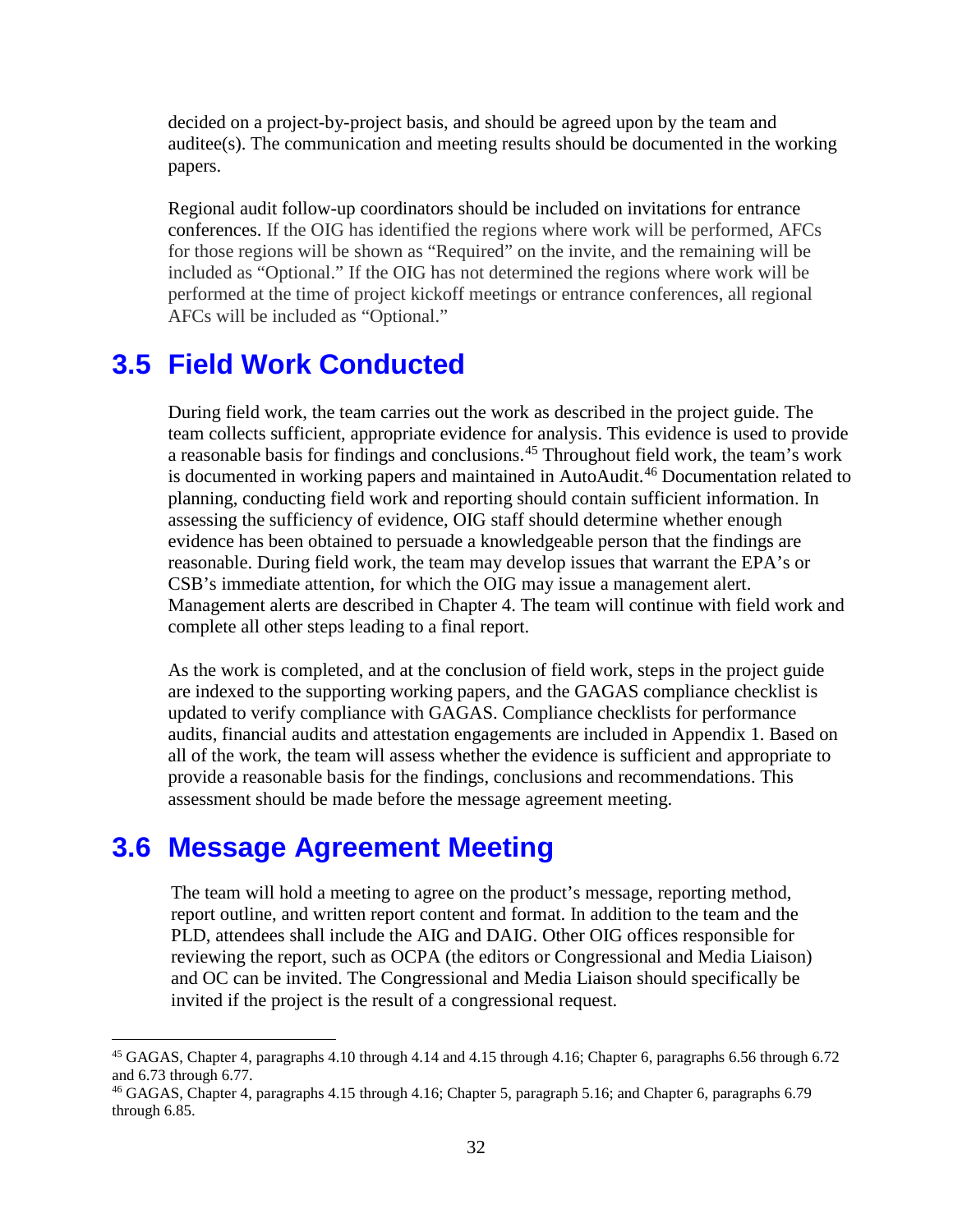Teams should provide materials for attendees to review prior to the message agreement meeting. Office of Program Evaluation staff should prepare an initial draft of the report, for discussion at the message agreement meeting, and provide it to the AIG a week in advance of the meeting. Office of Audit staff can provide either a document detailing the elements of the finding, a discussion document, or an initial draft of the report. OIG Procedure 602, *Audit and Evaluation Report Writing Guide*, describes the elements of the findings and format of reports.

## **3.7 Communicating Preliminary Findings and Recommendations in Discussion Documents**

Communicating written preliminary findings to the reviewed entity will be done via a written discussion document prior to the draft report being issued. The discussion document should be provided to the expected action official(s) and copies provided to managers and staff who are directly responsible for the specific program/activity. The discussion document should include what we found, what we may recommend, and the expected action official. The discussion document provides an opportunity for the reviewed entity to evaluate and comment on the findings and recommendations prior to issuing the official draft report. It also helps avoid surprises and allows the reviewed entity to have sufficient time to provide responses with intended corrective actions and estimated completion dates. The agency will be allowed 15 days to respond to the discussion document. Oral comments should be encouraged, as opposed to written comments. The agency's response to the discussion document, or a meeting on the discussion document, must be documented in the working papers. The team should keep the AIG and DAIG aware of disagreement by the reviewed entity with findings and recommendations included in the discussion document.

Discussion documents can take many forms: finding outlines, position papers, or a look similar to a draft report. In consultation with the AIG and DAIG, the PM and PLD will provide direction to the team on the format of the discussion document. The format of the discussion document should be one that achieves the goal of verifying the accuracy of conclusions and an opportunity to discuss recommendations with the reviewed entity while considering OIG timeliness and workload. Discussion documents must be reviewed by OC prior to issuance.<sup>[47](#page-38-0)</sup> The preparation and review process for discussion documents is generally as follows:

<span id="page-38-0"></span> <sup>47</sup> See OIG Procedure 505, *Legal Sufficiency Review*.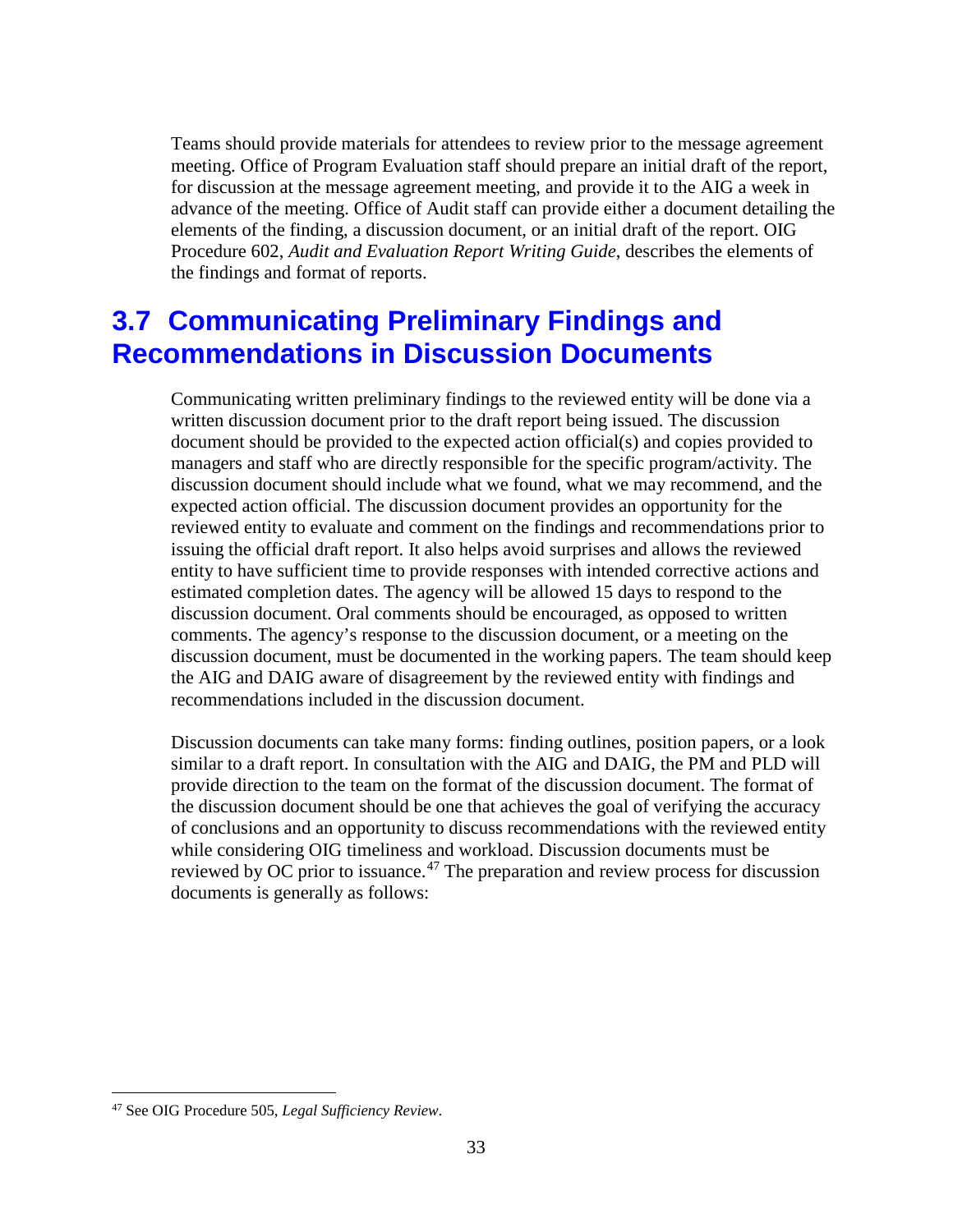#### **Discussion Document**



If the discussion document contains substantially the same information and is in the same basic format as draft report, the discussion document will be reviewed by editing and quality assurance, following the same process as a draft report. However, under unusual circumstances, such as the fact that the discussion document is not going straight to final, the AIG and Counsel may agree that referencing is not necessary.

If there is an ongoing investigation on a related matter, release of the discussion document should be coordinated with OI as described in OIG Policy 103, *Coordinating Audits, Evaluations, and Investigations Among OIG Offices*.

Discussion documents are provided to the reviewed entity with the following cautionary language at the bottom of the first page.

This is a discussion document on the subject audit conducted by the Office of Inspector General (OIG) of the [U.S. Environmental Protection Agency or the U.S. Chemical Safety and Hazard Investigation Board]. You are not authorized to distribute or disclose this discussion document or its contents, except that you may distribute it to other persons in your organization to obtain their review and comments on the document's subjects.

Additional cautionary language may be needed in certain discussion documents, such as discussion documents that contain proprietary or sensitive information. However, such language should not prevent the team from sending the discussion document electronically. Details on cautionary language are in the OIG Procedure 602, *Audit and Evaluation Report Writing Guide*.

The OIG may occasionally need to bypass issuing discussion documents to the EPA or CSB. These exceptions may include, but are not limited to, management alerts, hotline reports, or responses to congressional requests.<sup>[48](#page-39-0)</sup>

<span id="page-39-0"></span><sup>&</sup>lt;sup>48</sup> If the assignment is the result of a congressional request, do not identify the requester by name or committee position; instead, only refer to a congressional request.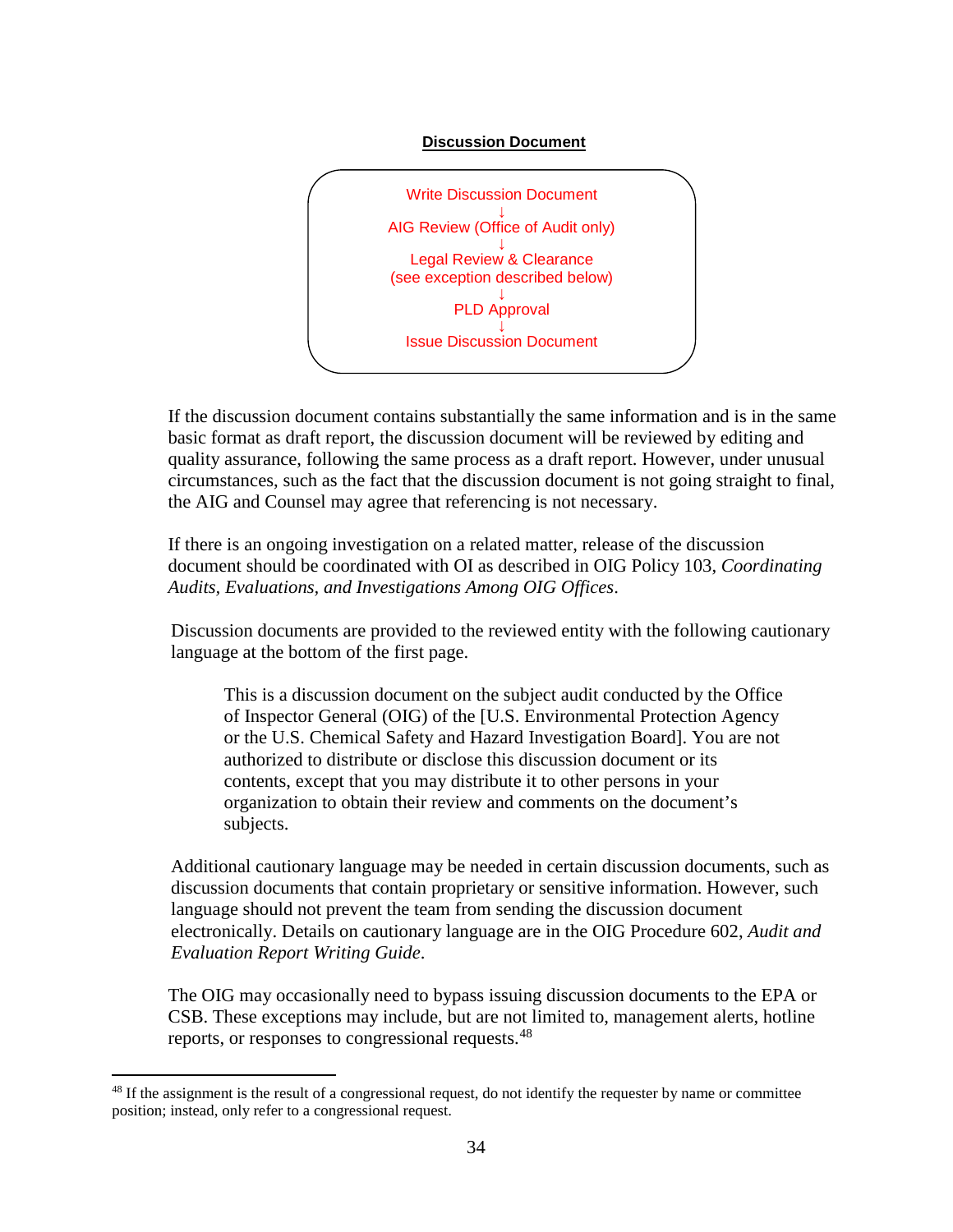### **3.8 Meet With Reviewed Entity**

After preparing a discussion document, the team should extend an invitation to meet with the reviewed entity to obtain comment. Although meetings are encouraged, the reviewed entity can provide the OIG with written comments instead of, or in addition to, a meeting. The agency is not required to provide comments. A record of oral meeting comments and any written comments will be included in the working papers. The working papers will also reflect the team's analysis and handling of the comments and how the comments, as appropriate, are reflected in the draft report. Based on the meeting with the agency on the discussion document, if the agency agrees or requests to move directly to the final report, the team may obtain a written response to the discussion document. Skipping the draft report should only be done in limited circumstances and with approval of the AIG.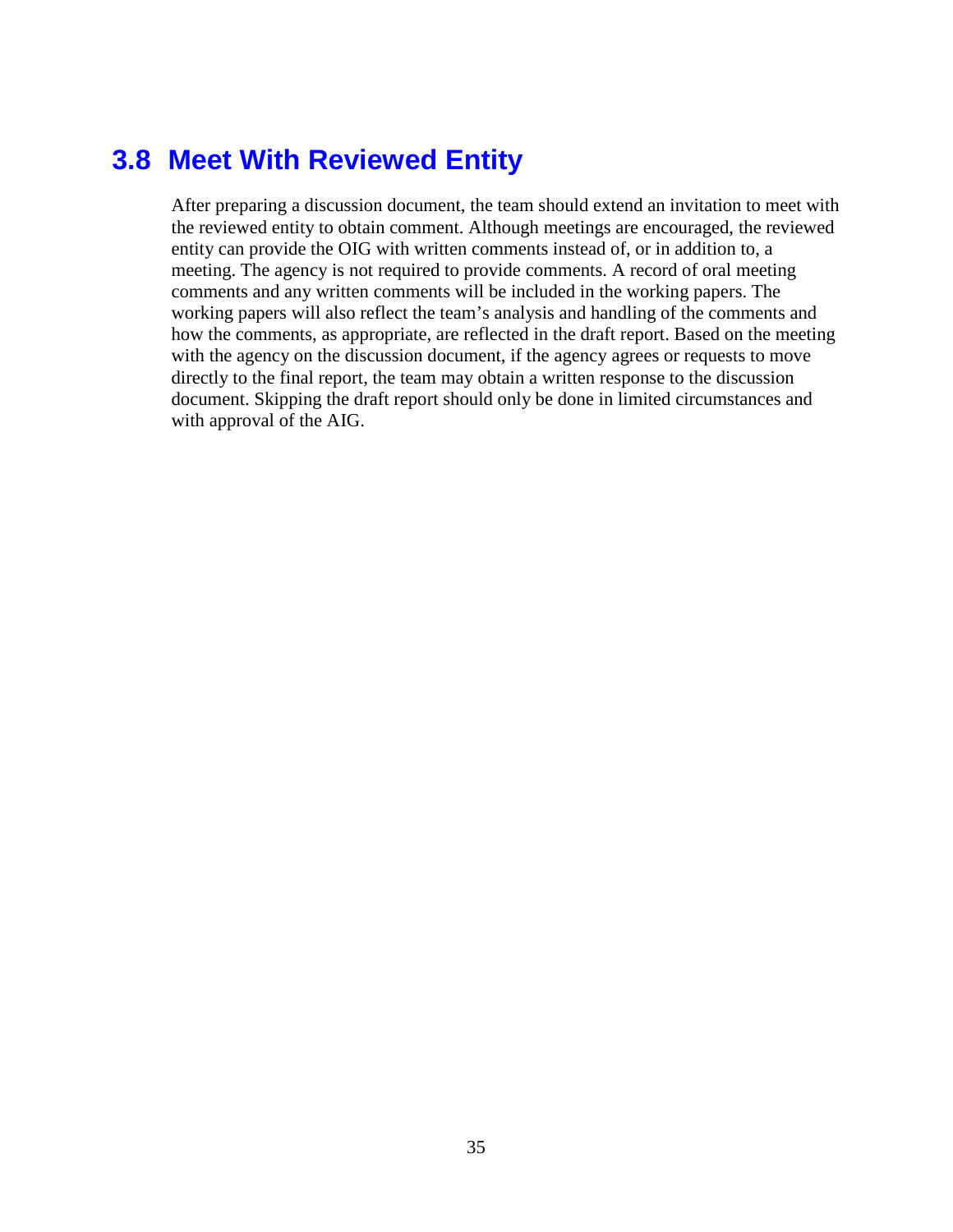# Chapter 4 **Reporting**

## **4.1 Introduction**

Written reports are the OIG's primary products. OIG reports must communicate results in a meaningful, useful, timely and balanced manner for the EPA, CSB, Congress and the public.<sup>[49](#page-41-0)</sup> Developing the report should begin during the preliminary research and field work phases. OIG Policy and Procedure 602, *Audit and Evaluation Report Writing Guide,* explains OIG report contents, format and style, and is a supplement to this PMH. OIG Policy and Procedure 603, *OIG Report Editing and Distribution,* provides additional guidance regarding the process for report editing and distribution. Reports should be written in accordance with OIG Policy and Procedure 607, *OIG Writing Style Guide*. Report templates, distribution policy and guidance, checklists, and other helpful writing tools may be found on the OIG's intranet under Audit and Evaluation Resources.

The reporting process generally follows the sequences described below, though in some cases, upon AIG and Counsel approval, concurrent reviews may be done.



**Draft Report**

<span id="page-41-0"></span> <sup>49</sup> GAGAS, Chapter 4, Standards for Financial Audits, paragraphs 4.03, 4.04 and 4.48; Chapter 5, Standards for Attestation Engagements, paragraph 5.04, 5.05 and 5.47; Chapter 7, Reporting Standards for Performance Audits, paragraphs 7.03 through 7.07; and Appendix I, Supplemental Guidance, paragraph A7.02.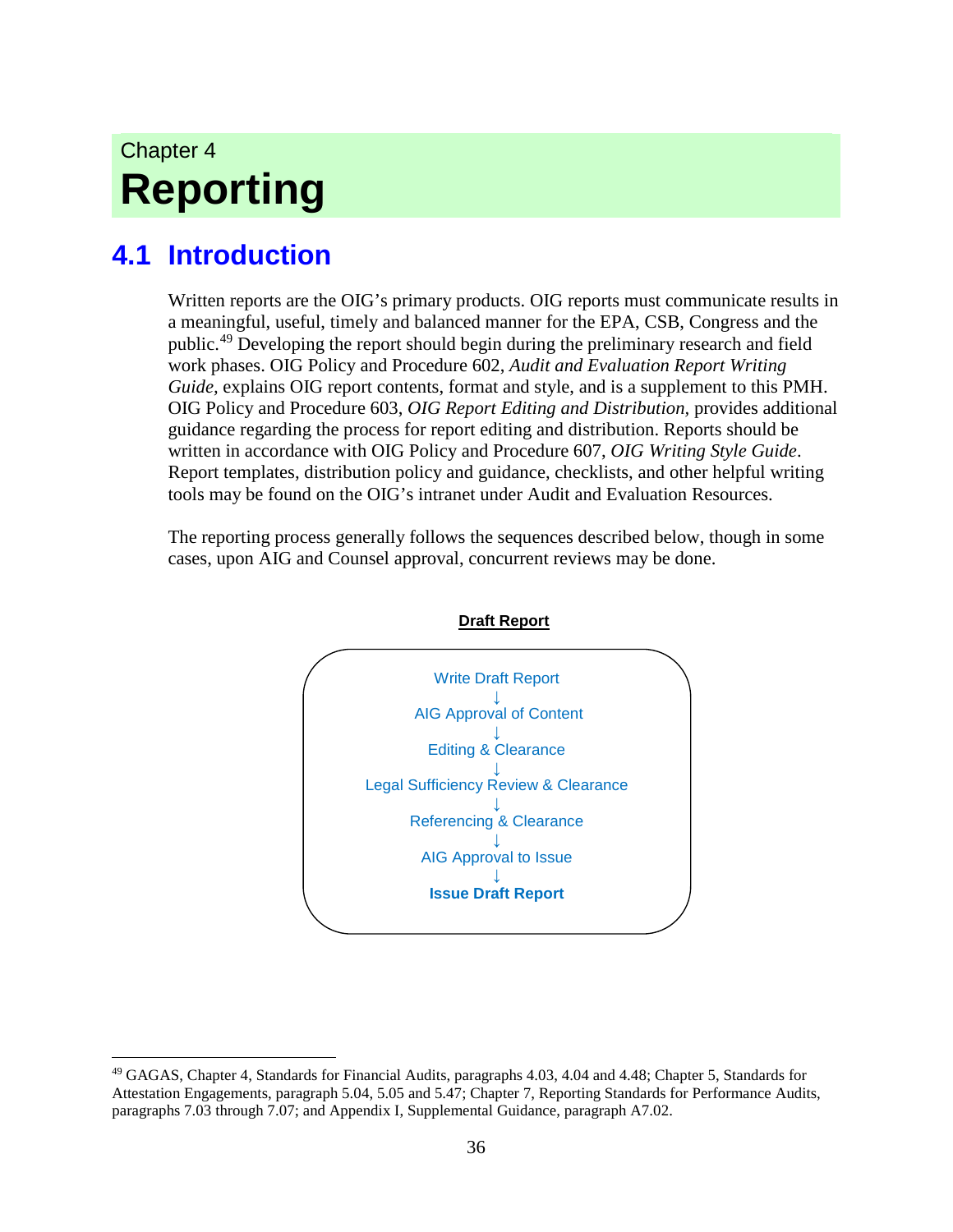



## **4.2 Report Types and Formats**

The OIG produces three types of written reports: GAGAS compliant (which includes modified GAGAS), non-GAGAS and internal. The OIG uses a variety of formats to communicate work results. The team will determine both the type and format of the report to produce, considering the extent of information necessary to convey results and conclusions to customers. Any deviations from the types or formats of reports the OIG issues need to be approved by the AIG and DIG or IG, and documented in the working papers. Key report formats are:

- **1. Chapter**—Used to convey project results. The reports address complex and/or multiple issues.
- **2. Memorandum**—Used to convey project results that do not need to be broken down by chapter.
- **3. Briefings**—Used to communicate results quickly, or provide project status to the EPA or CSB. Information can also be presented through such techniques as a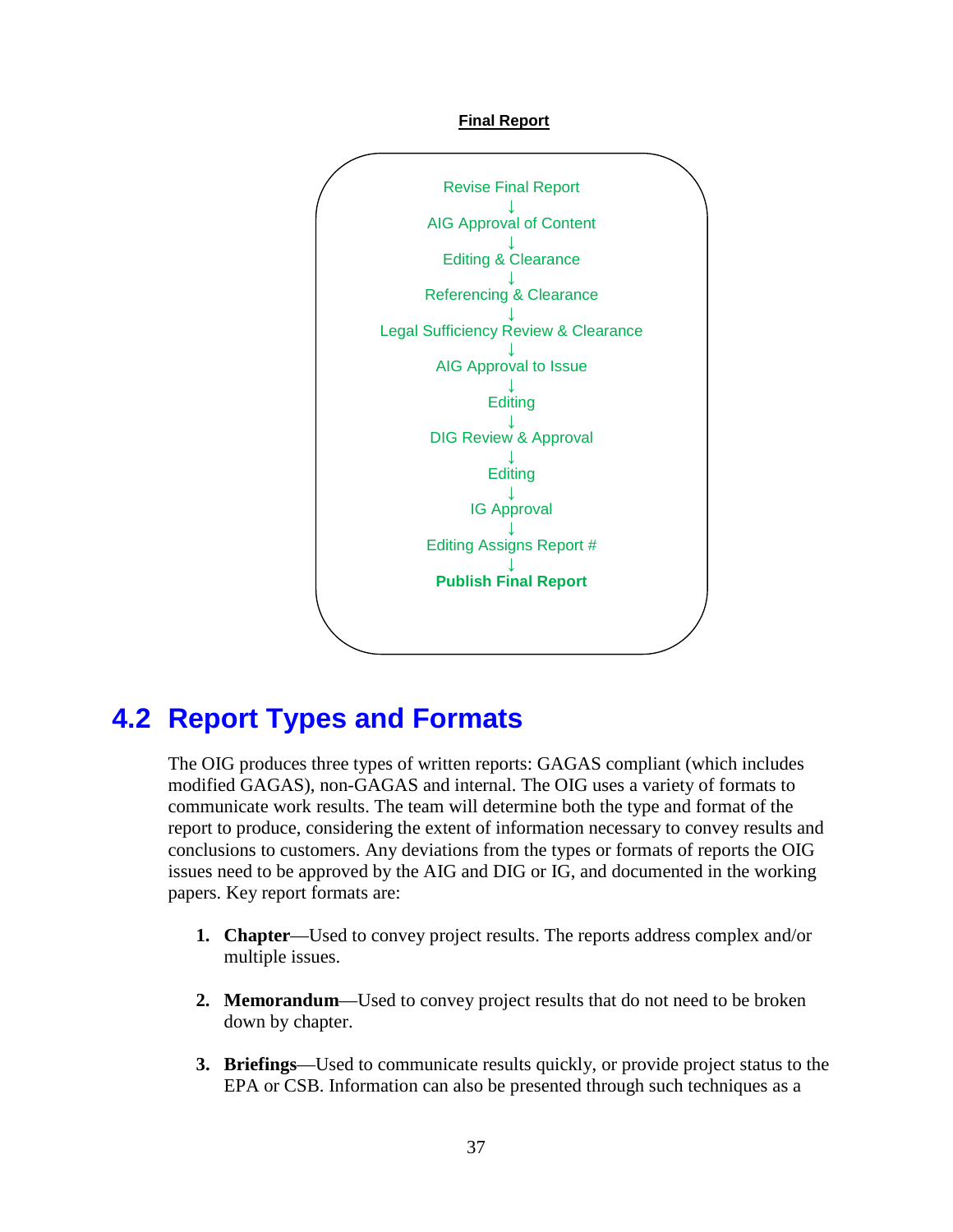PowerPoint presentation, videos and other electronic media. Briefing reports should be used in rare instances and only with AIG approval.

Reports to CSB will use a letter format for the transmittal memorandum rather than a memorandum format.

Besides conforming to one of these formats, some reports will be designated as management alert reports.

**Management Alert Reports:** These reports are used to convey significant, time-critical issues to the EPA or CSB management. A Management Alert may be issued as an unmodified or modified GAGAS report (with or without recommendations) or as a non-GAGAS report (without recommendations), depending upon the extent of the work performed and approval of the AIG. A Management Alert may either represent the final report on the assignment, or may be a time-critical interim report issued before the team completes the work and fully addresses the objectives. A Management Alert that serves as a time-critical interim report might not have fully developed findings and conclusions, and reporting is focused only on the time-critical issue(s). Interim unmodified or modified GAGAS reports could have recommendations, but teams should use due care in making recommendations if OIG work is still ongoing without fully developed findings. Non-GAGAS reports will not include recommendations.

For all Management Alerts, the team must request a meeting with the EPA or CSB to discuss the findings, conclusions and any recommendations identified. Prior to the meeting, the team must provide the EPA or CSB with a document that includes sufficient information for the agency to verify the factual accuracy of the findings, and comment on any recommendations that are planned for the Management Alert. After the meeting, the team must analyze and document its analysis of the EPA's or CSB's comments in the working papers and, as appropriate, reflect those comments in the issued Management Alert.

### **4.3 Report Content**

OIG reports must present results clearly, accurately and objectively. Objectively means that the presentation of the report is free of bias and is also balanced in context and tone. A report's credibility is significantly enhanced when it presents evidence in an unbiased manner and in the proper context. This means presenting results impartially and fairly. The tone of the report is important because it may encourage decision makers to act on the team's findings and recommendations. A balanced tone can be achieved when reports present sufficient, appropriate evidence to support conclusions while refraining from using adjectives or adverbs that characterize evidence in a way that implies criticism or unsupported conclusions.

Reports should always explicitly state the source of evidence and the assumptions used in the analysis. Teams should consider the "humanity factor," such as the impact findings can have on human lives, when reporting findings. When warranted, the report should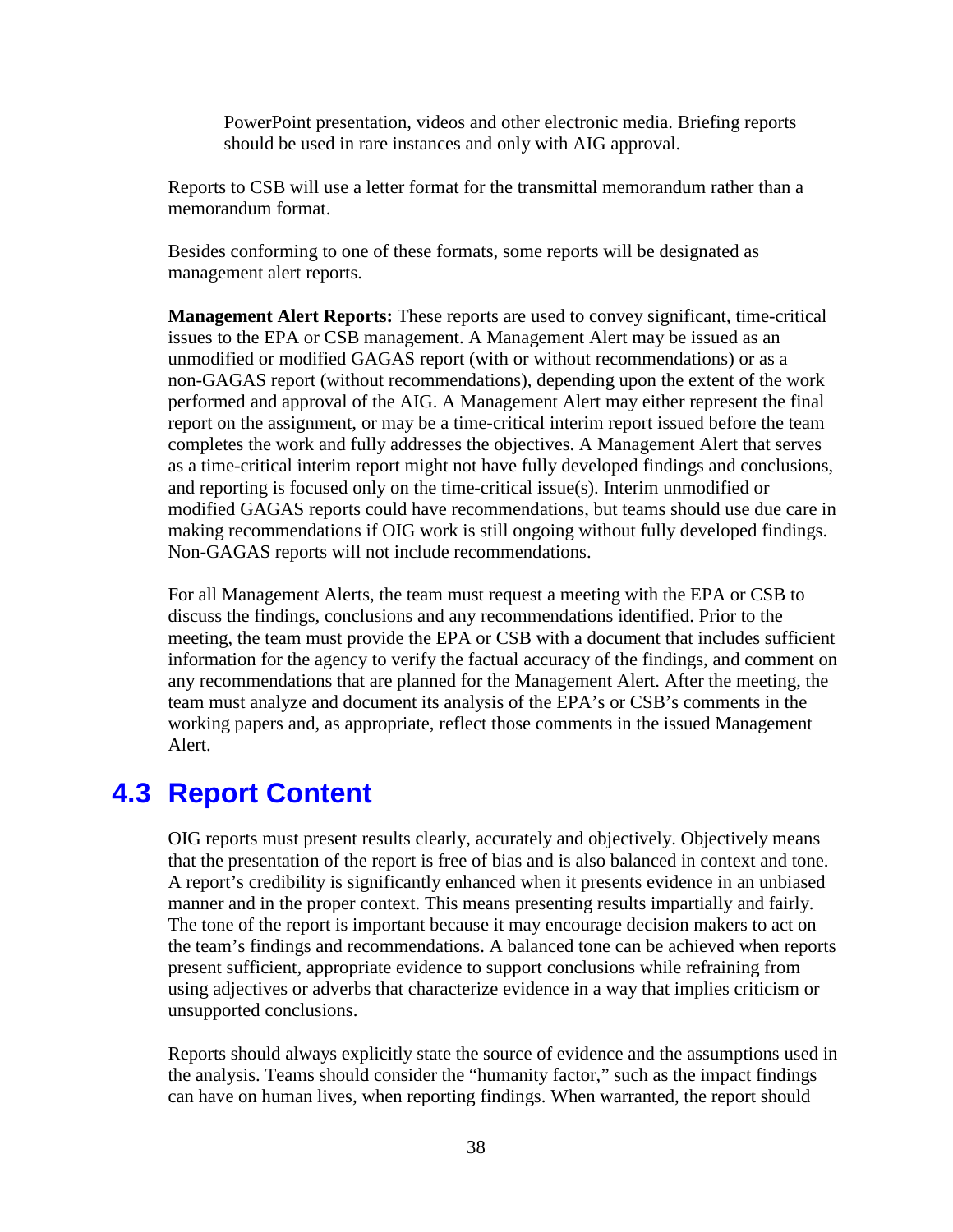recognize the positive aspects of the program in a "Noteworthy Achievements" section, if it is applicable to the project's objectives (this recognition is optional). Noteworthy achievements are intended to highlight self-initiated actions taken by the EPA that are above and beyond normal requirements. If noteworthy achievements occur during the course of the project, the report should frame those achievements as being influenced by OIG work. Inclusion of positive program aspects may lead to improved performance by other government organizations. The EPA or CSB staff or officials may provide comments on the positive aspects of their program or activities. Documentation or other sufficient and appropriate evidence should support their comments if they are included in the report. The team will consult with the PLD to determine the steps needed to test the accuracy of the documentation provided by the EPA or CSB.

## **4.4 Complete Draft Report**

Using the discussion document and comments from the reviewed entity, the team prepares the official draft report in accordance with the OIG Procedure 602, *Audit and Evaluation Report Writing Guide*. When preparing each draft report, the team should use the most up-to-date template, which can be found on the OIG intranet. Once the draft is prepared, it is:

- Reviewed and accepted by the PM, PLD and AIG.
- Edited by OCPA.
- Reviewed for legal sufficiency by OC.
- Referenced by the independent referencers.
- Approved for release by the AIG (or IG/DIG if necessary). (If significant changes are made by the AIG, DIG or IG, the report may again need to go through editing, legal sufficiency or quality assurance, depending on the nature of the changes.)
- Signed by the AIG or designee and distributed to the reviewed entity.

All of the work associated with the bullets above is to be included in the working papers. While not required, teams can request the editors to review the draft report again after it has been reviewed by OC and referencers and before it is approved for release.

All OIG GAGAS-compliant reports will include one of the following types of statements: [50](#page-44-0)

• Unmodified GAGAS compliance statement. The team will state that the audit was performed in accordance with GAGAS when all applicable, unconditional and presumptively mandatory GAGAS are followed or the team has followed all unconditional requirements and documented justification for departures from mandatory requirements and achieved the objectives through other means.<sup>[51](#page-44-1)</sup>

<span id="page-44-0"></span> <sup>50</sup> GAGAS, Chapter 2, paragraphs 2.23 through 2.25; Chapter 4, paragraph 4.18; Chapter 5, paragraph 5.19; and Chapter 7, paragraphs 7.30 through 7.31.

<span id="page-44-1"></span><sup>51</sup> GAGAS Chapter 2, paragraph 2.24(a).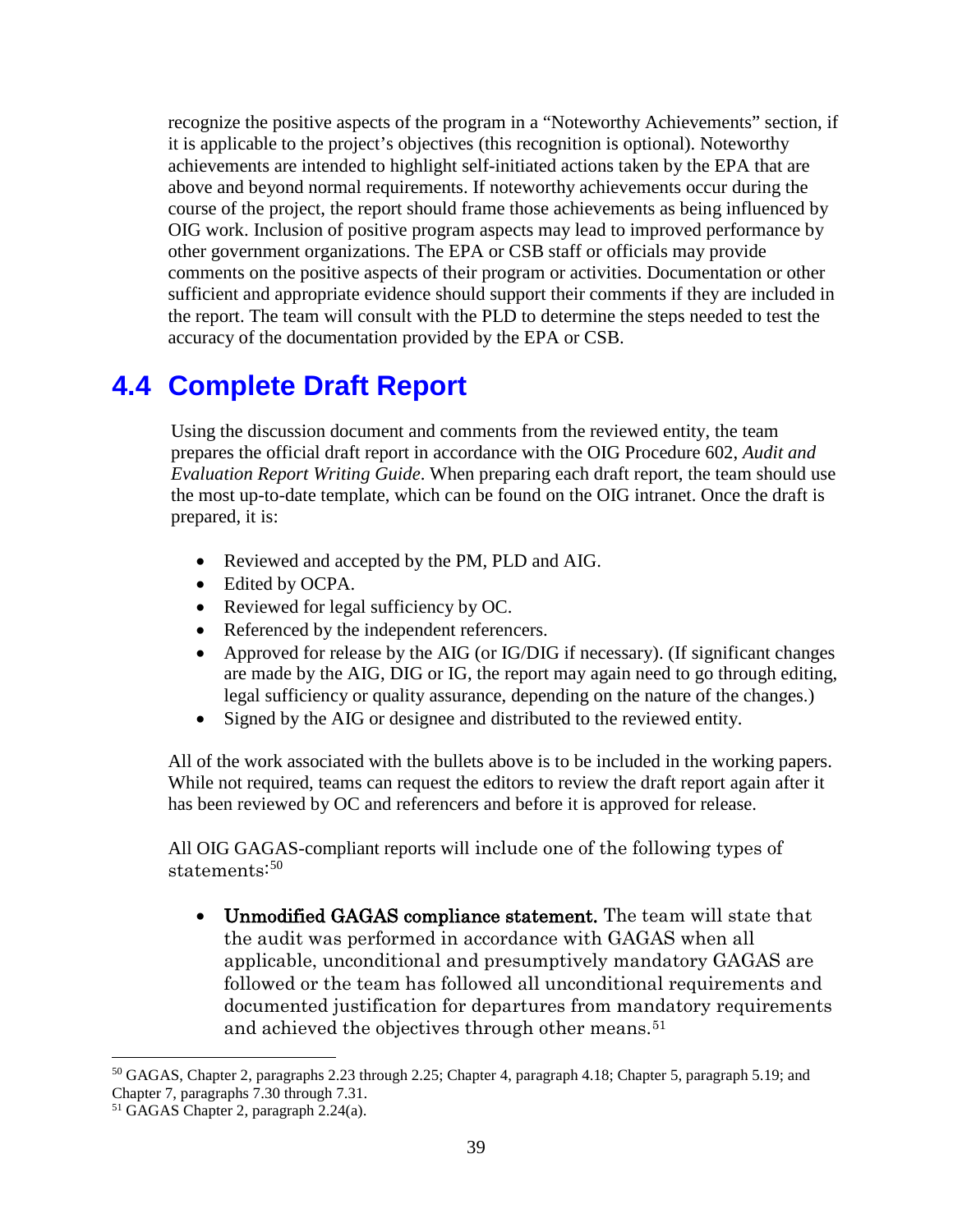• Modified GAGAS compliance statement. The team will state that the audit was performed in accordance with GAGAS, except for specific applicable standards that were not followed; or, the team will state that because of the significance of the departure(s) from the requirements, the team was unable to, and did not, perform the audit in accordance with GAGAS. Situations when the team uses modified compliance statements also include scope limitations, such as restriction of access to records, government officials, or other individuals needed to conduct the audit. When the team uses a modified GAGAS statement, the team needs to disclose in the report the applicable requirement(s) not followed; the reasons for not following the requirement(s); and how not following the requirement(s) affected, or could have affected, the audit and the assurance provided.[52](#page-45-0) 

When projects comply with all applicable GAGAS requirements, the report must include the following statement (GAGAS Section 7.30):

> We conducted this performance audit in accordance with generally accepted government auditing standards. Those standards require that we plan and perform the audit to obtain sufficient, appropriate evidence to provide a reasonable basis for our findings and conclusions based on our audit objectives. We believe that the evidence obtained provides a reasonable basis for our findings and conclusions based on our audit objectives.

As noted above and in Section 1.4, the OIG may issue certain reports that are not intended to, and do not, comply with GAGAS. For such reviews, the report will note that the review was not performed consistent with GAGAS.

## **4.5 Editing, Indexing, Legal Sufficiency Review and Referencing Draft Report**

All reviewers (i.e., editors, attorneys and referencers) will provide notice to the team when:

- 1. A report is received and/or a reviewer is assigned to the report.
- 2. The review starts.
- 3. The review is complete (and provide comments as needed).
- 4. A report clears review.

<span id="page-45-0"></span> <sup>52</sup> GAGAS Chapter 2, paragraph 2.24(b).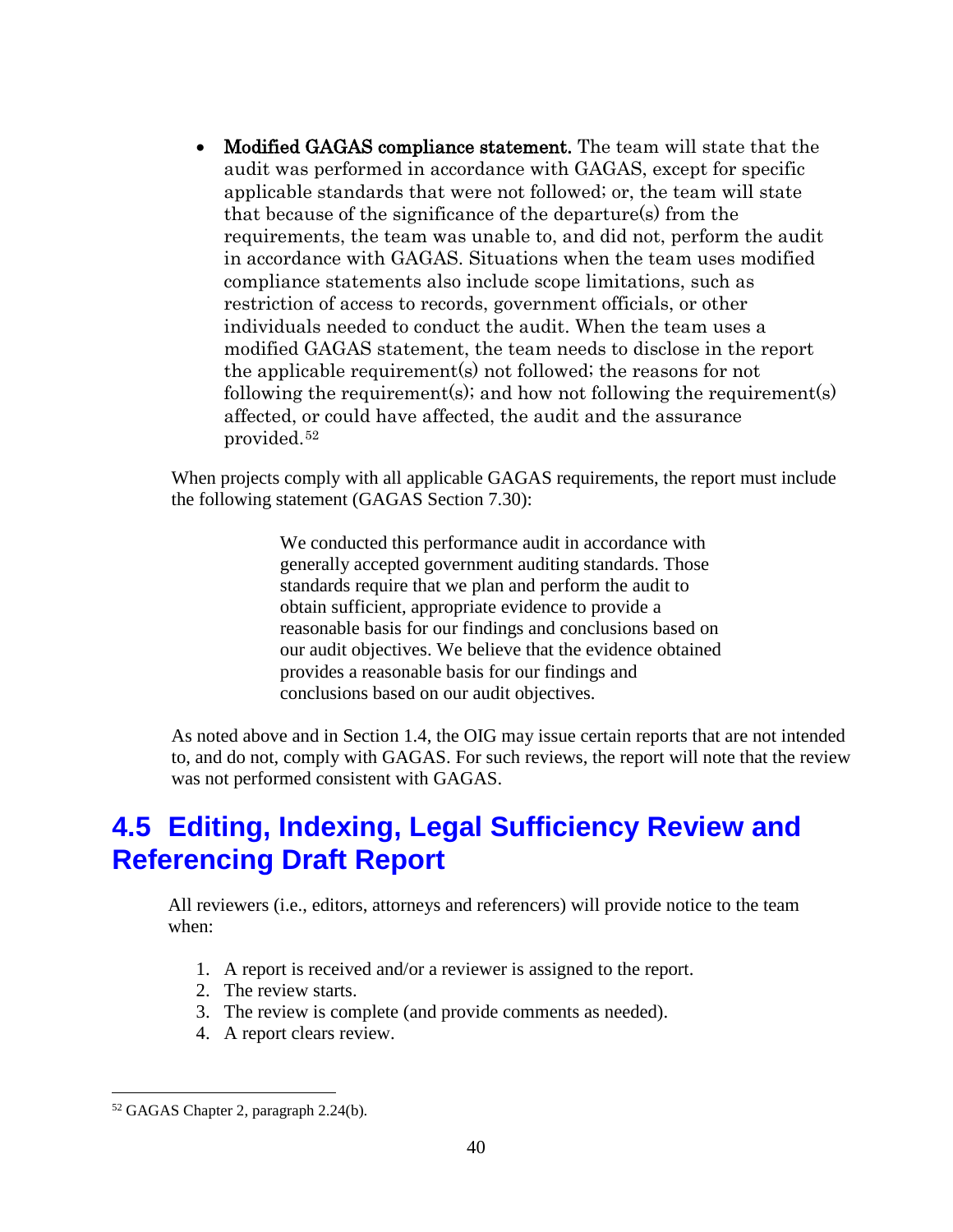Lengthy or complex reports, as well as reviewer workload at the time of request, may affect the time it takes to conduct the review. Reviewers should keep teams apprised of any delays.

After the team completes the draft report, the team submits the report to the OCPA editors' group email account, [OIG\\_Editors@epa.gov.](mailto:OIG_Editors@epa.gov) Teams should allow 10 business days for the editors to provide comments. Editors should inform teams if additional time beyond the 10 business days is needed within 2 business days of receiving the draft report, or as soon as possible. The team and/or OCPA will incorporate changes as appropriate.

After being cleared by editing, the team will send the draft report by email to OC attorneys at [OIGCounsel@epa.gov](mailto:OIGCounsel@epa.gov) for the legal sufficiency review. The email subject line should clearly identify the report name or subject matter. The message should include the following information:

- Whether the report or document is a discussion document, draft report or final report.
- Whether the matter has already been handled by an attorney, and who that attorney was.
- Any other pertinent information.

The primary purpose of the legal review is to ensure that OIG products sent to the EPA, CSB or outside entities: refer to the appropriate legal authorities; cite those authorities in correct legal form; and include correct interpretation, application and description of those legal authorities. The team should include the results of the legal review process in the working papers. An OC attorney-generated email or other document providing comments or clearance is sufficient to document the legal review. Teams should allow 5 business days for resolution of OC comments.

As the report is being written, teams should start indexing the report to supporting working papers. The indexed report should reflect changes made by editors and legal counsel. The PM and PLD are accountable for making sure the draft reports are supported. How this is done is left to the PM and PLD. If someone other than the PM or PLD verifies indexes, AIG approval is needed. Before reports are sent for referencing, PMs and PLDs need to certify that the draft report is properly indexed and fully supported by the working papers. More specific guidance for indexing is on the OIG intranet in the *Referencers' Corner*. Appendix 2 includes the certification memorandum to be signed by the PM and PLD.

Once the OC attorney clears the draft report as legally sufficient, the team sends the report, along with the PM/PLD certification indicating that the draft report is indexed and fully supported, to the independent referencers at OIG [Referencers@epa.gov.](mailto:OIG%C2%A0Referencers@epa.gov) The PM and PLD should complete the GAGAS compliance checklist (Appendix 1) and certification memorandum (Appendix 2) before submitting the draft report to the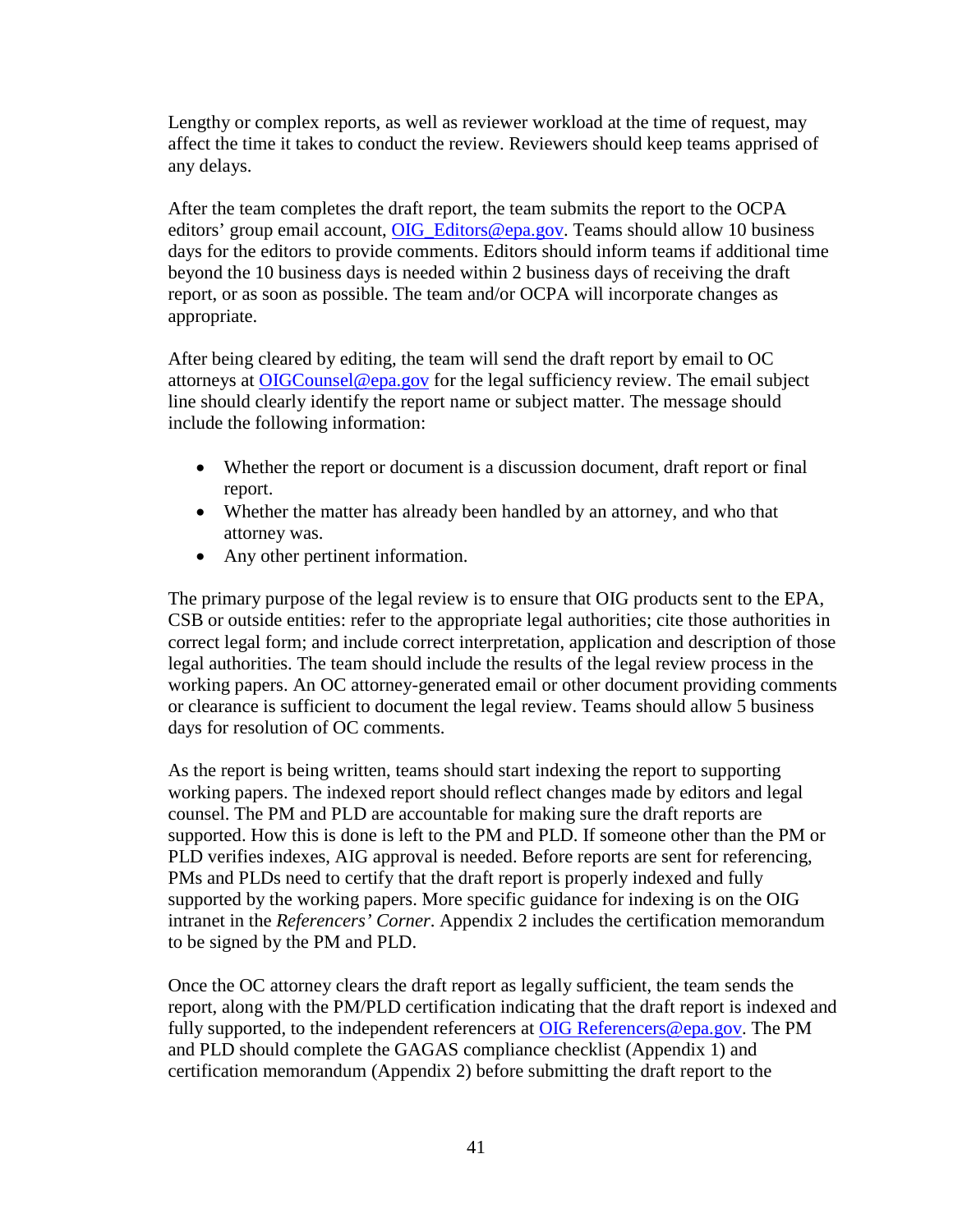referencer. Teams should allow 10 business days for all referencing comments to be made and resolved by the project team.

Referencing is a quality control mechanism intended to check the accuracy of information contained in reports. Referencing ensures that sufficient, appropriate evidence exists in the working papers to afford a reasonable basis for reported findings and recommendations. It also confirms that work product presentation is complete and consistent, facts accurately reflect evidence in the working papers, and findings and recommendations are logical.<sup>[53](#page-47-0)</sup> The independent referencer performs referencing of the main facts (elements of findings) contained in the report, and spot-checks other information for factual accuracy and adequate support. See OIG Policy and Procedure 006, *OIG Quality Control and Assurance Program*, for more information on referencing.

After referencing is completed, the team submits the report to the AIG (and IG/DIG if required) for approval to release. If IG/DIG review is required for a draft report, teams should allow 10 calendar days for Immediate Office (IG/DIG) review, excluding team responses to any comments.

| <b>Review Step</b>              | <b>Business Days for Action *</b> |
|---------------------------------|-----------------------------------|
| Editing                         |                                   |
| <b>Legal Sufficiency Review</b> |                                   |
| Referencing                     |                                   |

#### **Draft Report Review Process Timeframes**

\* The timeframes for editing are based on providing initial comments, while legal sufficiency and referencing are based on resolution.

In special circumstances, such as tight timeframes for a required report with a specific due date, these review timeframes may need to be revised to expedite the process. In those circumstances, the PLD should consult well in advance with the reviewers to arrange a mutually acceptable schedule.

## **4.6 Draft Report Submitted to Reviewed Entity**

To verify information and receive a written response to our recommendations, the OIG provides a draft report to the reviewed entity for comments.[54](#page-47-1) When ready, the AIG (or designee) will sign the report and the team will distribute it to the reviewed entity. The draft report should be issued after the agency has received, and had an opportunity to respond to, the discussion document. Teams should make sure that they distribute the reports to regional offices they visited. If the project involved obtaining information from non-EPA organizations, such as states or private parties, teams may wish to offer the non-EPA parties an opportunity to comment on sections of the report where their information was used. PLDs should identify these opportunities and discuss the need to obtain comments from non-EPA organizations with the AIG and DAIG.

<span id="page-47-0"></span> <sup>53</sup> GAGAS, Appendix I, Sections A8.02a through A8.02e.

<span id="page-47-1"></span><sup>54</sup> GAGAS, Chapter 4, paragraph 4.34; Chapter 5, paragraph 5.33; and Chapter 7, paragraph 7.33.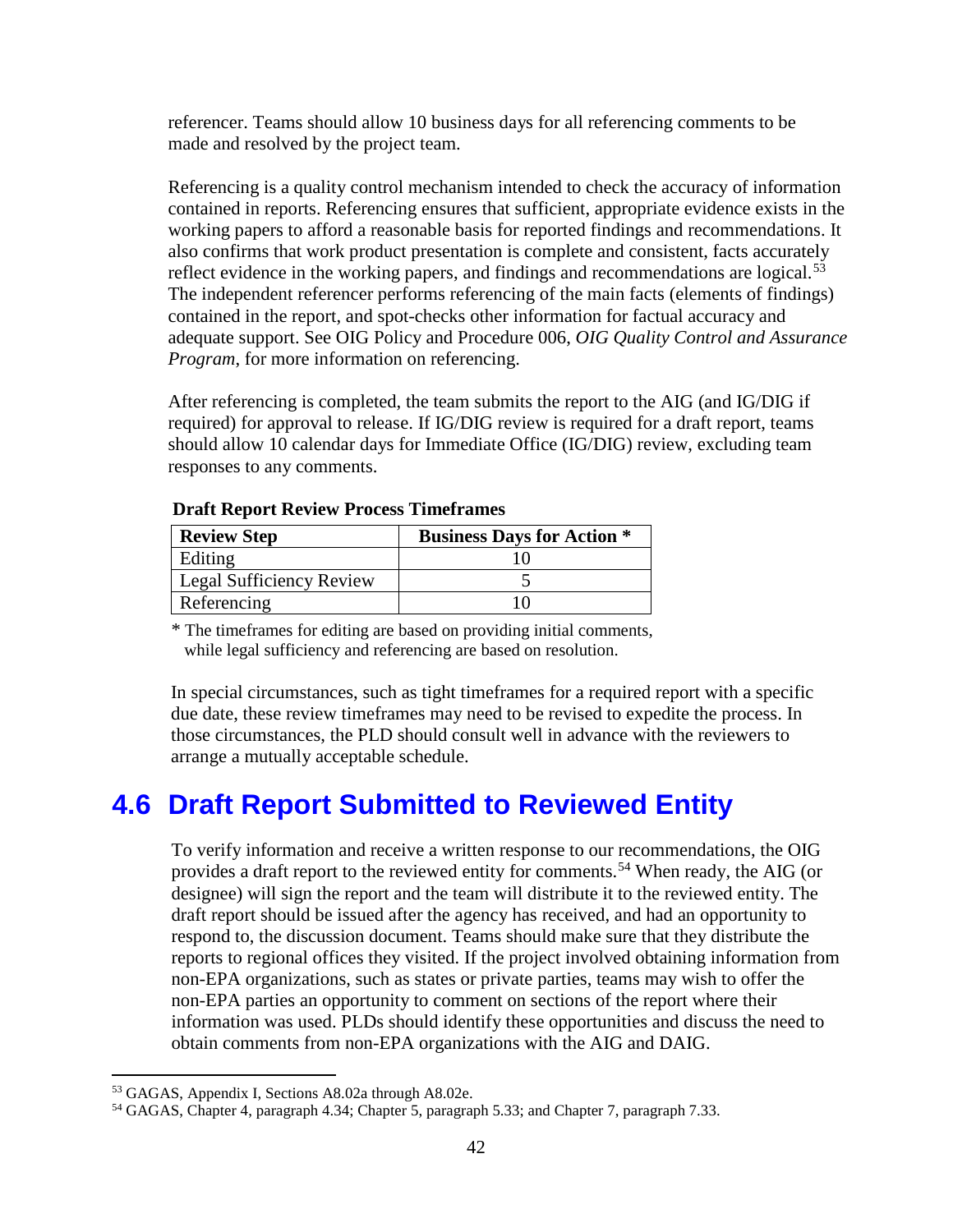As with the discussion document, draft reports must only be released to officials of the reviewed entity and other parties who have a need to respond to the report or otherwise know its contents. Cautionary language will be included on the report cover and inside pages to indicate the report is a draft.

Federal Acquisition Regulation  $15.404 - 2(c)(1)(i)$  prohibits auditors from revealing audit recommendations and conclusions for some contract audits (e.g., proposal audits) with the offeror/contractor without concurrence of the contracting officer. These assignments are considered to be cost analyses, and are resolved by the contracting officer. For some grant audits, final resolution of OIG report issues is by the grants official via a final determination letter to the auditee. Such reports may also contain proprietary information, and there may be restrictions on report content and distribution. Questions on report content or distribution should be discussed with the PLD and AIG.

### **4.7 Response by Reviewed Entity**

The reviewed entity should provide a response to report findings<sup>[55](#page-48-0)</sup> and recommendations in the timeframe specified in the transmittal memo. Responses for performance reports should be submitted within 30 days of the draft report's issue date, while responses for reports on specific assistance agreements should be submitted within 45 days. Agency management may request an extension for responding to a draft report. Any request should come from the action official. The AIG will approve any extensions.

The OIG may issue reports with no recommendations that do not require a response. However, the reviewed entity will still be provided an opportunity to comment prior to issuance. The timeframe for comment may be reduced.

The reviewed entity should provide agreement or disagreement with the findings and recommendations, and list intended corrective actions with planned completion dates. The agency response may offer alternative solutions, with rationale, to the report's findings and recommendations. The OIG will evaluate these alternatives and determine whether they are acceptable. The OIG's evaluation of the response will be documented in the working papers for final report support, and the status of recommendations entered in the IGEMS assignment module to document resolution in the tracking system. The reviewed entity may indicate that the corrective actions have already been completed. When this is asserted, the team should request supporting documentation to verify that the corrective actions have been completed.

The OIG evaluation of the response should identify the status of each recommendation as one of the following:

• C – Corrective action completed. (This means that the EPA or CSB has agreed with the recommendation and completed the corrective action(s)).

<span id="page-48-0"></span> <sup>55</sup> GAGAS, Chapter 4, paragraphs 4.33 through 4.39; Chapter 5, paragraphs 5.32 through 5.38; and Chapter 7, paragraphs 7.33 through 7.38.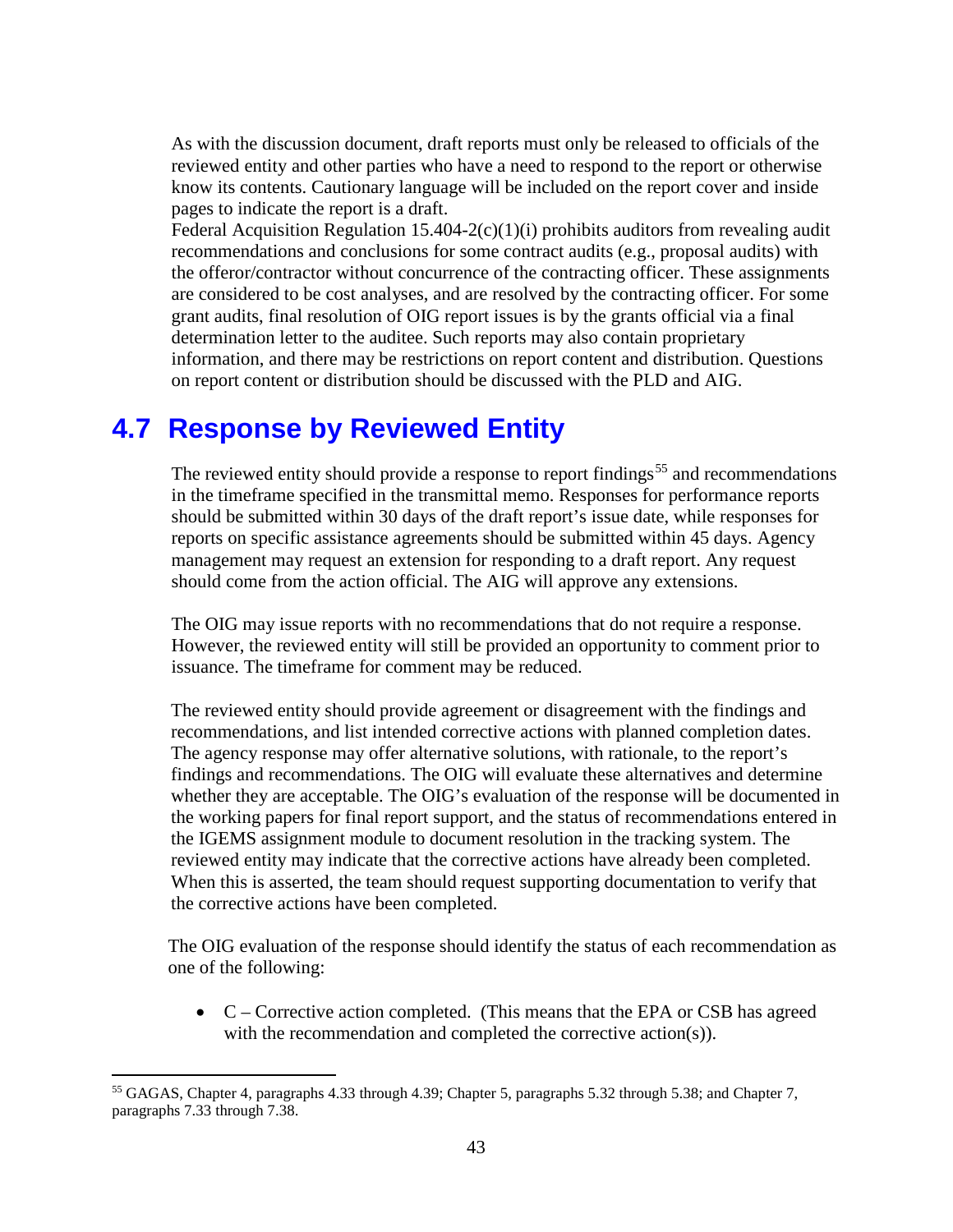- R Recommendation resolved with corrective action pending. (This means that the EPA or CSB has agreed with the recommendation and provided planned completion date(s) for the corrective action(s)).
- U Recommendation unresolved with resolution efforts in progress. (This means that the EPA or CSB disagreed with the recommendation or has not provided sufficient information on the intended corrective action(s) and planned completion date(s)).

The OIG will consider pertinent views of responsible officials concerning the OIG's findings and conclusions, as well as specific responses to each recommendation and what corrective action is planned. In instances when the OIG is unable to reach consensus on the proposed response, the team will notify the EPA and follow the agency's audit resolution process provided in EPA Manual 2750. In instances when the agency response to the draft report identifies the corrective action(s) taken or planned and provides planned completion dates that satisfy the intent of the recommendations, the team can close the final report in the IGEMS assignment module immediately upon issuance. (Closing the final report in the IGEMS assignment module indicates that resolution has been reached for all recommendations, not necessarily that all recommendations have been completed.) When a report is closed upon issuance, the transmittal memorandum should state that the OIG may make periodic inquiries of the reviewed entity's progress in implementing corrective actions resulting from our work.

### **4.8 Exit Conference**

After evaluating the EPA's or CSB's response to the draft report, the team should meet with the agency for an exit conference.<sup>[56](#page-49-0)</sup> Unless the EPA or CSB indicates that an exit conference is not necessary, the OIG team will hold an exit conference with the reviewed entity and other interested parties as appropriate. When the exit conference is held—in relation to the preparation of the final report—may vary. The preference in the Office of Program Evaluation is that staff ask the AIG, or designee, if they wish to meet or discuss agency comments prior to holding the exit conference. Office of Audit staff may hold the exit conference while the final report is being revised.

Exit conferences are conducted to inform and discuss with the EPA or CSB the findings and recommendations. Exit conference discussions are to focus on the information presented in the draft report and the EPA's or CSB's response. The OIG team and the EPA or CSB seek to ensure that facts are accurately presented and that differences in conclusions and recommendations are understood to the extent practicable. Whenever the team has planned or proposed modifications to draft report findings and recommendations, the team should obtain, within a reasonable period of time, the reviewed entity's concurrence or nonconcurrence with the planned or proposed modifications to draft report findings and recommendations, along with intended

<span id="page-49-0"></span><sup>&</sup>lt;sup>56</sup> Office of Program Evaluation staff should schedule an exit conference after issuing the draft report. Unneeded exit conferences can be canceled. Office of Program Evaluation teams should review comments from the agency within 2 weeks of receipt and hold the exit conference shortly thereafter.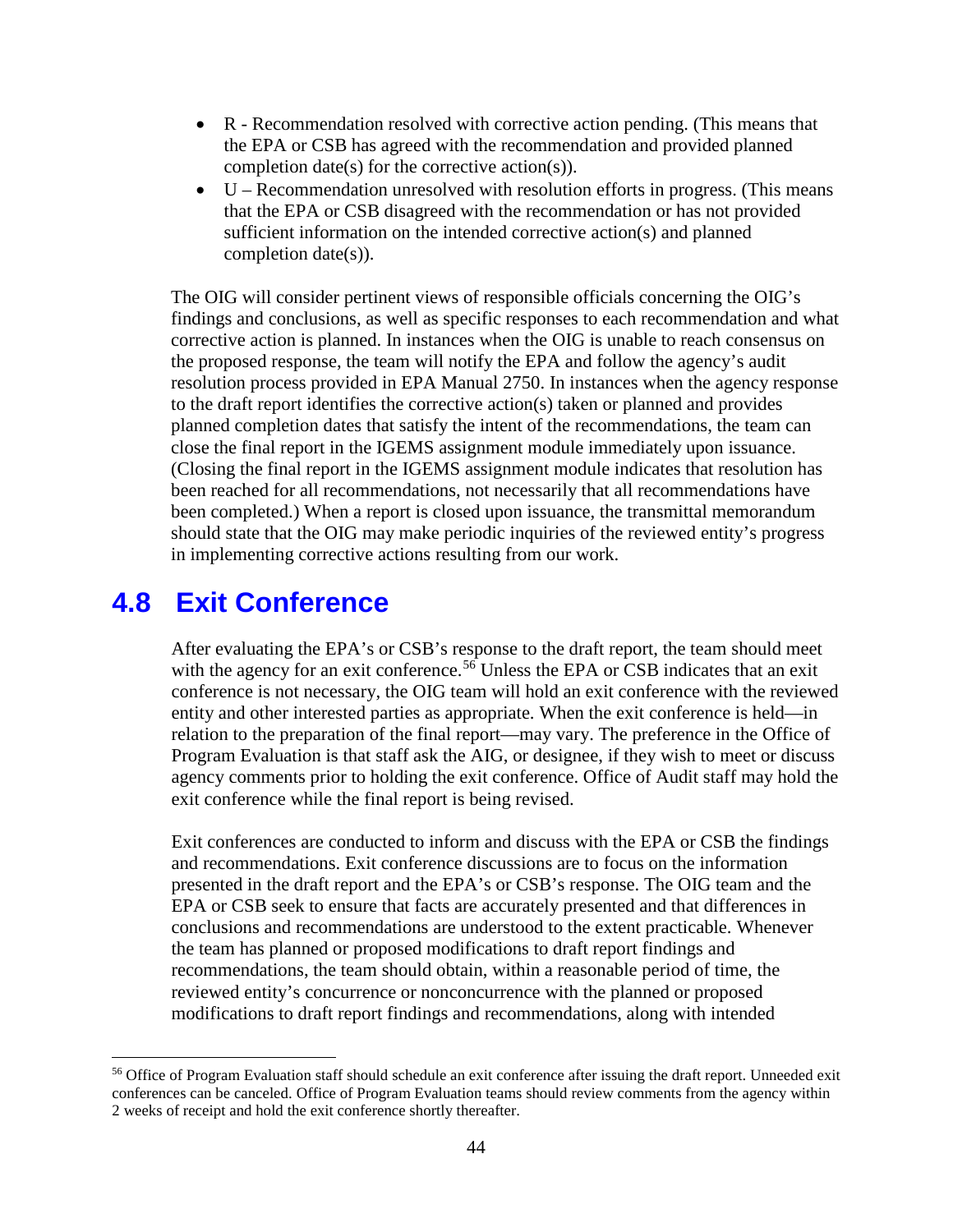corrective actions and planned completion dates. The DIG should be notified by the AIG as soon as possible if there is significant disagreement with OIG report findings, recommendations or corrective actions.

## **4.9 Complete and Issue Final Report**

After receiving the response to the draft report and holding an exit conference, the OIG prepares a final report in accordance with the OIG Procedure 602, *Audit and Evaluation Report Writing Guide*. Once the final report is prepared, it is:

- Reviewed by the PM, PLD and AIG.
- Edited by an OCPA editor.
- Indexed, reviewed and certified by the PM and PLD to address changes from the draft to final report.
- Referenced by the independent referencer.
- Reviewed for legal sufficiency by an OC attorney.
- Approved by the AIG for release.
- Edited by an OCPA editor before DIG review.
- Reviewed and approved by the DIG.
- Submitted to the OCPA editors for submission to IG.
- Approved and signed by the IG.
- Distributed and posted on the OIG public website by OCPA.

To facilitate review, teams can highlight changes from draft to final reports.

The final report includes the reviewed entity's response, generally as an appendix to the report, and a summary of the OIG's evaluation of the reviewed entity's response within the body of the report. (Separate technical comments will generally not be included, except as decided on a case-by-case basis.) The report will address whether the OIG considers the reviewed entity's response to be sufficient, and whether the actions planned meet the intent of the recommendation. Oral comments obtained that result in modifications to the report should be summarized and presented to the reviewed entity to verify accuracy.<sup>[57](#page-50-0)</sup> If the reviewed entity disagrees with a recommendation, our comments will offer a brief rebuttal, if needed, to address the pertinent issues. If a detailed rebuttal is necessary, a separate appendix may be included in the report. Conversely, the team should modify the report as necessary if the team determines the reviewed entity's comments are valid and supported with sufficient and appropriate evidence.

The final report includes a transmittal memorandum that may briefly summarize the report, and will explain the action required when any planned actions or completion dates do not meet the intent of the recommendation(s). The template for the transmittal memorandum is located on the OIG intranet. The action required by the agency will vary depending on the status of the resolution of recommendations. Examples of the action required language for the final report transmittal are contained in Appendix 3. The

<span id="page-50-0"></span> <sup>57</sup> GAGAS, Chapter 7, Reporting Standards for Performance Audits, paragraph 7.34.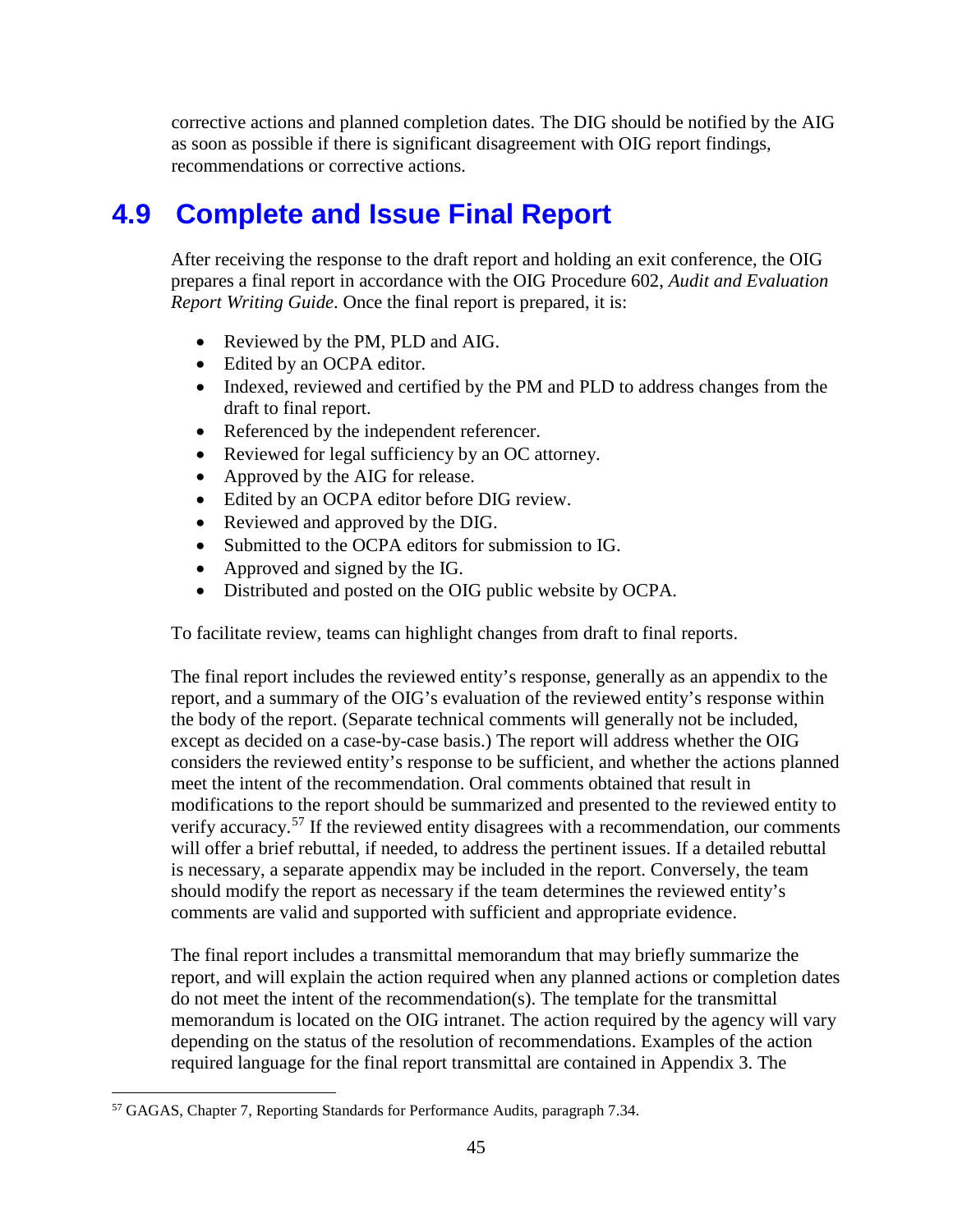transmittal memo should point out that the response to our final report will be posted on the OIG's public website, along with OIG's comments on that response, so that readers can see how the reviewed entity plans to address the recommendations and whether the OIG believes that actions taken or planned meet the intent of the recommendation.

After preparing the final report, the team will send the report to the OCPA editors' email account [\(OIG\\_Editors@epa.gov\)](mailto:OIG_Editors@epa.gov) for review. Teams should allow 5 business days for the editor to provide comments, unless the editor has notified the team that additional review time is needed. After receiving comments from the editor, the team will make OCPA's recommended changes to the final report and obtain clearance from the editors.

The team then indexes changes to the final report to the supporting working papers; information in the final report that did not change from the draft report should not be indexed and independently referenced again. The PM and PLD are accountable for making sure the final reports are supported. The PM and PLD review the new indexes, sign the certification form indicating the final report is ready for referencing, and send the report to the independent referencer. Teams should allow 5 business days for the referencer to complete the review.

After the PLD ensures all referencing comments are resolved, the PLD sends the final report to OC for the final legal sufficiency review. Teams should allow 5 business days for legal sufficiency review to be completed, unless OC has notified the team of the need for additional time.

After review by the OCPA editor, independent referencer, OC attorney and AIG, the editors will take another look at the report prior to submission to the DIG. After editor approval, the team then submits the report to the DIG for review. Teams should allow 8 business days for DIG review, excluding time needed to respond to any comments. Once the DIG approves the report, the team submits the report to the OCPA editors for submission to the IG for review and approval (when submitting the report to the editors, the team should also provide the DIG and OC legal sufficiency approvals). Prior to submitting the final report to OCPA for IG review, the PM and PLD shall ensure that the results of the report are entered accurately into the IGEMS assignments module. Directions for entering report information into the IGEMS are located on the OIG intranet. After obtaining IG approval, OCPA editors will then obtain a report publication number from IGEMS and prepare the final report, to include inserting the IG's signature in the transmittal memorandum. OCPA will prepare and distribute the report according to the OIG Policy and Procedure 603, *OIG Report Editing and Distribution*.

| <b>Review Step</b> | <b>Business Days for Action *</b> |
|--------------------|-----------------------------------|
| Editing            |                                   |
| Referencing        |                                   |
| Legal Sufficiency  |                                   |
| ነIG                |                                   |

#### **Final Report Review Process Timeframes**

\* The timeframes for editing and DIG review are based on providing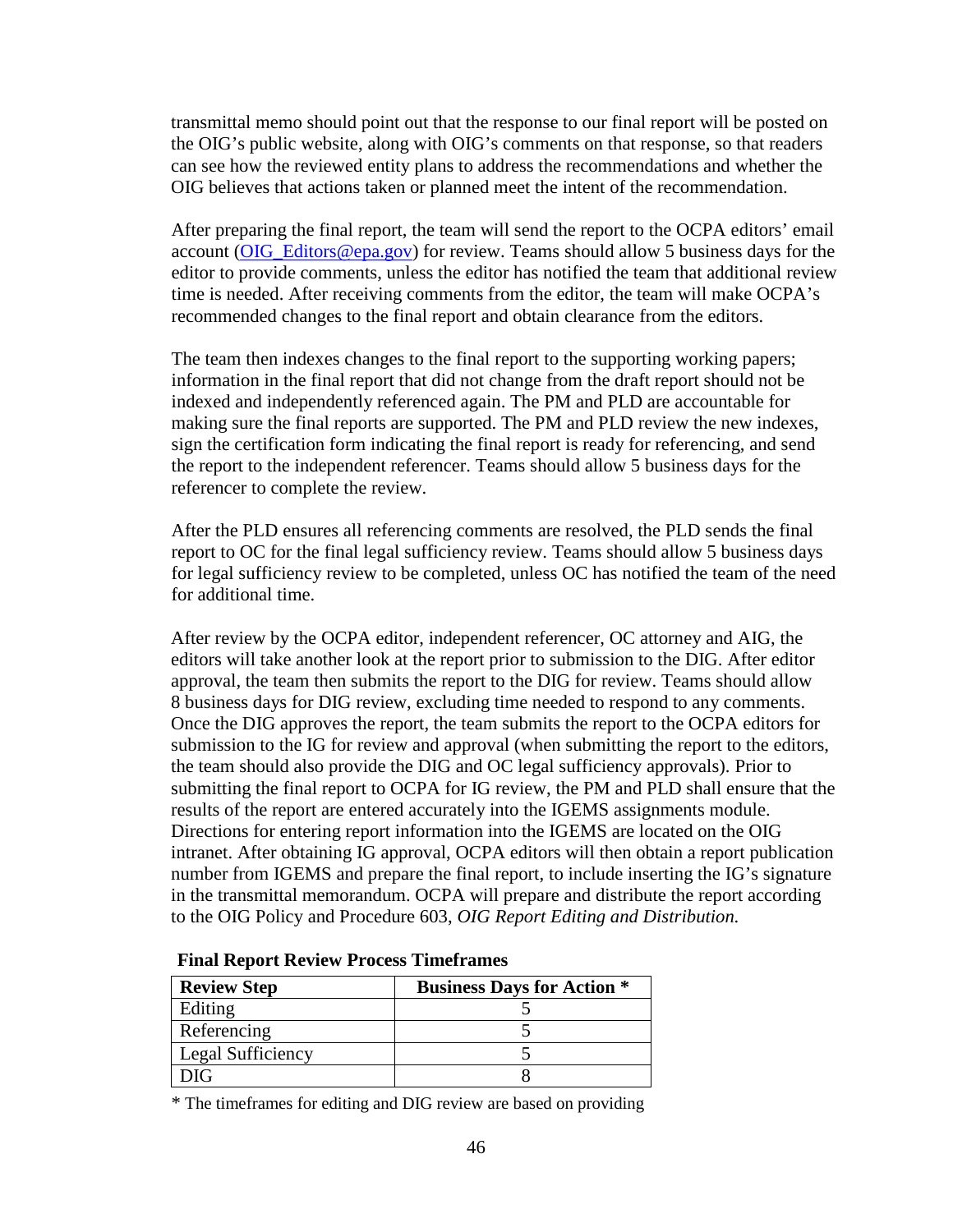initial comments, while legal sufficiency and referencing are based on resolution.

Decisions by senior OIG officials (IG, DIG, AIGs) that significantly affect the substantive content of the report—such as removing a finding or not issuing a report will be documented in the working papers. The senior OIG officials who make these decisions must prepare the explanation supporting their decision for inclusion in the working papers. The AIG will notify the IG if the documentation for decisions reached by senior OIG officials have not been received. If a portion of a report or an entire report itself is not issued, the AIG and IG shall make a determination based on the facts and circumstances of whether and how to communicate the reason for terminating the project and/or limiting distribution of the report to the audited entity or those requesting the audit.<sup>[58](#page-52-0)</sup> This discussion, and the basis for it, must be documented in the working papers.

The team will document any limitations on report distribution (e.g., the report contains proprietary or other sensitive information) in the working papers.<sup>[59](#page-52-1)</sup>

After a report is issued, if the team or any OIG staff discovers that the OIG did not have sufficient and appropriate evidence to support the reported findings and conclusions, they will immediately contact the appropriate AIG, the DIG and the IG. The AIG will be required to notify the EPA or CSB in writing about the issue. A decision will also be made on the need to conduct additional work to reissue the report, which will be documented in PMRS. The AIG for OCPA will be notified so that the report can be removed from the OIG's website and, if deemed necessary, a public notice posted.<sup>[60](#page-52-2)</sup>

<span id="page-52-1"></span><span id="page-52-0"></span><sup>&</sup>lt;sup>58</sup> GAGAS, Chapter 6, paragraph 6.50.<br><sup>59</sup> GAGAS, Chapter 4, paragraphs 4.40 through 4.45; Chapter 5, paragraphs 5.39 through 5.44; and Chapter 7, paragraphs 7.39 through 7.44.

<span id="page-52-2"></span><sup>60</sup> GAGAS, Chapter 7, paragraph 7.07.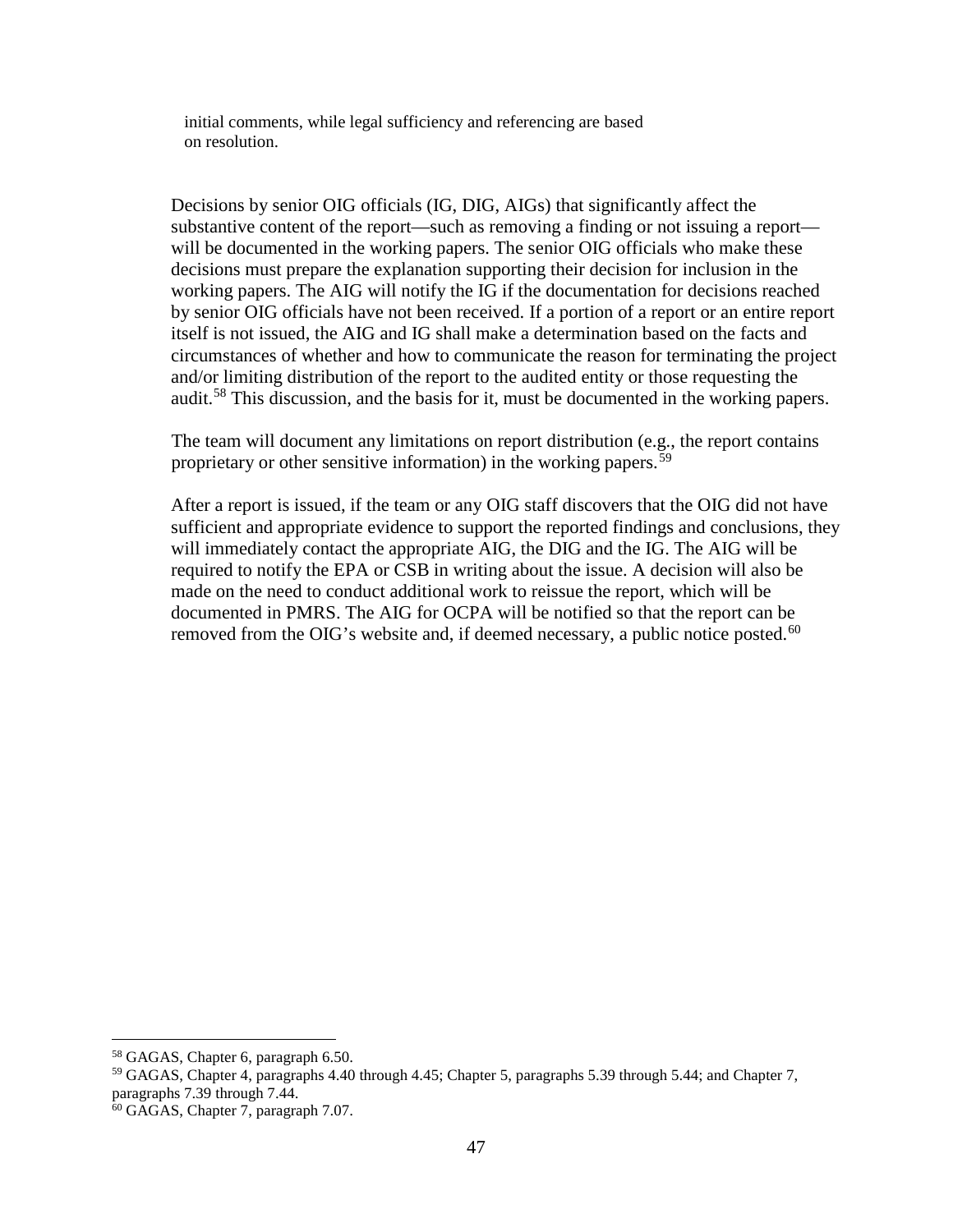# Chapter 5 **Post-Report Responsibilities**

## **5.1 Introduction**

OIG responsibility for a project does not end when it issues a final report. The team must finalize documentation, assess the EPA's or CSB's response to the final report as appropriate, update internal tracking systems, identify opportunities for continuous improvement, and check the EPA's or CSB's progress in implementing recommendations. Referencers lock the working papers so that external reviewers can see that the evidence behind the findings has not been altered after the fact. The EPA's or CSB's response to the final report must be evaluated to see if it satisfies the intent of the recommendations. Internal OIG tracking systems must be updated. The OIG does some follow-up work on selected OIG-issued work products, including financial work products, to assess the reviewed entity's progress in implementing agreed-to actions on selected OIG recommendations. The team must identify opportunities for improving OIG processes. Projects are reviewed and receive compliance review scores.

The sequence of activities after the final report is issued is generally:

- Recording of accomplishments in PMRS.
- Closing of electronic working papers.
- Holding a lessons learned meeting.
- Completing compliance monitoring review by quality assurance staff.
- Obtaining and reviewing a response to a final report, if necessary.
- Periodically reviewing the status of completion of recommendations.

## **5.2 Closing Projects in AutoAudit**

The working papers officially record the evidence that supports the report. It provides assurance that the work was appropriately supervised. It shows that supervisory review occurred before the report was issued, and that supervisors reviewed the evidence supporting the findings, conclusions and recommendations.<sup>[61](#page-53-0)</sup> External and internal reviewers of OIG quality will look at how well the team ensured the integrity of the evidence by closing and locking down the working papers.

**Closing Working Papers.** Working papers for projects will need to be prepared for closure within 2 weeks of publication of the last report or memorandum.<sup>[62](#page-53-1)</sup> Proper completion of working papers means that the designated reviewer shall approve all

<span id="page-53-0"></span> <sup>61</sup> GAGAS, Chapter 6, paragraphs 6.82 and 6.83.

<span id="page-53-1"></span> $62$  Deviations from the 2-week requirement can be approved on a case-by-case basis by the AIG for assignments such as the annual financial statement audit, Federal Information Security Modernization Act audit, vulnerability assessments, etc. Deviations will be documented in the working papers.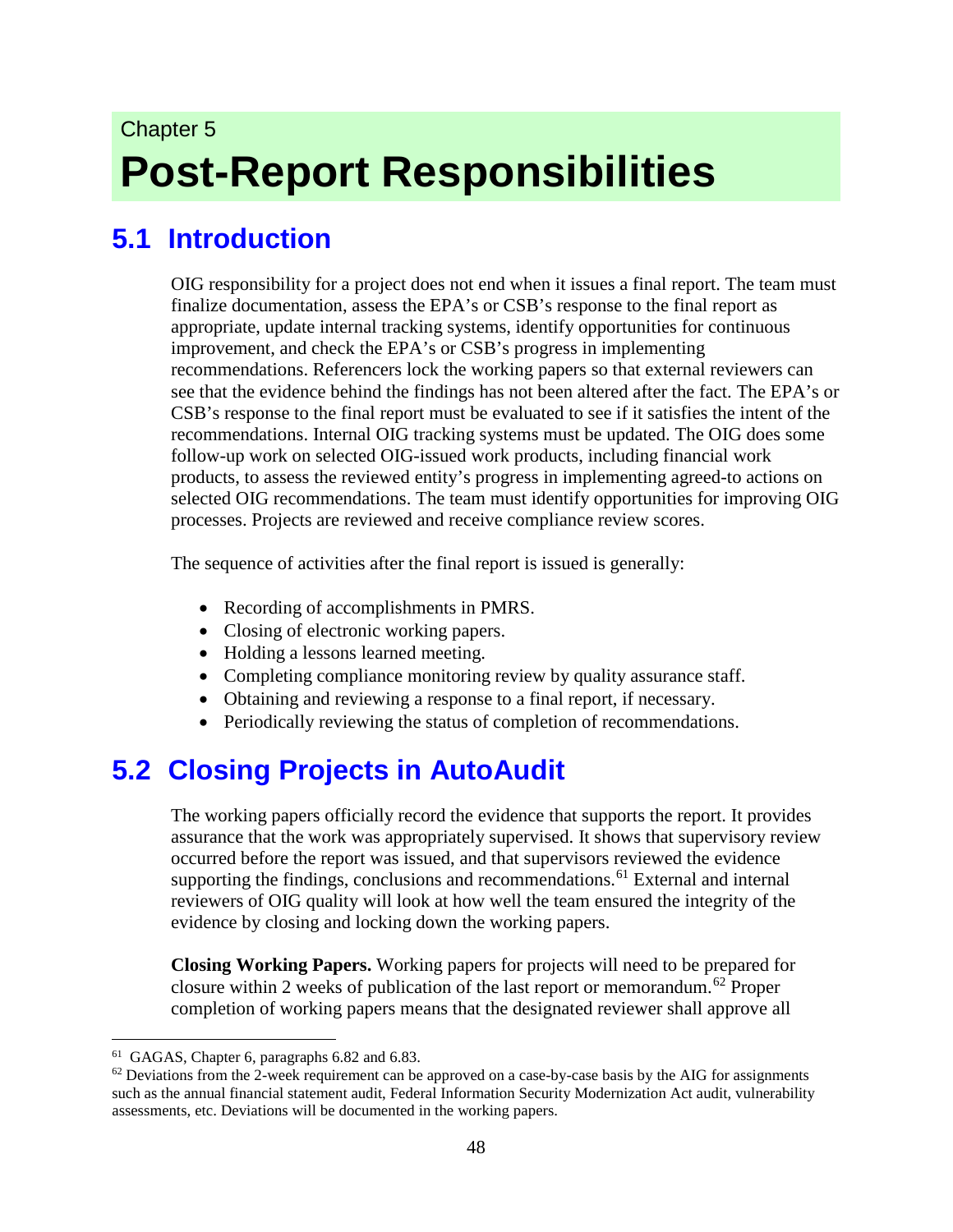working papers, and the PLD or his/her designee shall complete the job by reviewing and saving the completion tables with the completed project status and the project closure date, respectively. To avoid the need for mass approval of the working papers, the designated reviewer is encouraged to complete review and approval of working papers throughout the project. Instructions on closing working papers can be found at the AutoAudit Champions intranet site.

**Notify the Referencers.** The PLD shall email the Office of Audit or Office of Program Evaluation referencer when projects are completed and ready to be locked. As an added control, one of the referencers will verify that all working papers were reviewed and approved, and will lock the project once it is listed as "Completed" in AutoAudit. Locking the working papers retains the links to the working papers but prevents anyone from making changes to the working papers. The application becomes its own archive application identified by fiscal year once the last assignment is locked in the AutoAudit application. The AutoAudit Administrator modifies the Access Control List for the application to 'Read' only access, making the application an archive application. The assignments are retained in accordance with the EPA Records Management Schedules.

**Use PMRS for Post-Issuance Documentation.** All post-report documents pertaining to the EPA's or CSB's response, requests for extensions, resolution, lessons learned, the EPA or CSB actions on OIG recommendations, etc., shall be put into PMRS by PLDs and PMs. Buttons have been added to PMRS to allow for document additions. In the results portfolio, there are two places to add documents. The first is an area called "Follow-up/Support Documents," which is not recommendation-specific; the documents will appear in the order of the date/time they were entered into PMRS. The second area is in the results portfolio associated with the individual lines under the goals sections. For example, if there are four recommendations for improvement, click on the line and a window will appear with a tab for adding recommendation-specific support documents.

### **5.3 Response to the Final Report and Resolution**

As expressed by [OMB Circular A-50,](https://www.whitehouse.gov/omb/circulars_a050) corrective actions taken by management on resolved findings and recommendations are essential to improving government operations. The OIG is responsible for alerting the EPA or CSB to unresolved recommendations. EPA [Manual 2750](http://intranet.epa.gov/ocfo/perform/pdfs/audit/manual_2750-audit_management_procedures.pdf) provides policy and direction for the EPA program managers to report and coordinate their intended corrective actions with the OIG. Procedures for responding to and implementing recommendations in reports issued to CSB are described in the document "CSB Audit Follow-up and Recommendation Closure Procedures."

When the OIG issues a report, data is uploaded from IGEMS to the EPA's MATS, and a corresponding record is created for a report to the EPA. This record provides an electronic file to document the (1) status of the reports in the resolution process, (2) the agreed-to corrective actions, and (3) any corrective actions performed by the action officials in response to the report's recommendations. This record in MATS remains active until all corrective actions addressing the report's recommendations have been implemented and certified as complete. Once the corrective actions have been certified as complete by the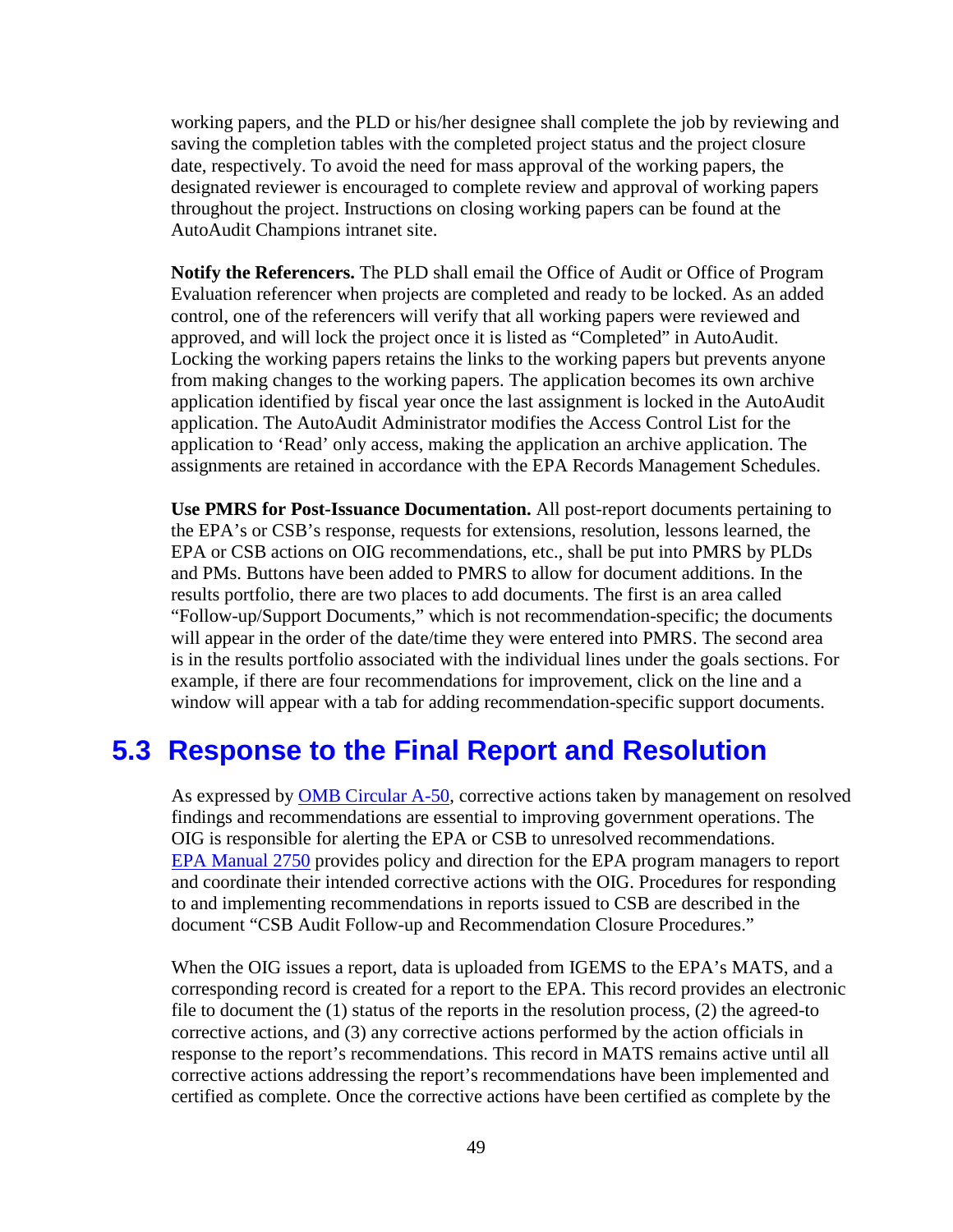EPA's Action Official, the MATS record is then classified as inactive. CSB documents its recommendation in an audit tracking log. The reviewed entity's actions are subject to review by the OIG.

**Unresolved Recommendations.** PLDs will maintain a schedule of when responses to final reports are due. Once the OIG has received a response to the final report, the OIG team will review and evaluate whether the reviewed entity's taken or planned corrective actions and completion dates meet the intent of the recommendations. Where the EPA or CSB response is unclear or incomplete, the team needs to obtain agreement in writing from the reviewed entity on clarifications or improvements to the planned corrective actions and completion dates. The OIG will notify the Action Official in writing, within 15 calendar days of receipt of the response to the final report, on the resolution status of each recommendation, stating agreement or disagreement. If the team determines all recommendations are resolved, the OIG will also notify the reviewed entity in the memorandum that the OIG is closing the report in the OIG tracking system. Guidance on acceptance memos is included on the OIG intranet under "Job Tools/Writing and Editing."

The reviewed entity's response, OIG memorandums on the status of recommendations (when not all recommendations are resolved), and the OIG acceptance memorandum are to be submitted to the [OIG\\_WEBPOSTINGS@epa.gov](mailto:OIG_WEBPOSTINGS@epa.gov) for posting on the OIG public website, and are recorded in PMRS. The date of the OIG acceptance memorandum showing that all recommendations are resolved will also be the report closeout date in the IGEMS assignment module. If the team disagrees with the EPA's or CSB's proposed actions, the report remains open in IGEMS until agreement is reached. The EPA's audit resolution process detailed in EPA Manual 2750 should be followed. Closing the report in the IGEMS assignment module indicates that the team accepts all of the reviewed entity's proposed actions and believes that those actions meet the intent of the recommendation(s). If the OIG does not agree with the Deputy Administrator's final decision, the disagreement should be reported in the Semiannual Report to Congress.

The team's analysis of the reviewed entity's response will also be documented in PMRS. Teams must ensure that documentation in PMRS clearly lists the corrective actions' resolution. This is especially important if there has been an extended exchange of corrective information between the OIG and the reviewed entity, or if the response is written as a general memorandum instead of indicating agreement with each recommendation.

**Resolved Recommendations.** The EPA or CSB will continue tracking implementation of agreed-to corrective actions until all actions are completed in the EPA's MATS or the CSB tracking system. As required by OIG Procedure 005, *OIG Follow-Up Procedure*, OIG staff will periodically review the EPA's tracking system to check the status of the EPA's progress in completing agreed-to corrective actions and identifying completed corrective actions that can be reported as results in PMRS. As part of this process, the OIG may also request documentation supporting the progress or completion of actions taken to implement the EPA's or CSB's corrective actions.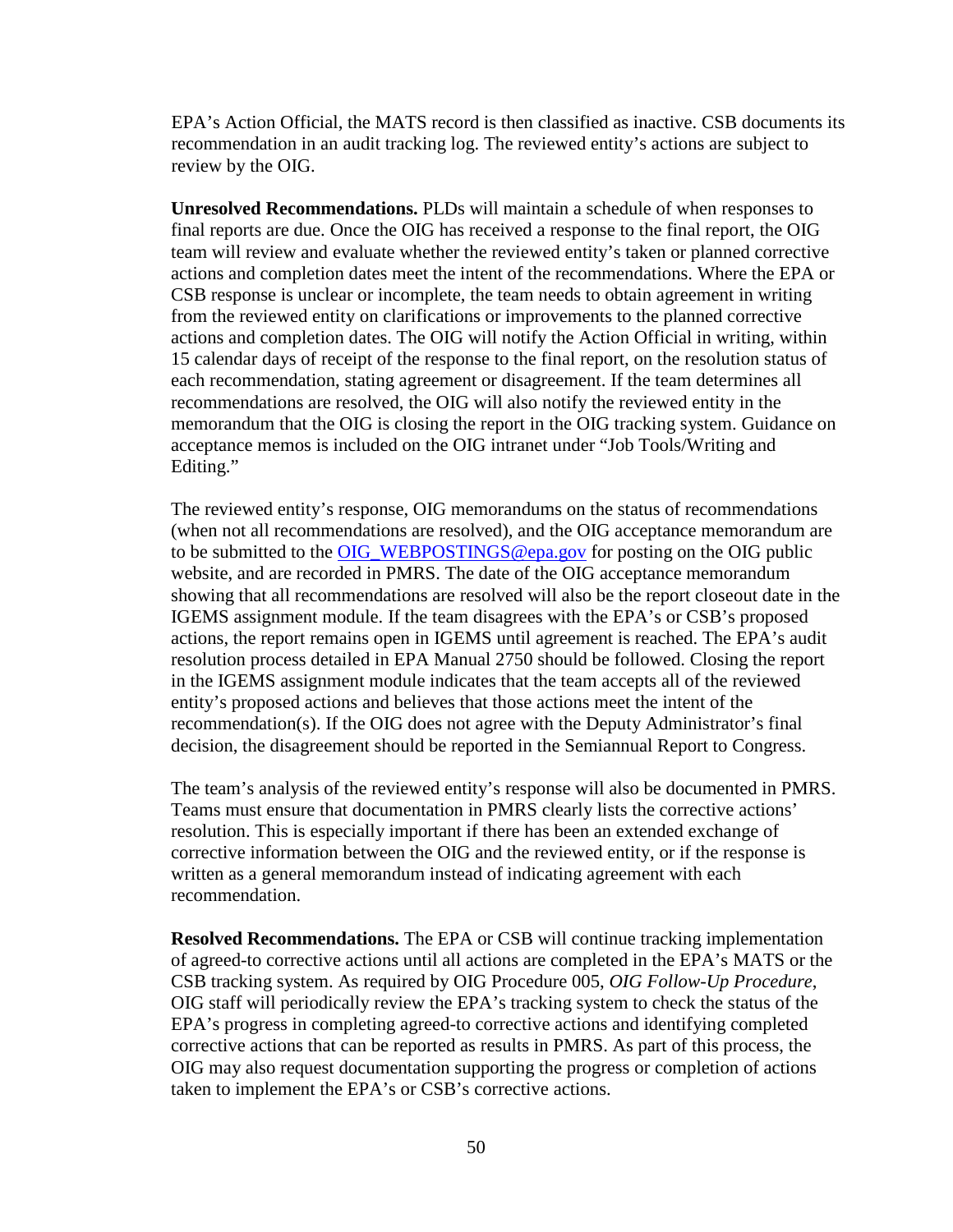If the EPA or CSB finds that it is unable to meet the planned dates for completing corrective actions or believes alternative corrective actions from those originally planned are warranted, the EPA or CSB should notify the OIG indicating the reasons for revising planned completion dates or proposing alternative corrective actions. The OIG will acknowledge the EPA's or CSB's notification, advise the EPA or CSB of any concerns that may adversely affect the resolution and implementation of report findings and recommendations, and update PMRS.

## **5.4 Follow-Up on Selected Reports**

Conducting audits to follow up on prior reports will encourage the EPA or CSB to:

- Take needed actions to improve human health and the environment, business practices, and accountability.
- Promote economy, efficiency and effectiveness within EPA and CSB operations.

These audits also provide evidence of the OIG's contribution to achieving those improvements. Each AIG, in consultation with his or her PLDs, will identify the need for follow-up work during the annual planning process. As part of the planning process, the AIG and PLD will make decisions on the scope and objectives of the follow-up reviews. For more details on the OIG's follow-up process, see OIG Procedure 005, *OIG Follow-Up Procedure.*

### **5.5 Project Assessment and Improvement**

Our goal is to continuously improve our practices and, thereby, the quality, timeliness and cost of our products. Therefore, teams should hold a "lessons learned" meeting to serve as the basis for building knowledge for future projects. The PM is responsible for holding the meeting, and all staff who participated on the project are expected to participate. The AIG and DAIG are to be invited to the meeting, as well as edit, legal and referencing staff. Topics for lessons learned meetings could include:

- Project management/progress in achieving goals.
- Tools and methods used in the project.
- Project structure and organization.
- Accomplishment of the project within budget.
- Quality and timeliness of the final product.
- Project results.

The discussion should focus on what has worked, what has not worked, and what new things need to be done in the future. Teams should document lessons learned in PMRS for use on current and future projects.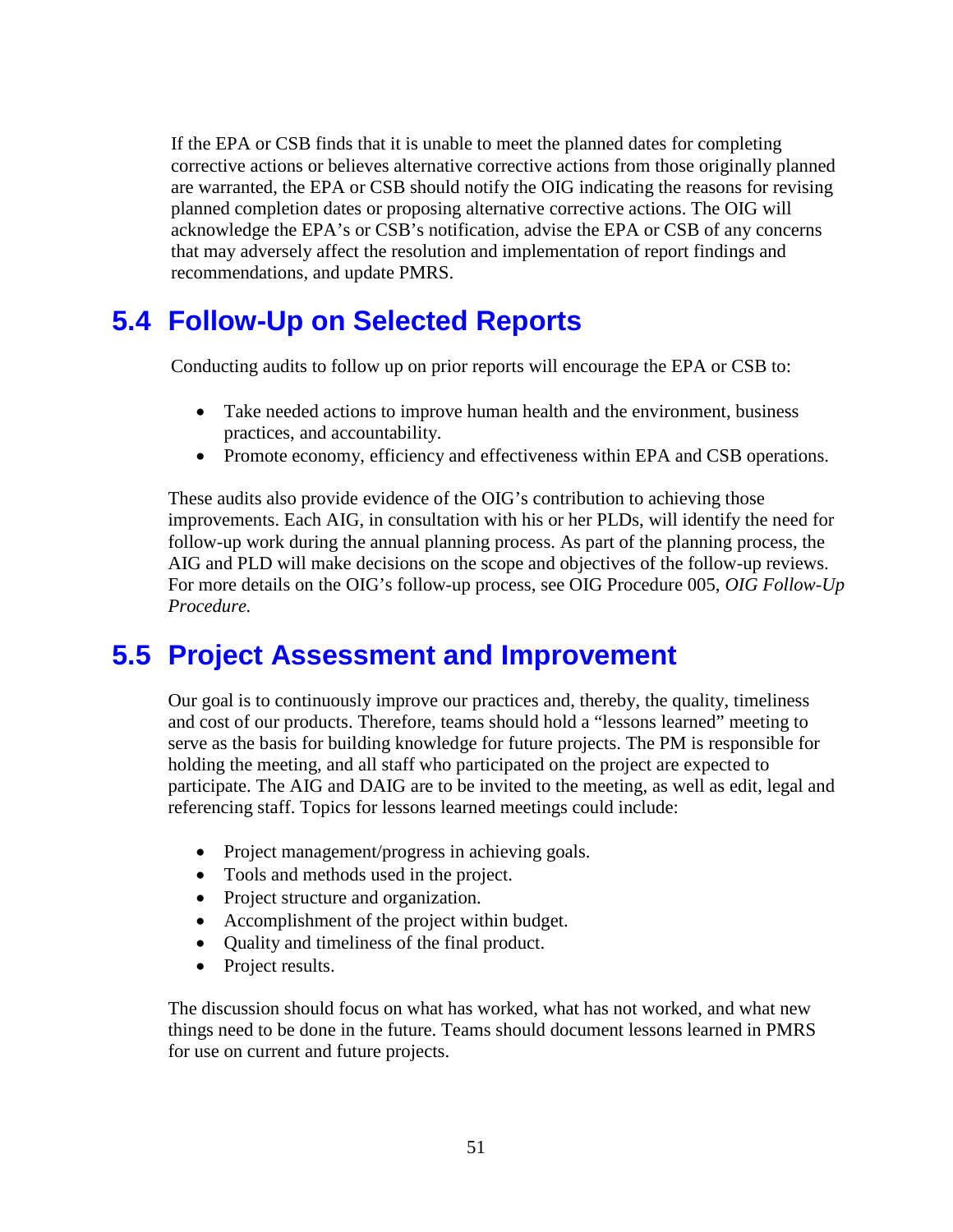Though the lessons learned meeting should happen at the end of a project, teams can and should discuss, accumulate and document lessons learned throughout the project. Ongoing lessons learned discussions can be held in conjunction with preparation of status reports or during team meetings.

## **5.6 System of Quality Controls**

GAGAS requires that we have a system of quality controls that provides a reasonable assurance of complying with professional standards. Part of this system is monitoring of quality, which is an ongoing periodic assessment of work completed to determine whether the professional standards are followed and the OIG is operating according to this PMH. Our system of quality control includes the use of Compliance Monitoring Reviews (CMRs). The CMR results, trends and resulting recommendations are summarized in a quality control report. We also use the CMR results and the knowledge from referencing or participation in lessons learned meetings to detect trends and identify areas needing improvement, which may require process changes and/or changes to this PMH. The CMR and related quality control report demonstrate that the OIG continually strives to improve the timeliness, responsiveness and value of its products and services. The CMR is included in Appendix 4.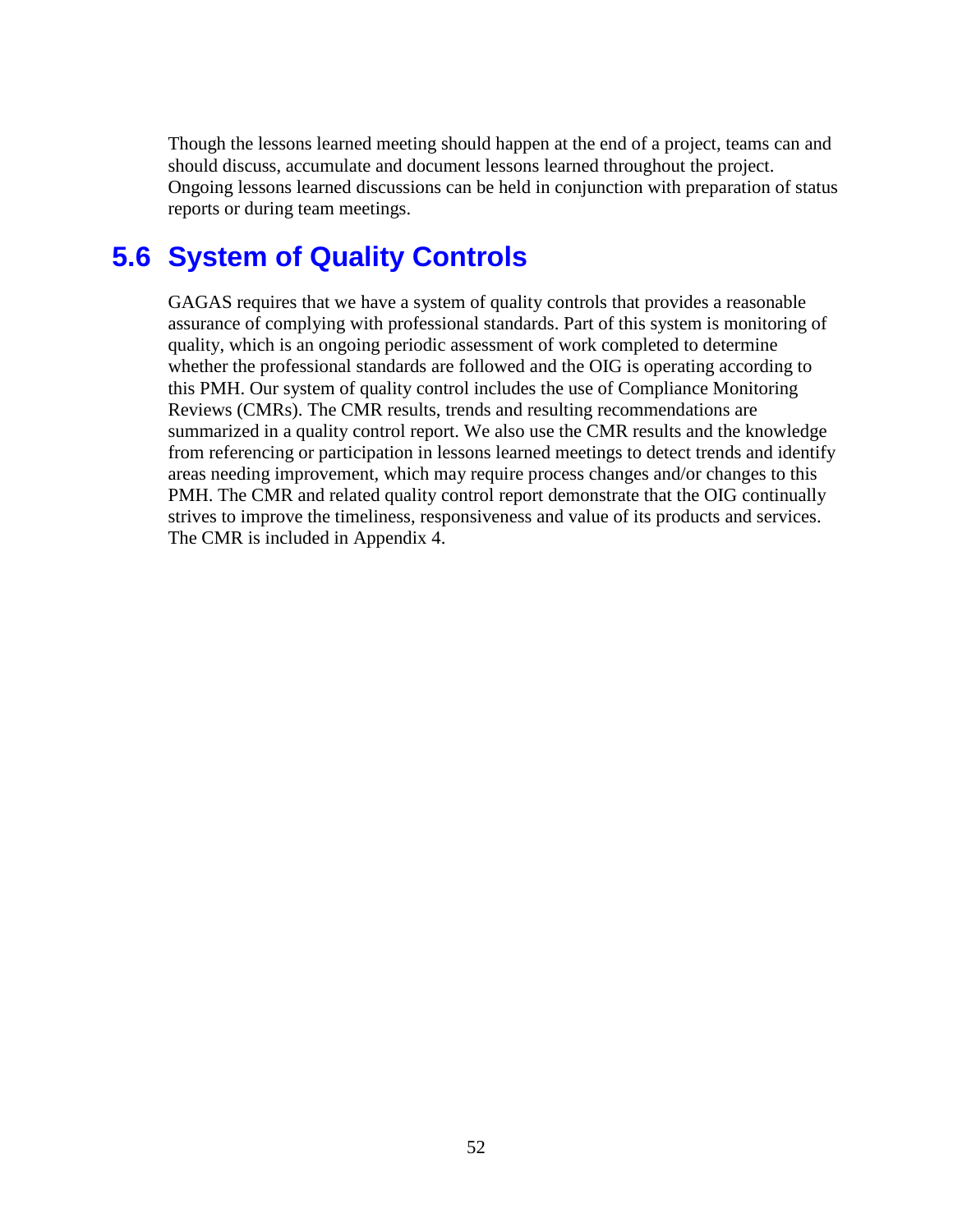## **GAGAS Compliance Checklists**

#### **GAGAS Compliance Checklist – Performance Audits**

Instructions for completing – Identify whether the GAGAS and PMH requirements were completed, and include working paper references or working paper links. GAGAS citations are meant to generally cover topics in the checklist. If there are multiple working papers to satisfy a requirement, such as documentation of supervisory review, initial and date of the PM and PLD in the comment section is sufficient. Completed checklist is to be provided to quality assurance when providing the draft report for review. If a requirement is not applicable ("N/A"), please explain in the comment column.

| <b>Requirement</b>                                  | Yes | N <sub>o</sub> | N/A | W/P link | Comment |
|-----------------------------------------------------|-----|----------------|-----|----------|---------|
| Was the independence of the team assessed at        |     |                |     |          |         |
| the beginning of the audit and when adding new      |     |                |     |          |         |
| team members? (GAGAS 3.02 - 3.59, PMH 1.3)          |     |                |     |          |         |
| Assessment of audit risk (GAGAS 6.05)               |     |                |     |          |         |
| Planning (GAGAS 6.06)                               |     |                |     |          |         |
| Audit guide approved prior to kickoff and/or        |     |                |     |          |         |
| entrance conference (GAGAS 6.51, PMH 2.5)           |     |                |     |          |         |
| Obtain an understanding of the program or program   |     |                |     |          |         |
| component (GAGAS $6.13 - 6.15$ )                    |     |                |     |          |         |
| Obtain an understanding of internal control         |     |                |     |          |         |
| $(GAGAS 6.16 - 6.22)$                               |     |                |     |          |         |
| Understanding of information system controls        |     |                |     |          |         |
| $(GAGAS 6.23 - 6.27)$                               |     |                |     |          |         |
| Assessment of compliance with laws and              |     |                |     |          |         |
| regulations (GAGAS $6.28 - 6.29$ )                  |     |                |     |          |         |
| Assess the risk of fraud (GAGAS 6.30)               |     |                |     |          |         |
| Evaluate whether audited entity has taken           |     |                |     |          |         |
| appropriate action to address findings and          |     |                |     |          |         |
| recommendations from previous audits                |     |                |     |          |         |
| (GAGAS 6.36)                                        |     |                |     |          |         |
| If work of others was used, were procedures         |     |                |     |          |         |
| performed that provide a sufficient basis for using |     |                |     |          |         |
| the work? (GAGAS 6.40)                              |     |                |     |          |         |
| Communication with auditee management               |     |                |     |          |         |
| $(GAGAS 6.47 - 6.50)$ through regular meetings or   |     |                |     |          |         |
| communications with audited entity (PMH Section     |     |                |     |          |         |
| 1.17)                                               |     |                |     |          |         |
| Approval of project milestones and adjustments to   |     |                |     |          |         |
| project milestones (PMH 2.10)                       |     |                |     |          |         |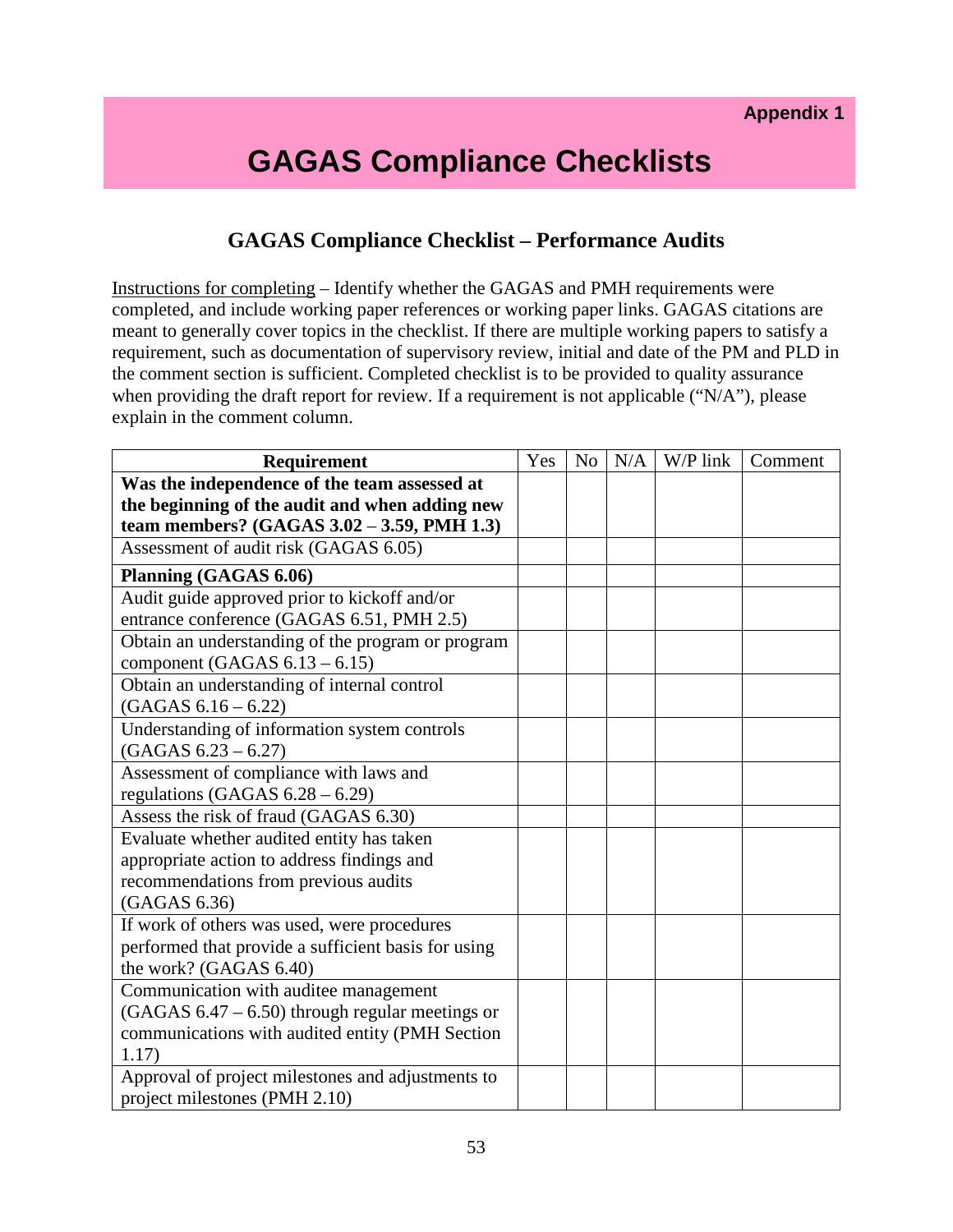| Requirement                                            | Yes | No | N/A | $\overline{W}/P$ link | Comment |
|--------------------------------------------------------|-----|----|-----|-----------------------|---------|
| Supervising Staff (GAGAS 6.53 - 6.55, PMH 1.9)         |     |    |     |                       |         |
| Sufficient guidance and direction to staff (i.e., team |     |    |     |                       |         |
| meetings, review notes)                                |     |    |     |                       |         |
| Documentation of supervisory review of working         |     |    |     |                       |         |
| papers (PM and PLD will certify compliance with        |     |    |     |                       |         |
| this requirement with their initials and date in the   |     |    |     |                       |         |
| notes column or link to certification memo)            |     |    |     |                       |         |
| Documentation of supervisory and management            |     |    |     |                       |         |
| review of reports (PMH 4.6 and 4.10)                   |     |    |     |                       |         |
| Obtaining sufficient, appropriate evidence             |     |    |     |                       |         |
| Sufficient, appropriate evidence was obtained to       |     |    |     |                       |         |
| provide a reasonable basis for the findings and        |     |    |     |                       |         |
| conclusions (GAGAS 6.56 - 6.72) (PM and PLD            |     |    |     |                       |         |
| will certify compliance with this requirement with     |     |    |     |                       |         |
| their initials and date in the notes column or link to |     |    |     |                       |         |
| certification memo)                                    |     |    |     |                       |         |
| Elements of the finding were developed (link to        |     |    |     |                       |         |
| finding outlines) (GAGAS $6.73 - 6.78$ )               |     |    |     |                       |         |
| 30-day meeting held (PMH 2.9)                          |     |    |     |                       |         |
| Go/No-Go meeting held (PMH 2.10)                       |     |    |     |                       |         |
| Message agreement meeting held (PMH 3.6)               |     |    |     |                       |         |
| <b>Preparing documentation</b>                         |     |    |     |                       |         |
| Did the auditors prepare documentation, in             |     |    |     |                       |         |
| reasonable form and content, for the circumstances     |     |    |     |                       |         |
| of the project that contained evidence supporting      |     |    |     |                       |         |
| the findings, conclusions and recommendations          |     |    |     |                       |         |
| before the report was issued? (GAGAS, 6.80, 6.81)      |     |    |     |                       |         |
| (PM and PLD will certify compliance with this          |     |    |     |                       |         |
| requirement with their initials and date in the notes  |     |    |     |                       |         |
| column or link to certification memo)                  |     |    |     |                       |         |
| Was source of information consistently identified      |     |    |     |                       |         |
| on working papers, to evaluate whether the             |     |    |     |                       |         |
| evidence is sufficient and appropriate?                |     |    |     |                       |         |
| (GAGAS 6.61 and PMH 1.8)                               |     |    |     |                       |         |
| Were discussion documents provided and discussed       |     |    |     |                       |         |
| with the agency? (PMH 3.7)                             |     |    |     |                       |         |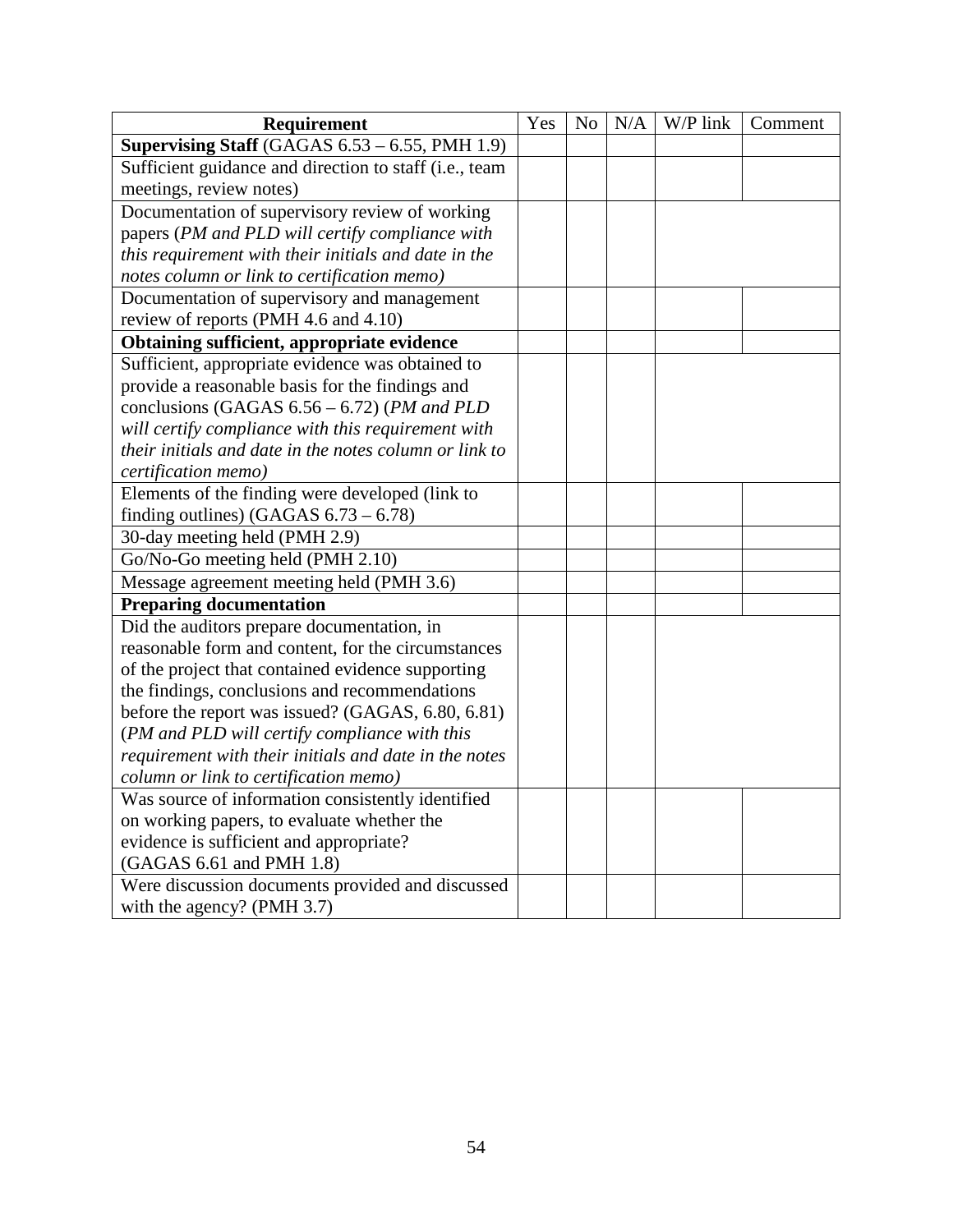Reporting Standards for Performance Audit – Assess the draft and final report for compliance with GAGAS (last requirement is for final report only)

|                                                          |     |                | Draft report |          |
|----------------------------------------------------------|-----|----------------|--------------|----------|
| Requirement                                              | Yes | N <sub>o</sub> | page*        | Comments |
| Auditors should include in the report a description of   |     |                |              |          |
| the audit objectives and the scope and methodology       |     |                |              |          |
| used for addressing the audit objectives.                |     |                |              |          |
| $(GAGAS 7.09 - 7.13)$                                    |     |                |              |          |
| In the audit report, auditors should present sufficient, |     |                |              |          |
| appropriate evidence to support the findings and         |     |                |              |          |
| conclusions in relation to the audit objectives.         |     |                |              |          |
| $(GAGAS 7.14 - 7.18)$                                    |     |                |              |          |
| Auditors should include in the audit report (1) the      |     |                |              |          |
| scope of their work on internal control and (2) any      |     |                |              |          |
| deficiencies in internal control that are significant    |     |                |              |          |
| within the context of the audit objectives and based     |     |                |              |          |
| upon the audit work performed. $(GAGAS 7.19 - 7.20)$     |     |                |              |          |
| When auditors conclude—based on sufficient,              |     |                |              |          |
| appropriate evidence—that fraud; noncompliance with      |     |                |              |          |
| provisions of laws, regulations, contracts or grant      |     |                |              |          |
| agreements; or abuse, either has occurred or is likely   |     |                |              |          |
| to have occurred which is significant within the         |     |                |              |          |
| context of the audit objectives, they should report the  |     |                |              |          |
| matter as a finding. $(GAGAS 7.21 - 7.23)$               |     |                |              |          |
| Auditors should recommend actions to correct             |     |                |              |          |
| deficiencies and other findings identified during the    |     |                |              |          |
| audit and to improve programs and operations when        |     |                |              |          |
| the potential for improvement in programs, operations    |     |                |              |          |
| and performance is substantiated by the reported         |     |                |              |          |
| findings and conclusions. $(GAGAS 7.28 - 7.29)$          |     |                |              |          |
| The report should contain an appropriate statement       |     |                |              |          |
| regarding compliance with GAGAS. (GAGAS 7.30 –           |     |                |              |          |
| 7.31)                                                    |     |                |              |          |
| FINAL REPORT - Were agency comments obtained             |     |                |              |          |
| and accurately summarized? (GAGAS $7.32 - 7.38$ )        |     |                |              |          |
| (PMH 4.8)                                                |     |                |              |          |

(Signature and date – Project Manager)

(Signature and date – Product Line Director)

\* Indicate the version of the draft report that was used for this assessment. It can be the draft report to editor, legal or quality assurance.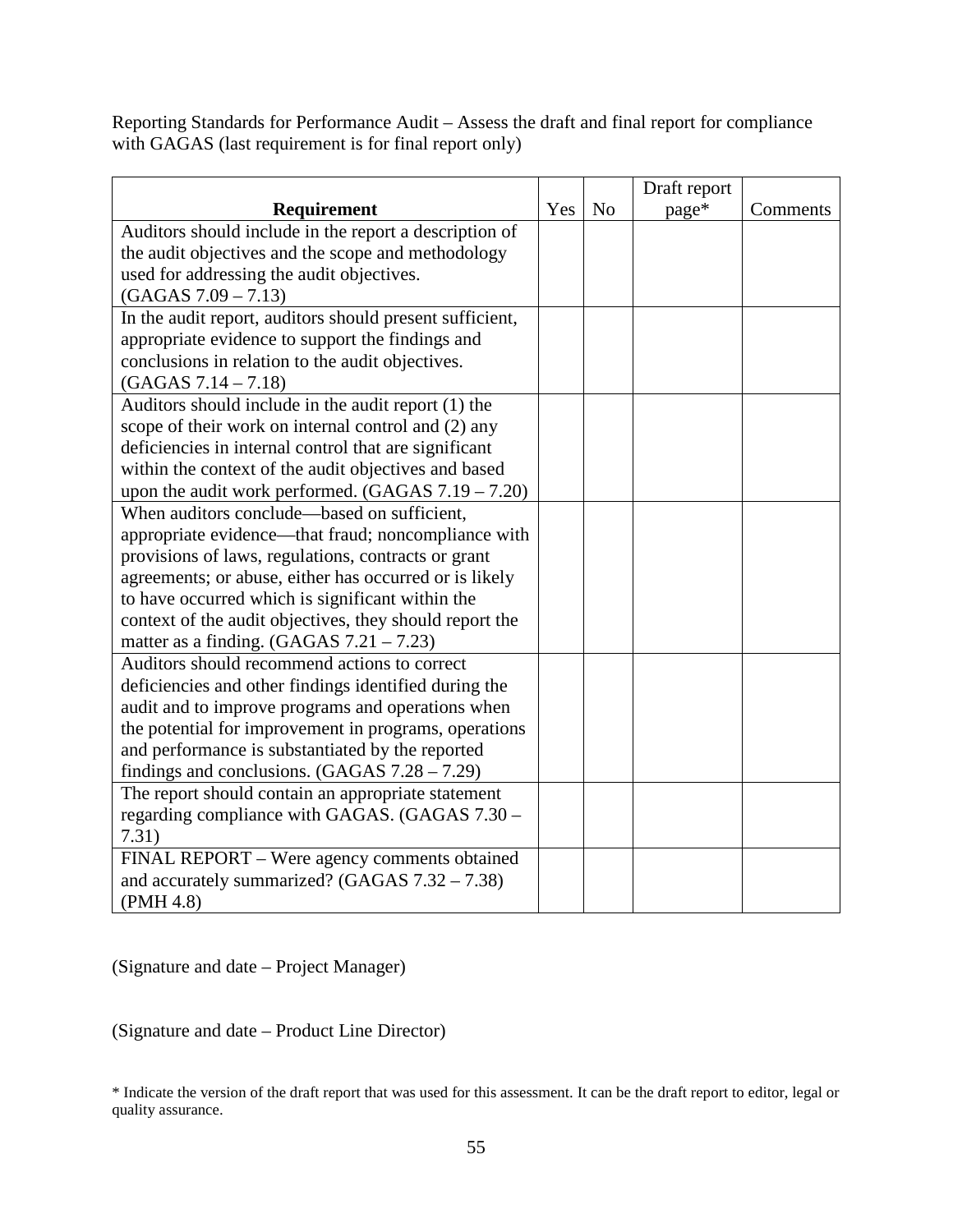#### **GAGAS Compliance Checklist – Financial Statement Audits**

Instructions for completing – Identify whether the GAGAS and PMH requirements were completed, and include working paper references or working paper links. GAGAS citations are meant to generally cover topics in the checklist. If there are multiple working papers, such as documentation of supervisory review, initial and date of the PM and PLD is sufficient. Completed checklist is to be provided to quality assurance when providing the draft report for review. If a requirement is not applicable ("N/A"), please explain in comment column.

| <b>Requirement</b>                                   | Yes | N <sub>o</sub> | N/A | W/P link | Comments |
|------------------------------------------------------|-----|----------------|-----|----------|----------|
| Previous Audits - Auditors should evaluate whether   |     |                |     |          |          |
| the audited entity has taken appropriate corrective  |     |                |     |          |          |
| action to address findings and recommendations       |     |                |     |          |          |
| from previous engagements that could have a          |     |                |     |          |          |
| material effect on the financial statements or other |     |                |     |          |          |
| financial data significant to the audit objectives.  |     |                |     |          |          |
| (GAGAS 4.05)                                         |     |                |     |          |          |
| Did the audit consider the risk of fraud and         |     |                |     |          |          |
| noncompliance with laws and regulations in           |     |                |     |          |          |
| compliance with AICPA requirements and               |     |                |     |          |          |
| GAGAS? (GAGAS 4.06 - 4.09)                           |     |                |     |          |          |
| For audit findings, did the auditors plan and        |     |                |     |          |          |
| perform procedures to develop the elements of the    |     |                |     |          |          |
| findings that are relevant and necessary to achieve  |     |                |     |          |          |
| the audit objectives? (GAGAS $4.10 - 4.14$ )         |     |                |     |          |          |
| Audit documentation – did the audit include:         |     |                |     |          |          |
| (a) documentation of supervisory review prior to     |     |                |     |          |          |
| report release,                                      |     |                |     |          |          |
| (b) documentation of any departures from GAGAS       |     |                |     |          |          |
| (GAGAS 4.15).                                        |     |                |     |          |          |
| (c) a sufficient and appropriate record of the basis |     |                |     |          |          |
| for the auditor's report, and                        |     |                |     |          |          |
| (d) evidence that the audit was planned and          |     |                |     |          |          |
| performed in accordance with GAGAS and               |     |                |     |          |          |
| applicable legal and regulatory requirements         |     |                |     |          |          |
| (AICPA AU-C Section 230.05)?                         |     |                |     |          |          |
| Did the report include information on internal       |     |                |     |          |          |
| controls and compliance with laws and regulations?   |     |                |     |          |          |
| (GAGAS 4.17)                                         |     |                |     |          |          |
| Did the report include views of responsible          |     |                |     |          |          |
| officials? (GAGAS $4.33 - 4.39$ )                    |     |                |     |          |          |

(Signature and date – Project Manager)

(Signature and date – Product Line Director)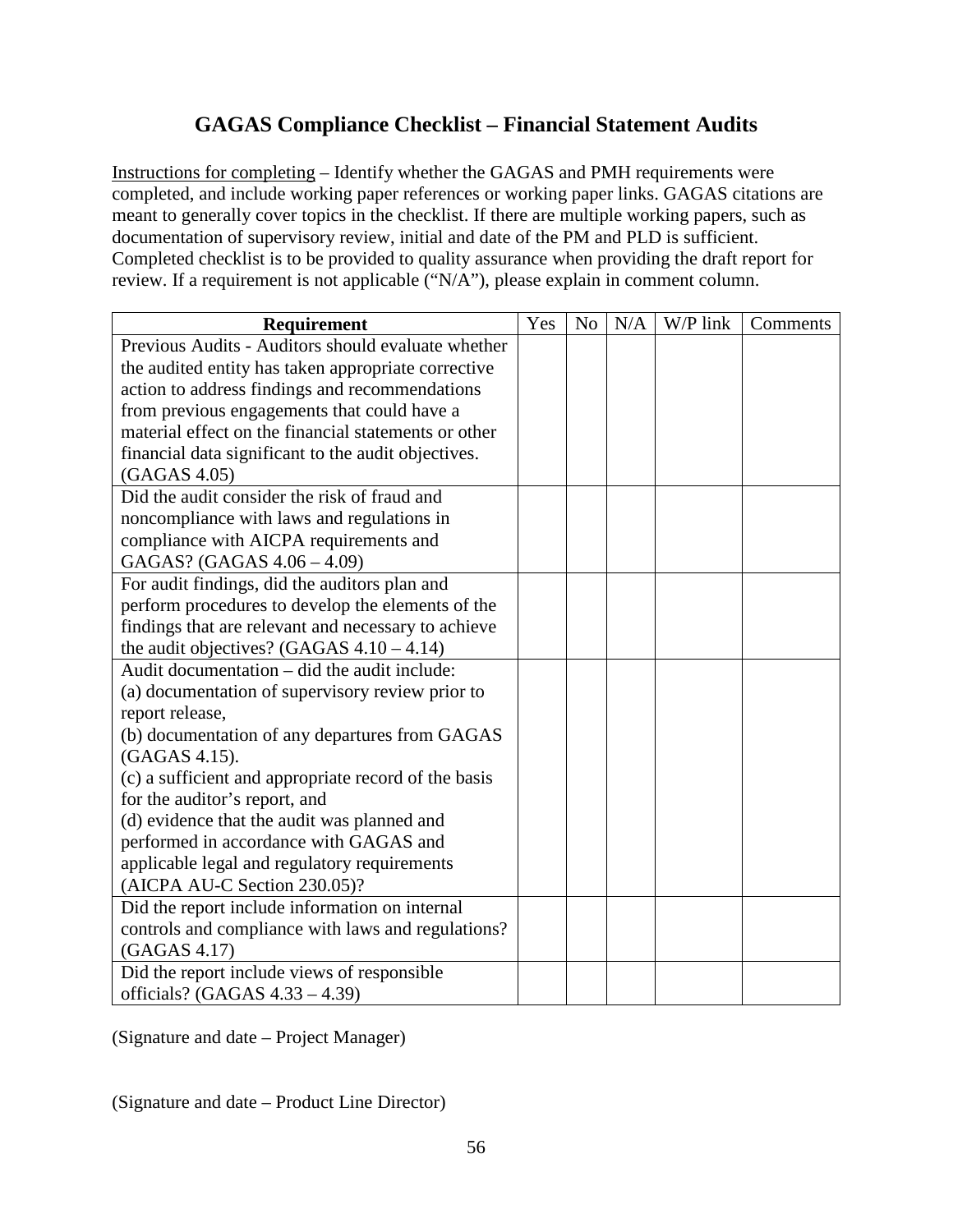#### **GAGAS Compliance Checklist – Attestation Engagements**

Instructions for completing – Identify whether the GAGAS and PMH requirements were completed, and include working paper references or working paper links. GAGAS citations are meant to generally cover topics in the checklist. If there are multiple working papers, such as documentation of supervisory review, initial and date of the PM and PLD are sufficient. Completed checklist is to be provided to quality assurance when providing the draft report for review. If a requirement is not applicable ("N/A"), please explain in comment column.

| Requirement                                           | Yes | N <sub>o</sub> | N/A | W/P link | Comments |
|-------------------------------------------------------|-----|----------------|-----|----------|----------|
| Previous Audits - Auditors should evaluate            |     |                |     |          |          |
| whether the audited entity has taken appropriate      |     |                |     |          |          |
| corrective action to address findings and             |     |                |     |          |          |
| recommendations from previous engagements that        |     |                |     |          |          |
| could have a material effect on the financial         |     |                |     |          |          |
| statements or other financial data significant to the |     |                |     |          |          |
| objectives. (GAGAS 5.06)                              |     |                |     |          |          |
| Did the audit consider the risk of fraud and          |     |                |     |          |          |
| noncompliance with laws and regulations in            |     |                |     |          |          |
| compliance with AICPA requirements and                |     |                |     |          |          |
| GAGAS? (GAGAS 5.07 - 5.10)                            |     |                |     |          |          |
| For audit findings, did the auditors plan and         |     |                |     |          |          |
| perform procedures to develop the elements of the     |     |                |     |          |          |
| findings that are relevant and necessary to achieve   |     |                |     |          |          |
| the audit objectives? $(GAGAS 5.11 - 5.15)$           |     |                |     |          |          |
| Documentation – did the audit include:                |     |                |     |          |          |
| (a) documentation of supervisory review prior to      |     |                |     |          |          |
| report release (GAGAS 5.16b),                         |     |                |     |          |          |
| (b) documentation of any departures from GAGAS        |     |                |     |          |          |
| (GAGAS 5.16c), and                                    |     |                |     |          |          |
| (c) a sufficient and appropriate record of the basis  |     |                |     |          |          |
| for the auditor's report (GAGAS 5.16a)?               |     |                |     |          |          |
| Did the report include information on internal        |     |                |     |          |          |
| controls and compliance with laws and                 |     |                |     |          |          |
| regulations? (GAGAS $5.20 - 5.26$ )                   |     |                |     |          |          |
| Did the report include views of responsible           |     |                |     |          |          |
| officials? (GAGAS $5.32 - 5.38$ )                     |     |                |     |          |          |

(Signature and date – Project Manager)

(Signature and date – Product Line Director)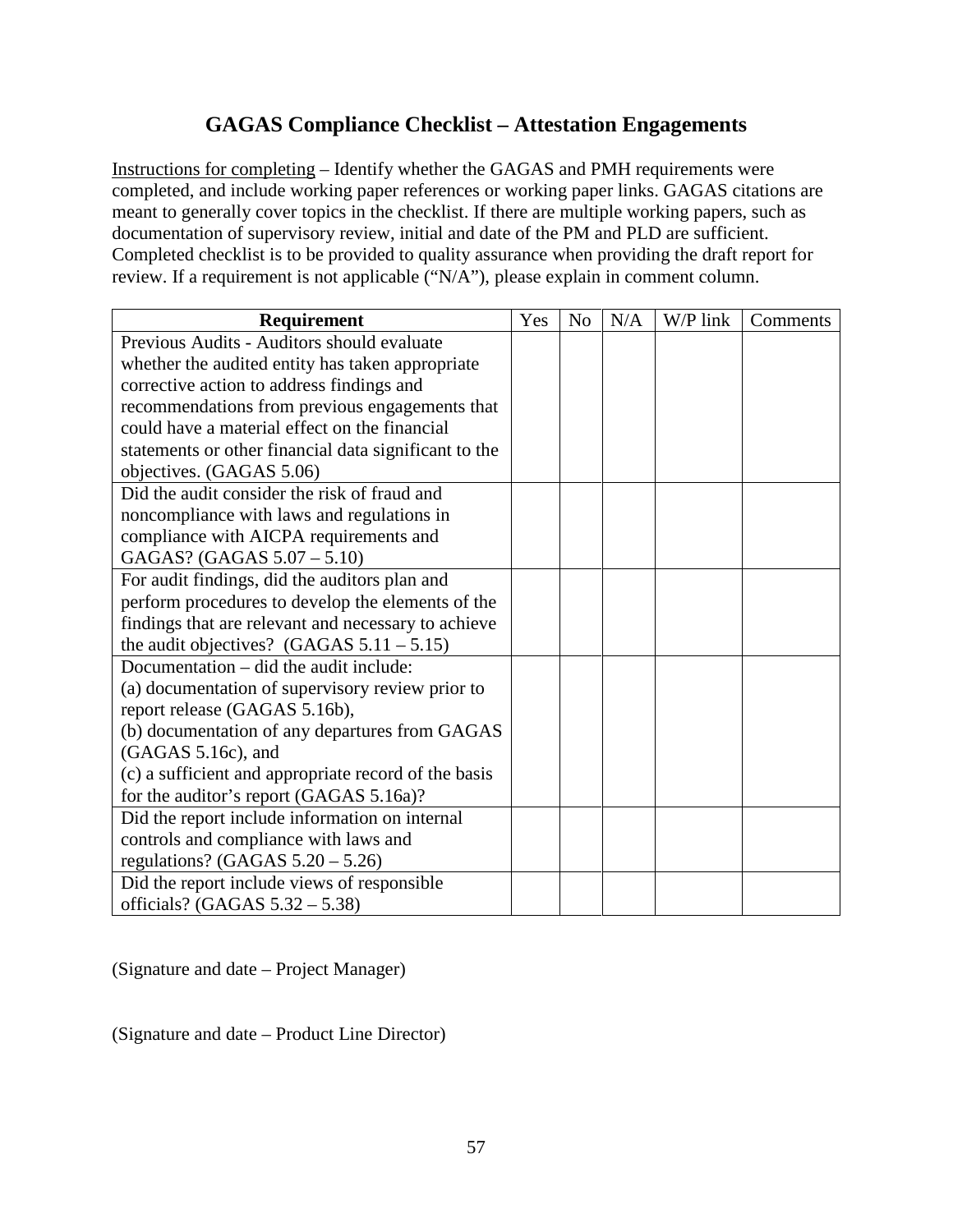## **Certification Memorandum**

#### **Report Review Certification**

I have reviewed the [Draft/Final] report titled [Report Title/Project Number], and assured that it was prepared in accordance with all OIG quality control procedures. The report meets applicable OIG policies and generally accepted government auditing standards. [*Add only if appropriate:* Where standards were not followed, the working papers contain a rationale.

This review ensures that:

- The report is complete and fully answers the project objectives.
- The report has been properly indexed to the supporting working papers.
- All working papers have been reviewed and the entire report is supported by sufficient and appropriate evidence.
- The report complies with all OIG policies concerning disclosure of sensitive or confidential information.
- Comments and appropriate response(s) from the reviewed entity have been included in the report (final reports).

Project Manager/Date

Product Line Director/Date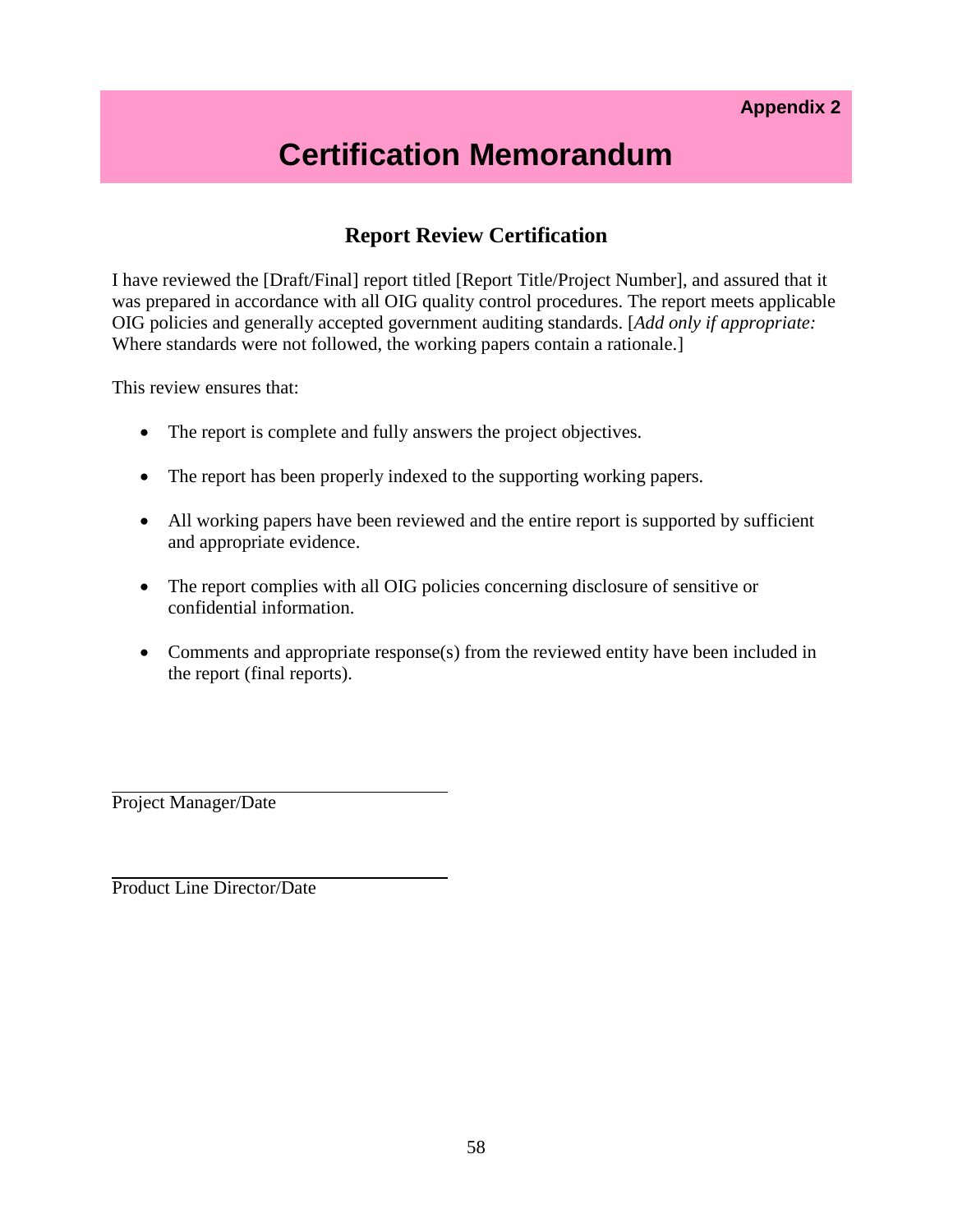## **Final Report Action Required**

The wording of the action required section of the final report will vary depending upon whether the agency has agreed with the recommendations or not. The action required section for assistance agreement audits is also different from performance audits. Below is sample language to use when describing the action required.

#### Agency provided acceptable corrective actions and milestone dates in response to the draft report

In accordance with EPA Manual 2750, your office provided acceptable corrective actions and milestone dates in response to OIG recommendations. All recommendations are resolved and no final response to this report is required.

#### Agency agreed with recommendation(s), but additional information needed on corrective action(s)

In accordance with EPA Manual 2750, the [*office name*] is required to provide a written response to this report within 60 calendar days. The office should include planned corrective actions and completion dates for all unresolved recommendations. The response will be posted on the OIG's public website, along with our memorandum commenting on the response. The response should be provided as an Adobe PDF file that complies with the accessibility requirements of Section 508 of the Rehabilitation Act of 1973, as amended. The final response should not contain data that should not be released to the public; if the response contains such data, the office should identify the data for redaction or removal, along with corresponding justification.

#### Agency did not agree with recommendation(s)

The report recommendation is unresolved. In accordance with EPA Manual 2750, the resolution process begins immediately with the issuance of this report. We are requesting a meeting within 30 days between the [*action official's title*] and the OIG's Assistant Inspector General for [*Audit or Program Evaluation*]. If resolution is still not reached, the [*office name*] is required to complete and submit a dispute resolution request to the Chief Financial Officer to continue resolution.

#### Assistance Agreement Audits (if over \$250,000 in questioned costs)

In accordance with EPA Manual 2750, you are required to provide us your proposed management decision on the findings and recommendations in this report before you formally complete resolution with the grant recipient. Your proposed management decision is due in 120 days, or on [*date*].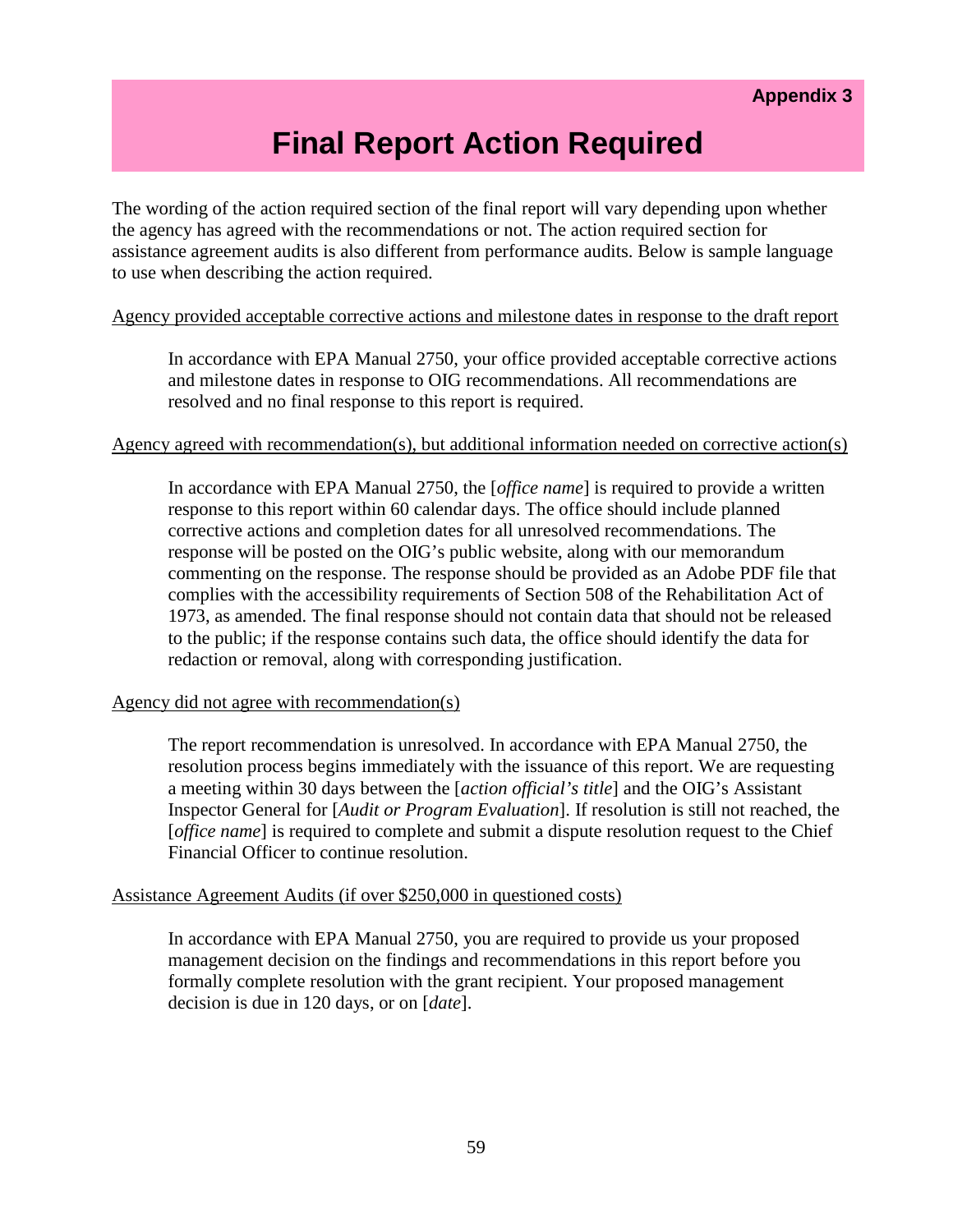## **Compliance Monitoring Review**

See Section 5.6, System of Quality Controls, for a description of the purpose and use of the Compliance Monitoring Review (CMR). Each measure includes a reference to where the requirement is in the PMH. PMH sections reference GAGAS requirements. The maximum points for the review is 100.

Each section of the CMR has a space for notes regarding the scoring. Those completing the CMR should use this space to explain the reasons for any deductions and any areas for improvement. The information in these sections will be used in preparing the annual quality control review.

**Planning and Execution (12 points)**: The planning and execution of the assignment will be evaluated using the following factors.

- Project Guide (including objectives, scope and methodology for each objective) is approved by the Product Line Director prior to meeting with EPA or CSB. Changes to the project guide for field work are also approved timely. (GAGAS 6.51-6.52, PMH Section 2.5 and  $3.2$ ) – 2 points
- Project design and objectives discussed with the EPA or CSB prior to or at kickoff meeting or entrance conference. (GAGAS 6.47, PMH Section 2.7 and 3.4) – 2 points
- Steps in the project guide are indexed to the supporting working papers (or explanation provided as to why the step was not completed). (PMH 2.5 and 3.2) – 3 points
- Product Line Director/Project Manager reviews the indexing to the supporting working papers and completes the certification memorandum prior to draft and final report being submitted to quality assurance. (GAGAS  $A3.10(b)$ , PMH 4.6) – 2 points
- GAGAS compliance checklist(s) completed prior to draft and final report being submitted to quality assurance.  $(PMH 4.6) - 3$  points

**Communication with agency and OIG management (13 points)** – The assignment will be evaluated on it communications with agency and OIG management.

- Team meets/communicates periodically (at least every 4 to 6 weeks) with the EPA or CSB management to discuss the status of the work and preliminary observations, and to verify the factual accuracy of the evidence gathered. (GAGAS 6.47, PMH 1.17) – 5 points
- Discussion document distributed and discussed with the EPA or CSB. (GAGAS 6.47, PMH 3.7 and  $4.4$ ) – 3 points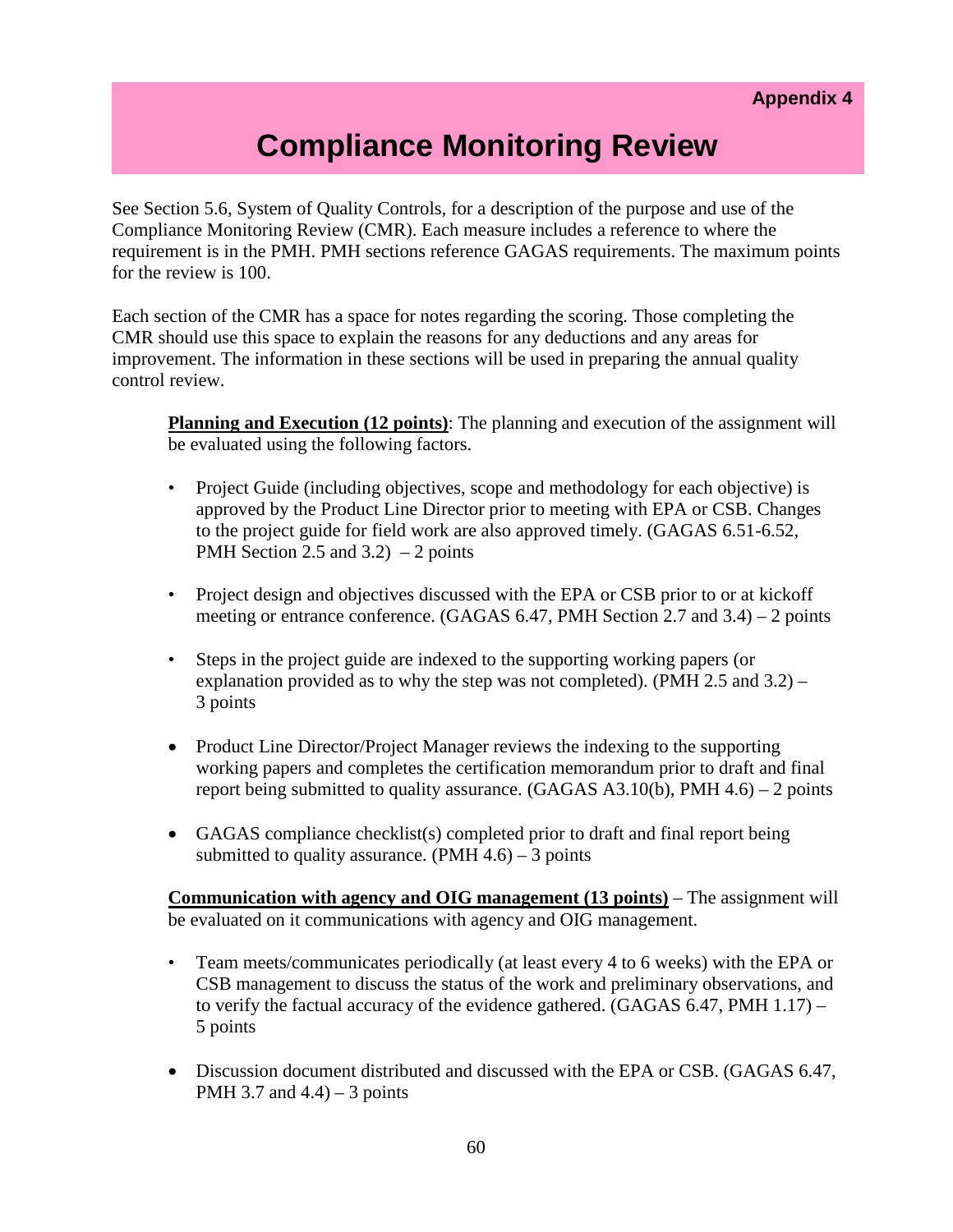- 30-day meeting held with OIG management. (PMH 2.9) 1 point
- Preliminary findings prepared and submitted to AIG prior to the message agreement meeting,  $(PMH 3.6) - 2$  points
- Revisions to measured milestone dates and cost are communicated to management, and management approval documented in working papers.  $(PMH 2.10) - 2$  points

**Supervision (30 points)** - In scoring supervision, the intent is that supervisors or those designated in the guide as first- and second-level reviewers **complete and document working paper review with regular frequency** to meet the GAGAS supervision standard. (GAGAS 6.53-6.54, PMH 1.9) Elements of supervision include providing sufficient guidance to staff members, staying informed about significant problems encountered, reviewing the work performed, and providing effective on-the-job training. Reviews of working papers will be documented. Points will be awarded for supervision in the following manner:

- Supervisory Reviews: The specific computation is shown on the CMR. *The maximum number of points that can be accumulated for supervisory reviews is 15.*
- Resolved reviewer notes: The specific computation is shown on the CMR. *The maximum number of points that can be accumulated for reviewer notes is 15.*

**Report Quality (20 points)** – The quality of the report will be evaluated using the elements described in GAGAS A7.02.

- Accurate and complete (15 points) See GAGAS A7.02(a) and (c) for definitions. The quality of indexing will be assessed as part of this element as referencing is discussed as part of accuracy in GAGAS A.702(a).
- Objective, convincing and clear  $(5 \text{ points})$  See GAGAS A7.02 (b), (d) and (e).

**Timeliness (15 points)** – The timeliness of the report will be evaluated using the following factors. (GAGAS A.702(g))

- Preliminary research is completed within 90 days of kickoff meeting. Preliminary research will be considered complete when the AIG makes the decision on whether to proceed – 3 points. If there is no preliminary research, the points will be distributed to the other factors related to timeliness.
- Draft report is provided to OCPA for editing within the agreed-upon timeframe: 6 points if within 30 calendar days of the agreed-upon time, 4 points if within 60 days, 2 points if within 90 days, and 0 points if more than 90 days. If a suspension was approved by the AIG, the amount of time related to the suspension will be deducted from the elapsed time. If there was no preliminary research, the scoring will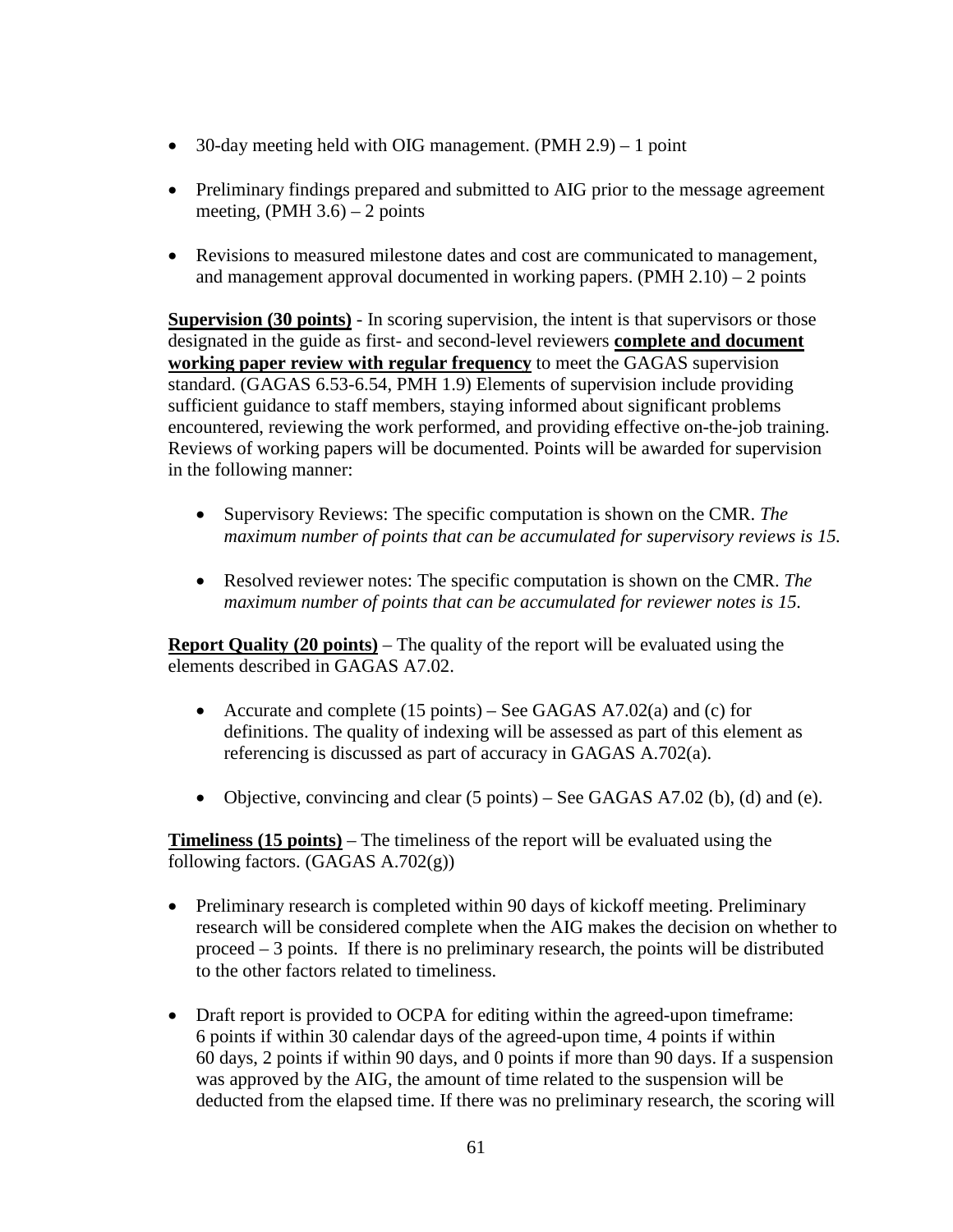be 7.5 points if within 30 calendar days, 5 points if within 60 days, 3 points if within 90 days, and 0 points if more than 90 days.

• Draft report is provided to OCPA for editing within the agreed-upon staff days: 6 points if within 10%, 4 points if within 20%, 2 points if within 30%, or 0 points if more than 30%. If there was no preliminary research, 7.5 points if within 10%, 5 points if within 20%, 3 points if within 30%, or 0 points if more than 30%.

In some cases, information on the date the draft report was sent to OCPA and actual staff days as of when the report is sent to OCPA may not be available. For example, if an assignment goes from discussion draft to final, there would be no date for draft report to editor or actual staff days to editor. In those cases, the quality assurance staff member will identify some other date for which information is available for evaluating timeliness and cost, and explain the decision to the team. In selecting another timeframe, the quality assurance staff will consider that review time by editors, counsel and quality assurance may not be within the team's control.

**Post-Reporting/Data Quality (10 points) -** Teams will be evaluated on whether they complete their post-reporting responsibilities and the completeness of the data in the IGEMS assignment module.

- Working papers are completely closed and OIG referencers notified within 2 weeks of the final report issuance. (PMH  $5.2$ ) – 2 points
- Lessons learned meeting held with AIG or DAIG, generally within 14 days of final report issuance. When reports are issued around holidays or staff are not available, lessons learned meeting will be held as soon as possible. (PMH 5.5) – 2 points
- Accurate data (staff and calendar days) is entered into the appropriate assignment milestones tab in IGEMS. (PMH 2.10 and OIG Procedure 004) – 6 points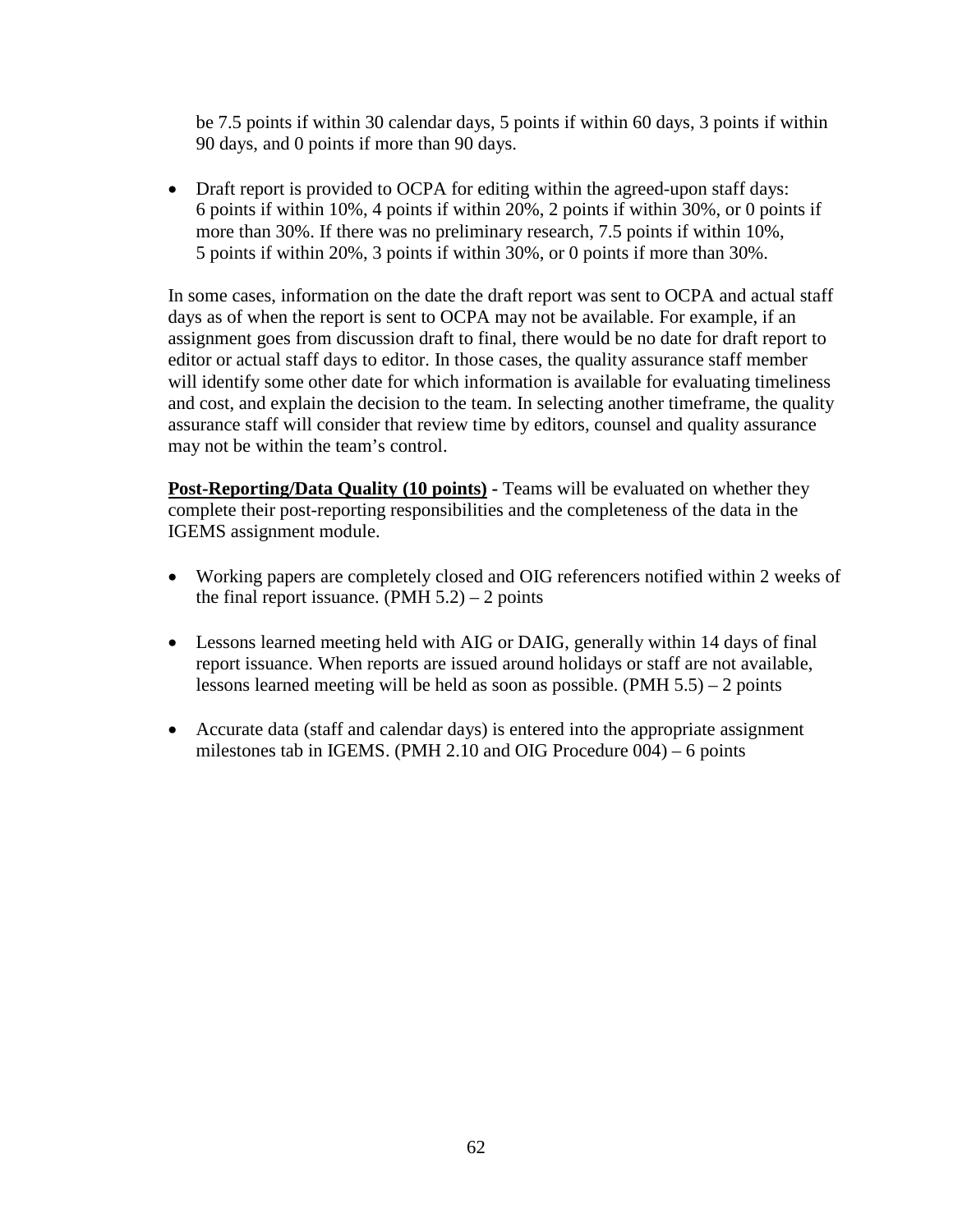| <b>Compliance Monitoring Review</b>                                                                                                     |                                                                                          |                      |  |  |  |
|-----------------------------------------------------------------------------------------------------------------------------------------|------------------------------------------------------------------------------------------|----------------------|--|--|--|
|                                                                                                                                         | <b>Background Information</b>                                                            |                      |  |  |  |
| Report Title:                                                                                                                           |                                                                                          |                      |  |  |  |
| Report #                                                                                                                                | Date of Kickoff                                                                          |                      |  |  |  |
| Assignment #                                                                                                                            | Date of Entrance                                                                         |                      |  |  |  |
|                                                                                                                                         | Conference                                                                               |                      |  |  |  |
| <b>Product Line Director</b>                                                                                                            | Date of Draft Report                                                                     |                      |  |  |  |
| Product Manager                                                                                                                         | Date for Final Report                                                                    |                      |  |  |  |
| Project Cost                                                                                                                            | <b>Other Pertinent</b>                                                                   |                      |  |  |  |
|                                                                                                                                         | Information                                                                              |                      |  |  |  |
|                                                                                                                                         | <b>Planning and Execution - 12 points</b>                                                |                      |  |  |  |
|                                                                                                                                         | Project Guide (including objectives, scope and methodology for each objective) is        |                      |  |  |  |
|                                                                                                                                         | approved by the Product Line Director prior to meeting with the reviewed entity.         |                      |  |  |  |
|                                                                                                                                         | Changes to the project guide for field work are approved timely $-2$ points              |                      |  |  |  |
|                                                                                                                                         | Project design and objectives discussed with the reviewed at kickoff meeting or entrance |                      |  |  |  |
| $conference - 2 points$                                                                                                                 |                                                                                          |                      |  |  |  |
|                                                                                                                                         | Steps in the project guide are indexed to the supporting working papers                  |                      |  |  |  |
|                                                                                                                                         | (or explanation provided as to why the step was not completed) $-3$ points               |                      |  |  |  |
|                                                                                                                                         | Product Line Director/Project Manager reviews the indexing to the supporting working     |                      |  |  |  |
|                                                                                                                                         | papers and completes the certification memorandum prior to draft and final report being  |                      |  |  |  |
| submitted to quality assurance $-2$ points                                                                                              |                                                                                          |                      |  |  |  |
|                                                                                                                                         | GAGAS compliance checklist completed prior to draft and final report being submitted     |                      |  |  |  |
| to independent referencing $-3$ points                                                                                                  |                                                                                          |                      |  |  |  |
| <b>Section Total</b>                                                                                                                    |                                                                                          |                      |  |  |  |
| Notes related to planning and execution:                                                                                                |                                                                                          |                      |  |  |  |
|                                                                                                                                         |                                                                                          |                      |  |  |  |
|                                                                                                                                         | <b>Communication - 13 points</b>                                                         |                      |  |  |  |
|                                                                                                                                         | Team meets/communicates periodically (at least every 4 to 6 weeks) with EPA or CSB       |                      |  |  |  |
|                                                                                                                                         | management to discuss the status of the work and preliminary observations, and to verify |                      |  |  |  |
| the factual accuracy of the evidence gathered $-5$ points                                                                               |                                                                                          |                      |  |  |  |
|                                                                                                                                         | Discussion document distributed and discussed with EPA or $CSB - 3$ points               |                      |  |  |  |
|                                                                                                                                         |                                                                                          |                      |  |  |  |
| 30-day meeting held with OIG management $-1$ point<br>Preliminary findings prepared and submitted to AIG prior to the message agreement |                                                                                          |                      |  |  |  |
| meeting $-2$ points                                                                                                                     |                                                                                          |                      |  |  |  |
|                                                                                                                                         | Revisions to measured milestone dates and cost are communicated to management, and       |                      |  |  |  |
|                                                                                                                                         | management approval is documented in working papers $-2$ points                          |                      |  |  |  |
|                                                                                                                                         |                                                                                          | <b>Section Total</b> |  |  |  |
| Notes related to communication:                                                                                                         |                                                                                          |                      |  |  |  |
|                                                                                                                                         |                                                                                          |                      |  |  |  |
|                                                                                                                                         |                                                                                          |                      |  |  |  |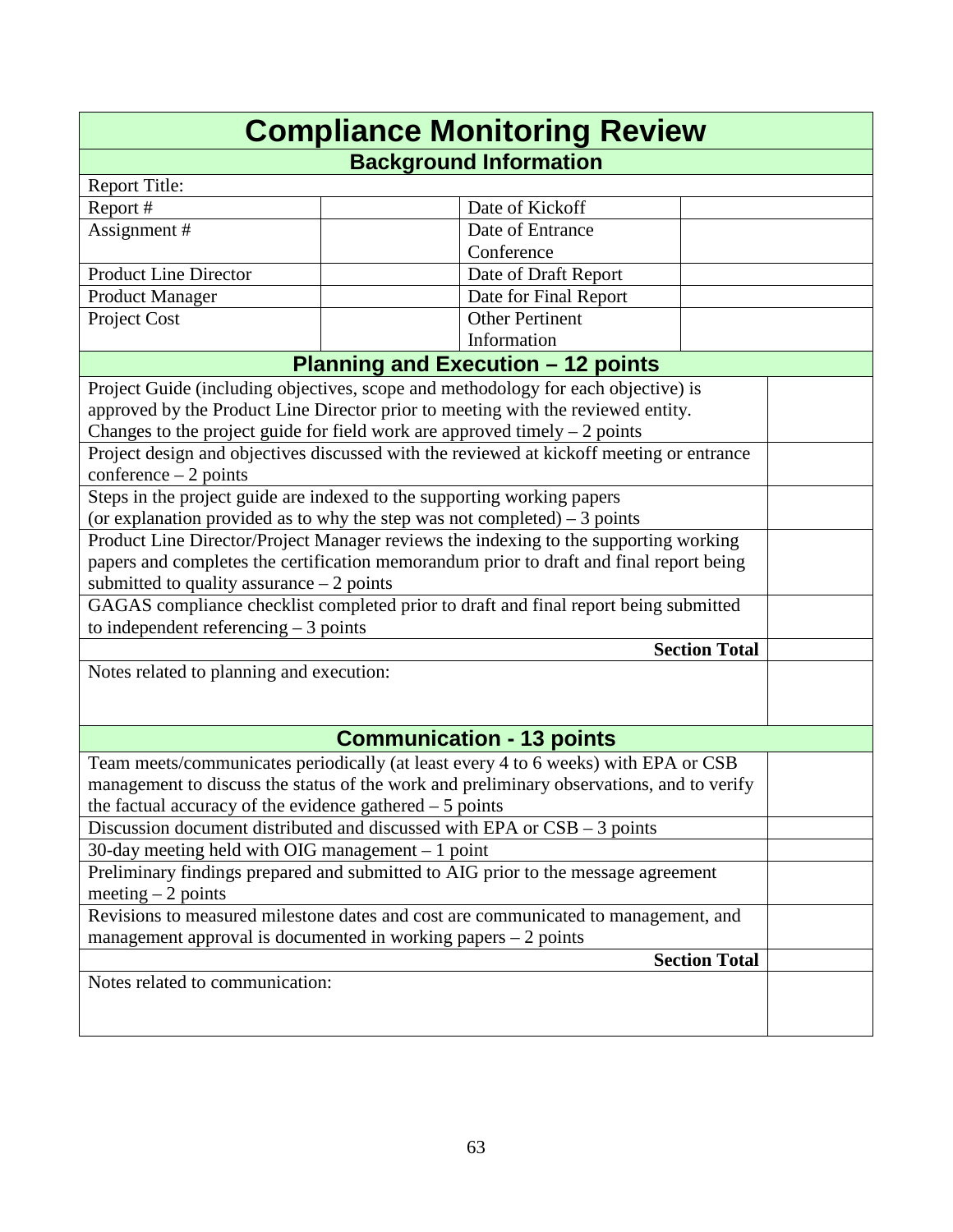| <b>Supervision - 30 points</b>                                                                                                                         |  |  |  |
|--------------------------------------------------------------------------------------------------------------------------------------------------------|--|--|--|
| Note: The rating assigned to review comments/disposition and to the number of supervision reviews are added<br>for a net supervision score as follows: |  |  |  |
| Sample a number of working papers prepared during the course of the audit for                                                                          |  |  |  |
| timeliness of supervisory review (worksheet attached). Working paper reviews should be                                                                 |  |  |  |
| performed at least every 30 days. Working paper reviewer(s), if different than the                                                                     |  |  |  |
| Product Line Director and Project Manager, are designated in the approved project guide.                                                               |  |  |  |
| Working papers prepared by staff that are reviewed timely                                                                                              |  |  |  |
| Number of working papers sampled                                                                                                                       |  |  |  |
| Number of sampled working papers reviewed timely                                                                                                       |  |  |  |
| Total percent of working papers prepared that are reviewed timely                                                                                      |  |  |  |
| Total percent of working papers reviewed timely x 15                                                                                                   |  |  |  |
| Resolved reviewer notes:                                                                                                                               |  |  |  |
| Number of reviewer notes                                                                                                                               |  |  |  |
| Number of review notes addressed and resolved                                                                                                          |  |  |  |
| Total percent of review notes resolved                                                                                                                 |  |  |  |
| Total percent of review notes resolved times x 15                                                                                                      |  |  |  |
| <b>Section Total</b>                                                                                                                                   |  |  |  |
| Notes related to supervision:                                                                                                                          |  |  |  |
|                                                                                                                                                        |  |  |  |
|                                                                                                                                                        |  |  |  |
|                                                                                                                                                        |  |  |  |
| <b>Report Quality - 20 points</b>                                                                                                                      |  |  |  |
| Accurate and complete (15 points) – See GAGAS Appendix 1, paragraphs A7.02(a) and                                                                      |  |  |  |
|                                                                                                                                                        |  |  |  |
| (c), for definitions. The quality of indexing will be assessed as part of this element, as                                                             |  |  |  |
| referencing is discussed as part of accuracy in GAGAS paragraph A.7.02(a). Reason for                                                                  |  |  |  |
| any deductions:                                                                                                                                        |  |  |  |
|                                                                                                                                                        |  |  |  |
|                                                                                                                                                        |  |  |  |
|                                                                                                                                                        |  |  |  |
| Objective, convincing and clear (5 points) – See GAGAS Appendix 1, paragraphs                                                                          |  |  |  |
| A7.02(b), (d) and (e). Reason for any deductions:                                                                                                      |  |  |  |
|                                                                                                                                                        |  |  |  |
|                                                                                                                                                        |  |  |  |
| Notes related to report quality:                                                                                                                       |  |  |  |
|                                                                                                                                                        |  |  |  |
|                                                                                                                                                        |  |  |  |
|                                                                                                                                                        |  |  |  |
| <b>Section Total</b>                                                                                                                                   |  |  |  |
| Timeliness - 15 points                                                                                                                                 |  |  |  |
| Preliminary research is completed within 90 days of kickoff meeting, unless otherwise                                                                  |  |  |  |
| approved by the AIG. Preliminary research completion will be when the AIG makes the                                                                    |  |  |  |
| decision on whether to proceed $-3$ points                                                                                                             |  |  |  |
|                                                                                                                                                        |  |  |  |
| If there is not preliminary research, the points will be distributed to the other factors                                                              |  |  |  |
| related to timeliness.                                                                                                                                 |  |  |  |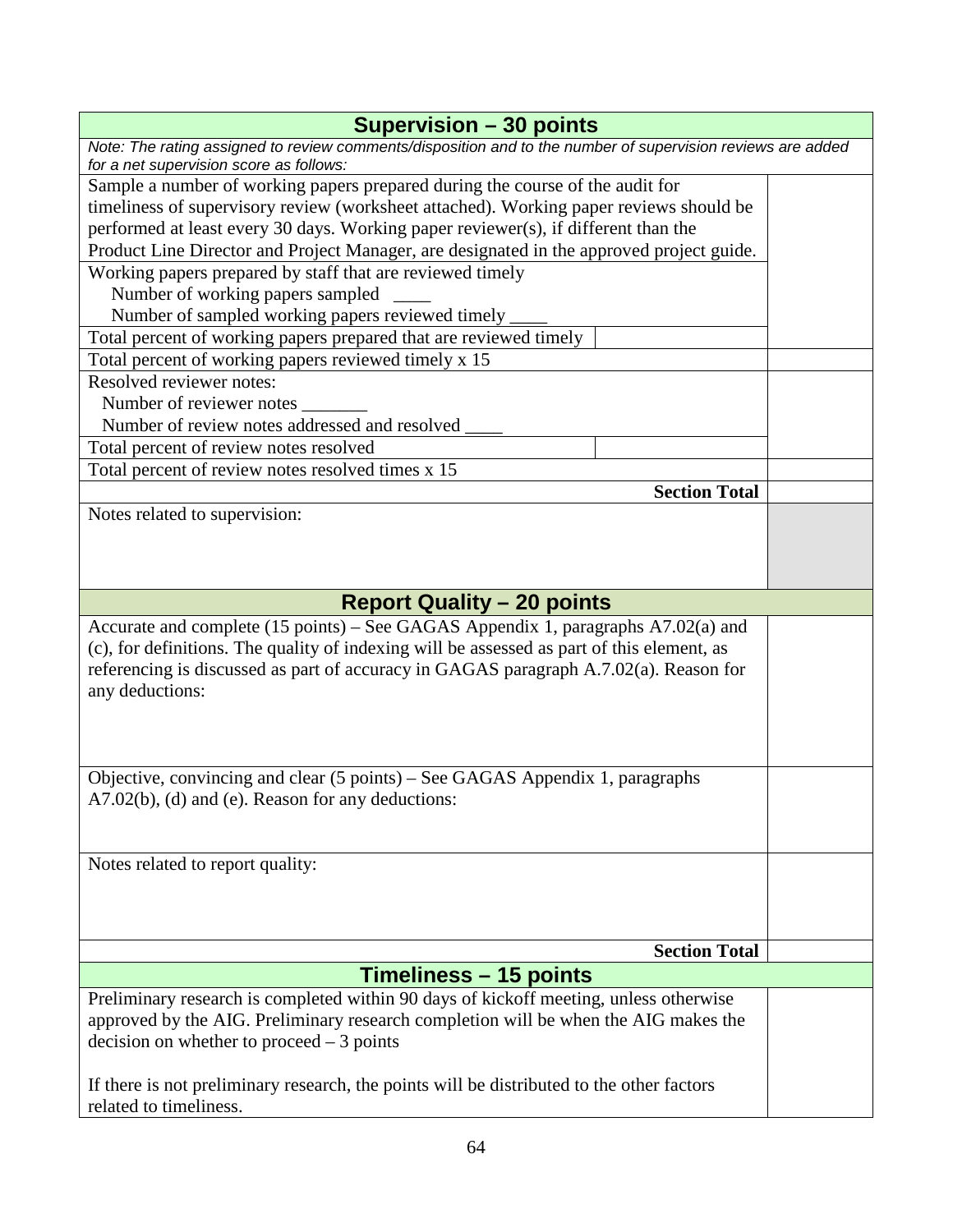| Timeliness - Comparison of original agreed-to date of draft to editor with actual date of   |
|---------------------------------------------------------------------------------------------|
| draft to editor. If the actual draft to editor is within 30 days (6 points), within 60 days |
| (4 points), within 90 days (2 points), over 90 days (0 points).                             |
|                                                                                             |
| If no preliminary research, within 30 days (7.5 points), within 60 days (5 points), within  |
|                                                                                             |
| 90 days (3 points), over 90 days (0 points).                                                |
|                                                                                             |
| If a suspension was approved by the AIG, the amount of time related to the suspension       |
| will be deducted from the elapsed time.                                                     |
|                                                                                             |
| Agreed-to date for draft report to editor ___________                                       |
| Actual date of draft report to editor ______________                                        |
|                                                                                             |
| Days project suspended (if applicable)                                                      |
| Notes on timeliness calculation:                                                            |
|                                                                                             |
|                                                                                             |
|                                                                                             |
| Cost – Comparison of estimated cumulative staff days for draft to editor with actual        |
| cumulative staff days at draft to editor. (Measure will use actual cumulative staff days as |
| presented on the IGEMS milestone page.) If actual staff days is within 10% of agreed-to     |
|                                                                                             |
| staff days (6 points), within 20% of agreed-to staff days (4 points), within 30% of         |
| agreed-to staff days (2 points), over 30% of agreed-to staff days (0 points).               |
|                                                                                             |
| If no preliminary research, actual staff days is within 10% of agreed-to staff days         |
| (7.5 points), within 20% of agreed-to staff days (5 points), within 30% of agreed-to staff  |
| days (3 points), over 30% of agreed-to staff days (0 points).                               |
|                                                                                             |
|                                                                                             |
|                                                                                             |
|                                                                                             |
|                                                                                             |
| Notes on cost calculation:                                                                  |
|                                                                                             |
|                                                                                             |
| <b>Section Total</b>                                                                        |
| <b>Post Reporting/Data Quality - 10 points</b>                                              |
|                                                                                             |
| Working papers are completely closed and OIG references notified within 2 weeks of          |
| final report $-2$ points                                                                    |
| Lessons learned meeting held with AIG or DAIG, generally within 14 days. When               |
| reports are issued around holidays and staff are not available, lessons learned meeting     |
| will be held as soon as possible $-2$ points                                                |
| Accurate data is entered into the required IGEMS assignment milestones tab $-6$ points      |
|                                                                                             |
| Notes on post reporting/data quality:                                                       |
|                                                                                             |
|                                                                                             |
|                                                                                             |
| <b>Section Total</b>                                                                        |